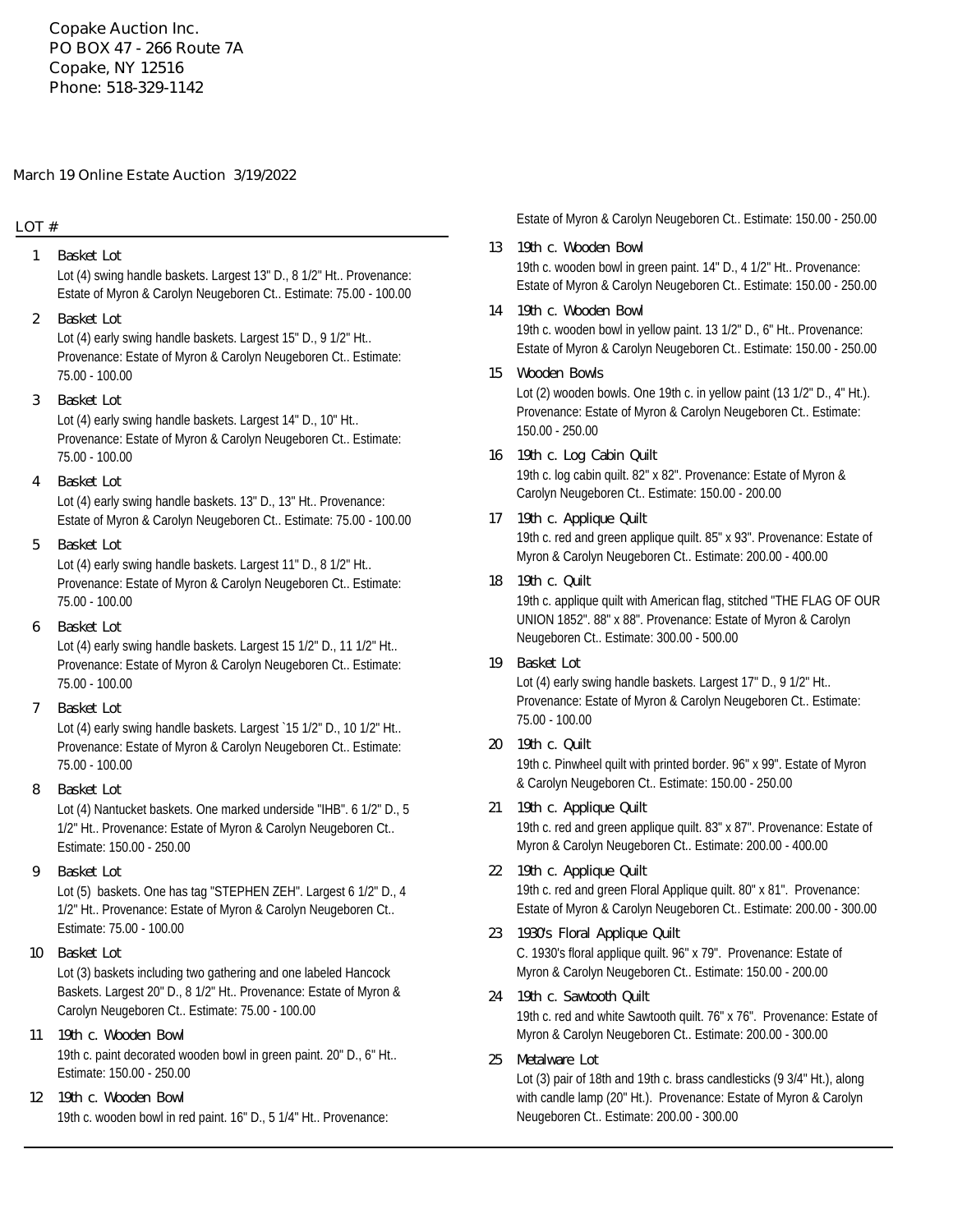## **LOT #**

- Barbara Strawser (20th Century), (2) watercolors or gouaches. Church subject (sight 9 1/2" x 7 1/2", overall 16" x 14"), the other (sight 13" x 11", overall 16 1/2" x 14 1/2"). Provenance: Estate of Myron & Carolyn Neugeboren Ct.. Estimate: 150.00 - 200.00 **26 Barbara Strawser (20th Century)**
- Barbara Strawser (20th Century), (2) watercolors or gouaches. Garden party (sight 9 1/2" x 13 1/2", overall 14 1/2" x 18"), the other (sight 7" x 7", overall 12" x 11 1/2"). Provenance: Estate of Myron & Carolyn Neugeboren Ct.. Estimate: 150.00 - 200.00 **27 Barbara Strawser (20th Century)**
- D.W. Gottschall (20th Century), (4) works. Largest frame 13" x 11". Provenance: Estate of Myron & Carolyn Neugeboren Ct.. Estimate: 75.00 - 100.00 **28 D.W. Gottschall (20th Century)**
- 19th c. Penna. Geometric quilt. 82" x 82". Provenance: Estate of Myron & Carolyn Neugeboren Ct.. Estimate: 200.00 - 300.00 **29 19th c. Geometric Quilt**
- 19th c. Penna. Postage Stamp quilt. 78" x 99". Provenance: Estate of Myron & Carolyn Neugeboren Ct.. Estimate: 200.00 - 300.00 **30 19th c. Postage Stamp Quilt**
- 19th c. Log cabin quilt. 80" x 86". Provenance: Estate of Myron & Carolyn Neugeboren Ct.. Estimate: 200.00 - 300.00 **31 19th c. Log Cabin Quilt**
- 19th c. Barn Raising quilt. 80" x 78". Provenance: Estate of Myron & Carolyn Neugeboren Ct.. Estimate: 200.00 - 300.00 **32 19th c. Barn Raising Quilt**
- D.W. Gottshall Folk art shadowbox style "Cow Jumping Over The Moon". Signed in pencil reverse "W.J.G. '86". 16 1/2" x 19". Provenance: Estate of Myron & Carolyn Neugeboren Ct.. Estimate: 75.00 - 100.00 **33 Folk Art "Cow Jumping Over The Moon"**
- Gil Russell folk art "THE AMAZING BLINDFOLDED KNIFE THROWER". Figures get stored in box, box 17" x 4" x 5 1/2". Provenance: Estate of Myron & Carolyn Neugeboren Ct.. Estimate: 75.00 - 100.00 **34 Gil Russell Folk Art**
- Gil Russell folk art "I've got nothing to wear". Figures fit in box, box 12" x 12" x 4". Provenance: Estate of Myron & Carolyn Neugeboren Ct.. Estimate: 75.00 - 100.00 **36 Gil Russell Folk Art**
- Gil Russell folk art "A GIANT AMONG MEN", figures get stored in box, box 16" x 12" x 4 1/2". Provenance: Estate of Myron & Carolyn Neugeboren Ct.. Estimate: 75.00 - 100.00 **37 Gil Russell Folk Art**
- Gil Russell folk art "Goldilocks & the Three Bears Bluegrass Band". Figures get store in box, box 16" x 11" x 5 1/4". Provenance: Estate of Myron & Carolyn Neugeboren Ct.. Estimate: 75.00 - 100.00 **38 Gil Russell Folk Art**
- Timothy Strawser folk art box (tramp art). 12 1/2" x 6 1/2" x 12". **39 Timothy Strawser Folk Art**

Provenance: Estate of Myron & Carolyn Neugeboren Ct.. Estimate: 50.00 - 100.00

- Tom Haney folk art sculpture (push question mark and he spins wheel). Overall 9 1/2" x 6" x 12 1/2". Provenance: Estate of Myron & Carolyn Neugeboren Ct.. Estimate: 50.00 - 100.00 **40 Tom Haney Folk Art**
- Oak carved Continental barometer. 36" Ht.. Provenance: Estate of Myron & Carolyn Neugeboren Ct.. Estimate: 50.00 - 100.00 **41 Barometer**
- William and Mary style dressing table. Labeled "Winterthur / Country Estate Collection / Hickory Chair". 32" x 20 1/2" x 31 1/2". Provenance: Estate of Myron & Carolyn Neugeboren Ct.. Estimate: 150.00 - 250.00 **42 William and Mary Style Dressing Table**
- **43 Set of Painted Chairs**

Set of (4) paint decorated chairs. 18" seat Ht., 33" overall Ht.. Provenance: Estate of Myron & Carolyn Neugeboren Ct.. Estimate: 75.00 - 100.00

**44 19th c. Pine Table**

19th c. pine single drawer table. 34 1/2" x 20 1/2" x 30" Ht.. Provenance: Estate of Myron & Carolyn Neugeboren Ct.. Estimate: 50.00 - 100.00

**45 Lowboy**

Custom mahogany lowboy. 32" x 19" x 30 1/2". Provenance: Estate of Myron & Carolyn Neugeboren Ct.. Estimate: 150.00 - 200.00

- 19th c. wall clock, labeled Ansonia Clock Co.. 32" L.. Provenance: Estate of Myron & Carolyn Neugeboren Ct.. Estimate: 50.00 - 100.00 **46 19th c. Clock**
- Lot including cane seat side chair and Victorian chair. Provenance: Estate of Myron & Carolyn Neugeboren Ct.. Estimate: 50.00 - 75.00 **47 Chair Lot**
- Paint decorated Lane cedar chest. 48" x 20" x 24". Provenance: Estate of Myron & Carolyn Neugeboren Ct.. Estimate: 150.00 - 175.00 **48 Lane Cedar Chest**
- Oriental scatter rug. 38" x 55". Provenance: Estate of Myron & Carolyn Neugeboren Ct.. Estimate: 50.00 - 75.00 **49 Oriental Scatter Rug**
- 19th c. single drawer Pembroke table. 34" x 19" with 10" leaves, 28 1/2" Ht.. Provenance: Estate of Myron & Carolyn Neugeboren Ct.. Estimate: 50.00 - 100.00 **50 19th c. Pembroke Table**
- Lester Breininger redware platter dated 1982. 19" x 13 1/2". Provenance: Estate of Myron & Carolyn Neugeboren Ct.. Estimate: 50.00 - 75.00 **51 Lester Breininger Platter**
- Lester Breininger redware mug dated 1984. 5 1/2" Ht.. Provenance: Estate of Myron & Carolyn Neugeboren Ct.. Estimate: 50.00 - 75.00 **52 Lester Breininger Mug**
- Lester Breininger redware charger. Dated 1981. 12" D.. Provenance: Estate of Myron & Carolyn Neugeboren Ct.. Estimate: 50.00 - 100.00 **53 Lester Breininger Charger**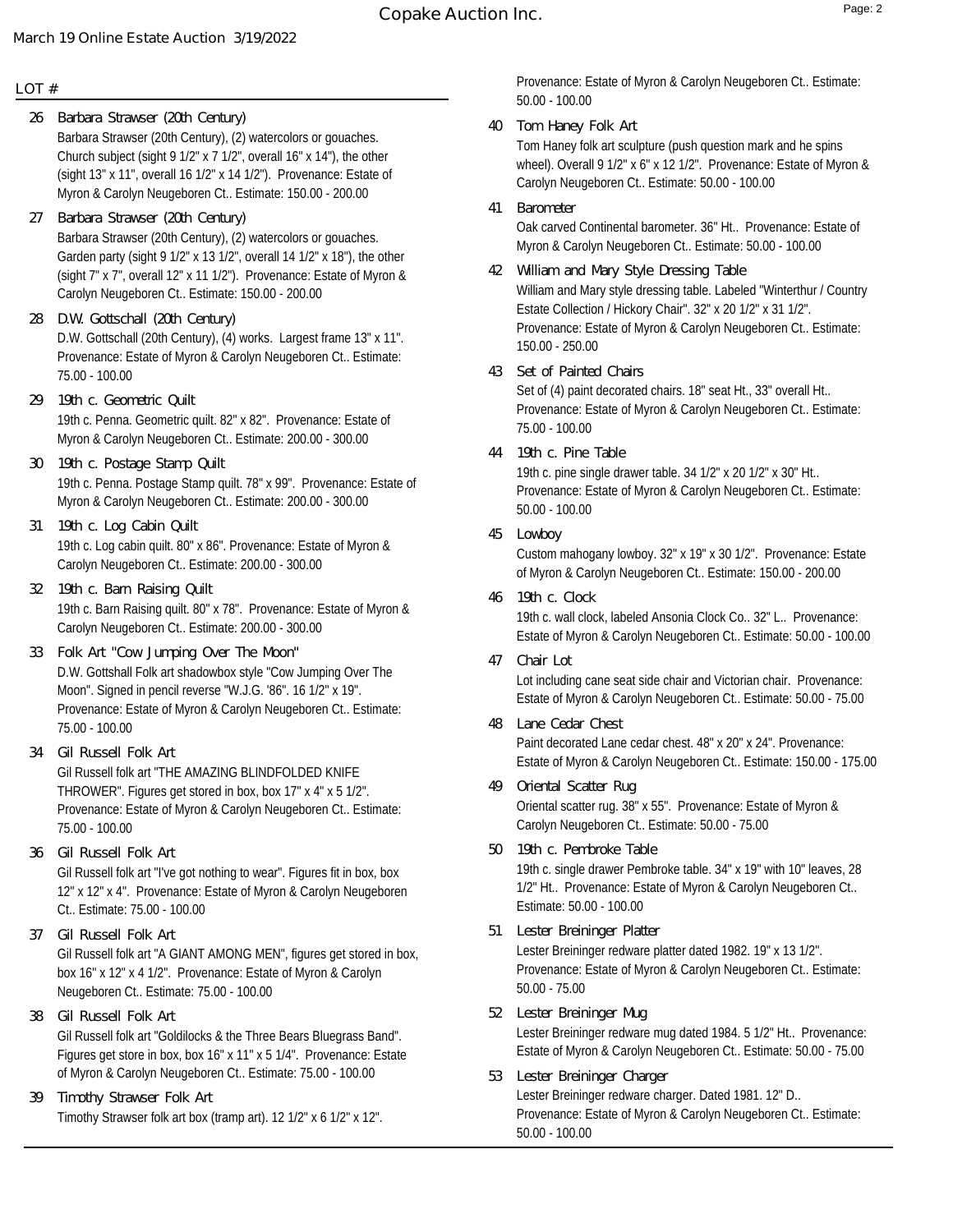## **LOT #**

- Lester Breininger redware charger. 14 1/2" D.. Provenance: Estate of Myron & Carolyn Neugeboren Ct.. Estimate: 50.00 - 100.00 **54 Lester Breininger Charger**
- Lester Breininger redware charger dated 1982. 14" D.. Provenance: Estate of Myron & Carolyn Neugeboren Ct.. Estimate: 50.00 - 100.00 **55 Lester Breininger Charger**
- Lester Breininger redware charger dated 1982. 12 1/4" D.. Provenance: Estate of Myron & Carolyn Neugeboren Ct.. Estimate: 50.00 - 100.00 **56 Lester Breininger Redware Charger**
- Lot (4) Lester Breininger redware plates. Largest 10" D.. Provenance: Estate of Myron & Carolyn Neugeboren Ct.. Estimate: 50.00 - 100.00 **57 Lester Breininger Redware**
- Lester Breininger redware charger dated 1982. 12 1/4" D.. Provenance: Estate of Myron & Carolyn Neugeboren Ct.. Estimate: 50.00 - 100.00 **58 Lester Breininger Redware**
- Lester Breininger redware vase dated 1984. 8" Ht.. Estimate: 50.00 75.00 **59 Lester Breininger Vase**
- Potter face jug. Signed Lanier Meaders underside. 10" Ht.. Provenance: Estate of Myron & Carolyn Neugeboren Ct.. Estimate: 400.00 - 600.00 **60 Lanier Meaders Pottery Face Jug**
- 19th c. redware crock. 9 1/4" Ht.. Provenance: Estate of Myron & Carolyn Neugeboren Ct.. Estimate: 50.00 - 100.00 **61 19th c. Redware Crock**
- **62 Redware Lot**

Lot (5) pieces of redware including Breininger pitcher (chipped), plate and dish signed Shooner, pieced bowl marked Foltz (11 1/2" D., 4" Ht.), signed grape pitcher. Provenance: Estate of Myron & Carolyn Neugeboren Ct.. Estimate: 50.00 - 100.00

- Lot (2) John Dubiel carved birds. Tallest 11" Ht.. Provenance: Estate of Myron & Carolyn Neugeboren Ct.. Estimate: 50.00 - 100.00 **63 John Dubiel Carved Birds**
- Lot (3) folk art painted wooden bird carvings. Signed "W.J.G '84" (Gottshall), "D & D.S.", and "DS Jr.". Provenance: Estate of Myron & Carolyn Neugeboren Ct.. Estimate: 75.00 - 100.00 **64 Folk Art Carved Birds**
- J. Linder carved Grouse. 11" L.. Provenance: Estate of Myron & Carolyn Neugeboren Ct.. Estimate: 75.00 - 100.00 **65 J. Linder Carved Bird**
- Lot (2) painted wooden bird carvings. Tallest 12 1/2" Ht.. Provenance: Estate of Myron & Carolyn Neugeboren Ct.. Estimate: 150.00 - 200.00 **66 Bird Carvings**
- Carved painted wooden folk art Wizard of Oz set. Includes wooden yellow brick road (17" x 13 3/4"), and (5) figures (tallest 15" Ht.). **67 Wizard of Oz Folk Art Set**

Provenance: Estate of Myron & Carolyn Neugeboren Ct.. Estimate: 75.00 - 100.00

**68 Bird Carvings**

Lot (4) wooden painted bird carvings. One marked Thomas Langan / Roslyn Harborn another marked TPL. Tallest 13 1/2" Ht.. Provenance: Estate of Myron & Carolyn Neugeboren Ct.. Estimate: 50.00 - 100.00

**69 Gil Russell Folk Art**

Gil Russell folk art "Springtime in the City". Figures fit in box, box 12" x 11 1/2" x 5". Provenance: Estate of Myron & Carolyn Neugeboren Ct.. Estimate: 75.00 - 100.00

**70 Gil Russell Folk Art**

Gil Russell folk art "Oh, Happy Dog", figures fit in box, box 12" x 10" x 4 1/2". Provenance: Estate of Myron & Carolyn Neugeboren Ct.. Estimate: 75.00 - 100.00

**71 Gil Russell Folk Art**

Gil Russell folk art carved wooden "Bathing Beauty" figure. 23" Ht.. Provenance: Estate of Myron & Carolyn Neugeboren Ct.. Estimate: 50.00 - 100.00

**72 Gil Russell Folk Art**

Gil Russell folk art carved wooden sun. 15" D.. Provenance: Estate of Myron & Carolyn Neugeboren Ct.. Estimate: 50.00 - 75.00

- Lot inluding nest of painted Shaker style boxes (largest 8 1/4" x 5" x 3 3/4"),Gottshall painted miniature ball foot blanket box (11" x 7" x 8 1/2"), and (3) small boxes. Provenance: Estate of Myron & Carolyn Neugeboren Ct.. Estimate: 150.00 - 200.00 **73 Lot of Painted Boxes**
- **74 Folk Art Lot**

Lot (5) folk art carvings including Gottshall farm (9" x 9" x 8"), Peter Rose whirligig (18 1/2" Ht.), bread maker (13 1/2" Ht.), L. Koosed couple (10" Ht.), and Gottshall witch (10" x 6 1/2" x 9"). Provenance: Estate of Myron & Carolyn Neugeboren Ct.. Estimate: 100.00 - 150.00

**75 Gil Russell Folk Art**

Lot (2) pieces of Gil Russell folk art including Wizard (14" Ht.), and Johan and the Whale (15 1/2" x 6" x 6"). Provenance: Estate of Myron & Carolyn Neugeboren Ct.. Estimate: 100.00 - 150.00

- Gina Hosfeld Noah's Ark with animals. Boat 12 1/2" L., 6" Ht.. Provenance: Estate of Myron & Carolyn Neugeboren Ct.., along with metal Menorah. Estimate: 50.00 - 100.00 **76 Gina Hosfeld Noah's Ark**
- **77 Folk Art Lot**

Lot (4) pieces of folk art including painted wooden Rooster (Neal Blodgett, 14" x 18 1/2") Hotzman chicken on eggs (6" x 4" x 7"), Robert Kauffman cow (10" L., 7" Ht.), wooden carved Penguin (11" Ht.). Provenance: Estate of Myron & Carolyn Neugeboren Ct.. Estimate: 50.00 - 100.00

**78 Bird Carvings**

Lot including bird carving on driftwood base (12" x 9" Ht.), and duck decoy (17" L.). Provenance: Estate of Myron & Carolyn Neugeboren Ct.. Estimate: 50.00 - 100.00

Misc. folk art lot including Tim Jumper miniature Cigar figure (14 1/2" **79 Folk Art Lot**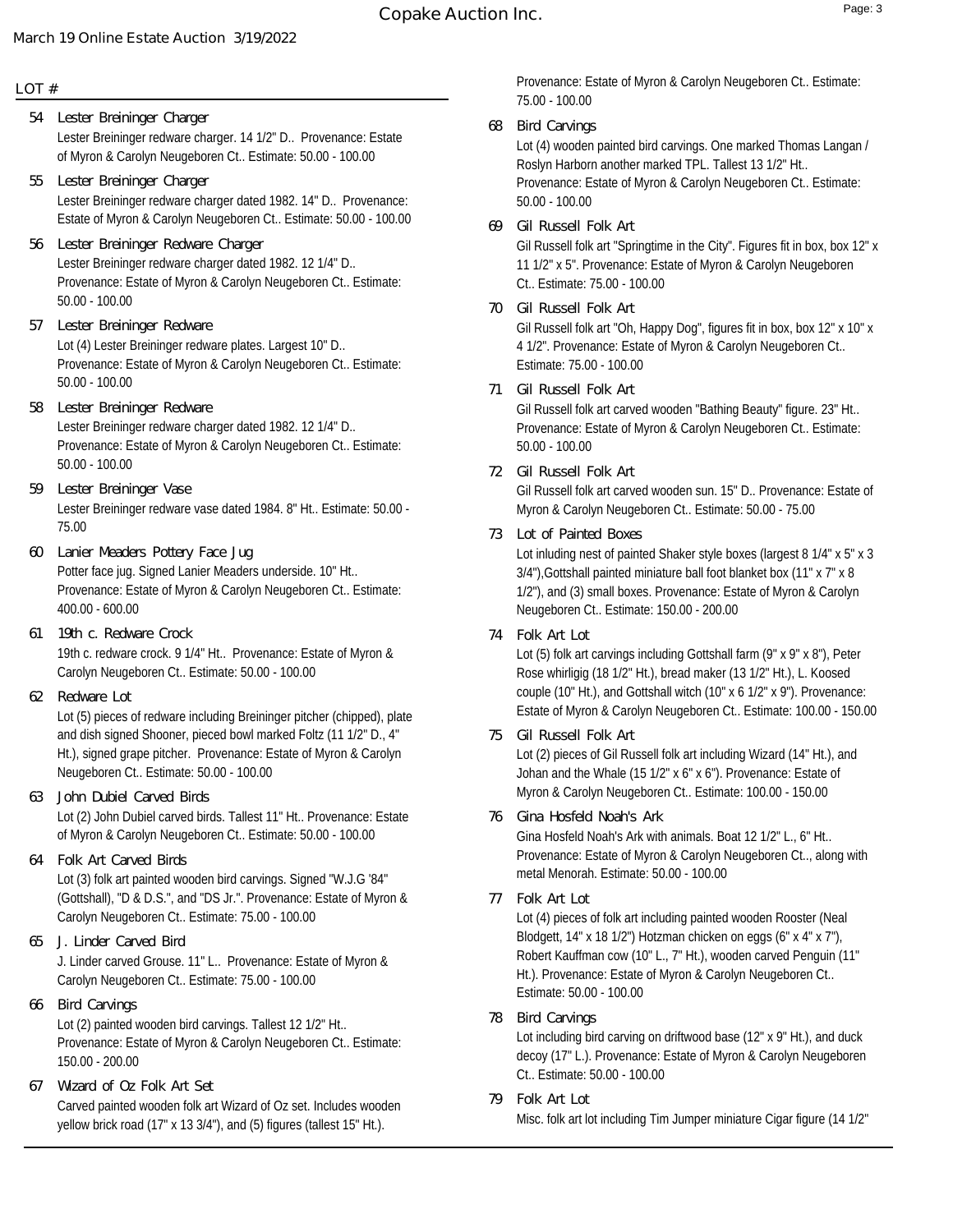Ht.), Ashenberry Creations monkey on pedestal, G. Hosfelf giraffe (16" Ht.), Bill & Phyllis Duffy carousel horse miniature, wooden miniature carousel horse (as found), Gil Russell "Pick A Card" bear, Sally Lazar hand with clown, L. Koosed Zebra, Gina Hosfeld horse, Circus elephant. Provenance: Estate of Myron & Carolyn Neugeboren Ct.. Estimate: 100.00 - 200.00

- Lot (5) lamps including Chinese vase lamps (32" Ht.). Provenance: Estate of Myron & Carolyn Neugeboren Ct.. Estimate: 50.00 - 100.00 **80 Lamp Lot**
- Figural white metal clock with key. 16 1/4" Ht.. Estimate: 300.00 400.00 **81 Figural Clock**
- Wooden folk art whale weathervane. 19 1/2" x 11 1/2". Estimate: 200.00 - 400.00 **82 Whale Weathervane**
- C. 1900 cast iron and wood coffee grinder. 7" x 7" x 11 1/2". Estimate: 50.00 - 75.00 **83 Coffee Grinder**
- C. 1950's "Child Land" tin litho Ferris wheel toy. 8" x 4" x 9 1/2". Estimate: 150.00 - 200.00 **84 Tin Litho Ferris Wheel Toy**
- C. 1950's "Middlebury Root Beer" dispenser. 7" D., 12" Ht.. Estimate: 150.00 - 200.00 **85 Root Beer Dispenser**
- Lot (14) vintage license plates. Estimate: 100.00 200.00 **86 Vintage License Plates**
- Early child's tool chest with paper litho on interior lid "THE STANDARD / BOYS TOOL CHEST…". 17" x 9" x 6". Estimate: 150.00 - 200.00 **87 Early Child's Tool Chest**
- Painted wooden two sided trade sign "EXTENSION TELEPHONES SAVE TIME….". 11 3/4" x 72". Estimate: 200.00 - 300.00 **88 Trade Sign**
- Lot (3) vintage automobile poster (2 Mobil). 47" x 34". All three loose under shrink wrap. Estimate: 100.00 - 150.00 **89 Automobile Posters**
- **90 19th c. Clock**

19th c. Ogee clock. Labeled inside "EIGHT DAY….WILLIAM S. JOHNSON NEW YORK". Glass panel features Washington (cracked). Comes with weight and pendulum. 17" x 28 1/4" x 4 1/2". Estimate: 75.00 - 100.00

- C. 1900 iron horseshoe stool "REST YOUR FEET HERE". 13" x 10" x 5". Estimate: 75.00 - 100.00 **91 Horseshoe Stool**
- Steam toy in original box. Jensen MFG. Co., Inc. (Penna.). Box 12 1/2" x 12" x 7 1/2" Ht.. Estimate: 100.00 - 150.00 **92 Steam Toy**
- C. 1910 Oceanic Cut Plug Tobacco tin. 6" x 4" x 3 1/2". Estimate: 100.00 - 150.00 **93 Tobacco Tin**
- **94 Christmas Ornaments**

(14) C. 1910 Christmas ornaments. Hand painted clay faces on cardboard. Comes with original box and butterfly case. Estimate: 75.00 - 100.00

- Lot over 400 early trade cards. Estimate: 200.00 300.00 **95 Trade Cards**
- Lot (42) postcards. Estimate: 50.00 75.00 **96 Postcard Lot**
- Lot (73) postcards. Estimate: 50.00 75.00 **97 Postcard Lot**
- Lot (56) postcards. Estimate: 50.00 75.00 **98 Postcard Lot**
- Lot (45) postcards. Estimate: 50.00 75.00 **99 Postcard Lot**
- Lot (5) early glass advertising paperweights. Includes Union Trust Springfield Mass.. Estimate: 50.00 - 100.00 **100 Paperweight Lot**
- Vintage Buddy L horse trailer "RIDING ACADEMY". 18 1/2" L.. Estimate: 75.00 - 100.00 **101 Vintage Buddy L Horse Trailer**
- Lot (6) glass candy containers. C. 1930-50's. Largest 5" L.. Estimate: 75.00 - 100.00 **102 Glass Candy Containers**
- Lot (10) C. 1930-50's telephone glass candy containers. Tallest 4 1/2" Ht.. Estimate: 75.00 - 100.00 **103 Glass Candy Containers**
- Lot (9) various C. 1930-50's glass candy containers including iron, horn (as found), car, dog etc.. Estimate: 75.00 - 100.00 **104 Glass Candy Containers**
- Lot (14) vintage banks including figural, souvenir, milk glass, tin etc.. Estimate: 50.00 - 100.00 **105 Bank Lot**
- Misc. lot including humorous Japanese and misc. figures, souvenir cranberry glass etc.. Estimate: 25.00 - 50.00 **106 Misc. Lot**
- 19th c. Hudson River Valley "Coffin" style cupboard. Pine in old ochre paint surface. 30 1/2" x 17" x 80". Estimate: 400.00 - 600.00 **107 19th c. Cupboard**
- 19th c. pine server with backsplash. 34"x 18" x 39". Estimate: 200.00 - 300.00 **108 19th c. Pine Server**
- Swedish grandfather clock. Battery operated works. Estimate: 100.00 - 200.00 **109 Grandfather Clock**
- Paint decorated two door cupboard. 42" x 19 1/2" x 83 1/2". Estimate: 150.00 - 200.00 **110 Painted Cupboard**
- 19th c. Primitive corner cupboard. Each section on back 33" x 33", 75" Ht.. Estimate: 100.00 - 150.00 **111 Corner Cupboard**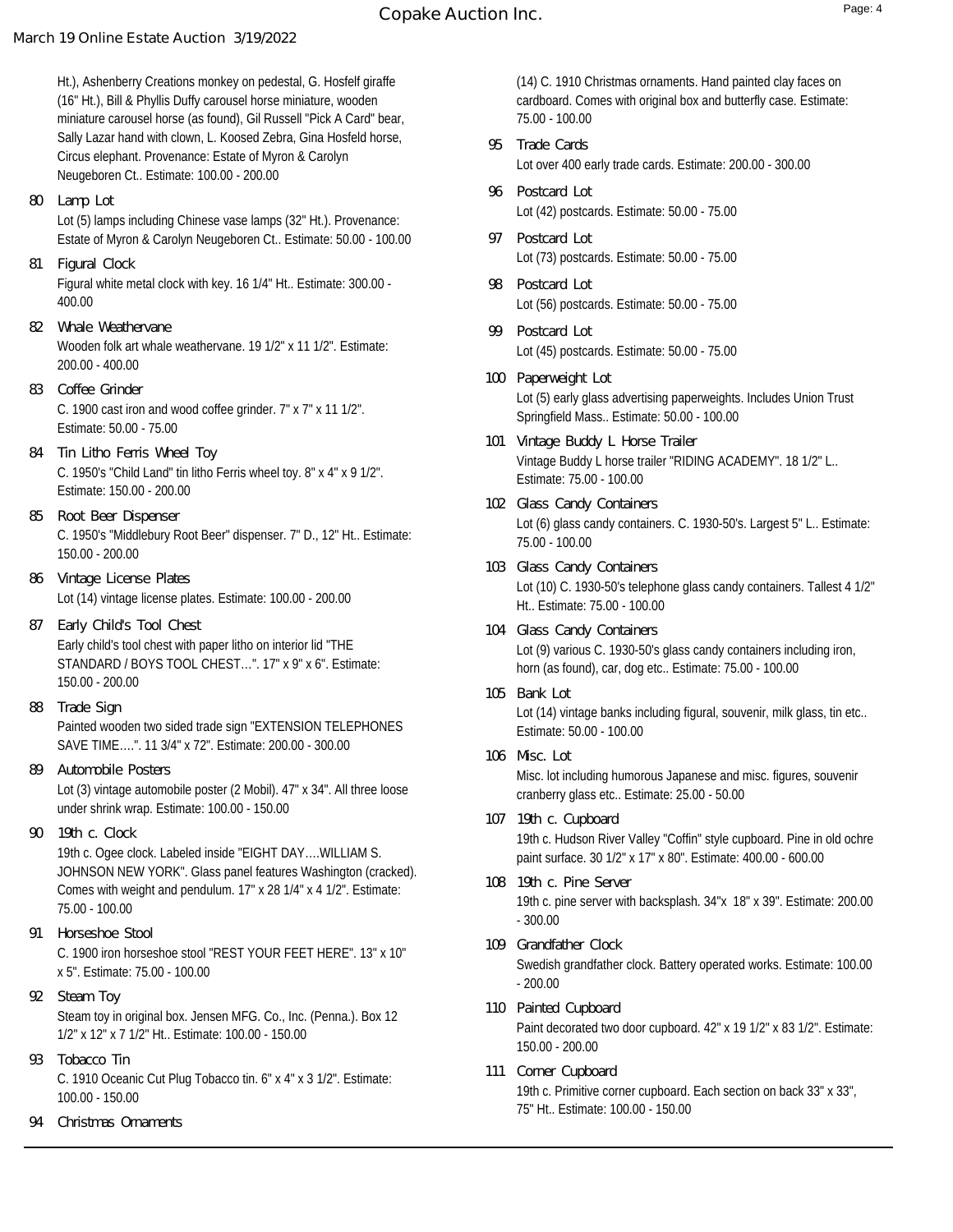# **Copake Auction Inc.** Page: 5

# **March 19 Online Estate Auction 3/19/2022**

#### **LOT #**

- 19th c. blind door corner cupboard in red paint. 46" x 30" x 85" Ht.. Estimate: 50.00 - 100.00 **112 Corner Cupboard**
- 19th c. painted blanket box. 49 1/2" x 25" x 24". Estimate: 100.00 150.00 **113 19th c. Painted Blanket Box**
- Vintage enamel top kitchen table. 40" x 24" x 30". Estimate: 50.00 75.00 **114 Vintage Kitchen Table**
- Lot (2) dropleaf tables. As found. Estimate: 50.00 75.00 **115 Dropleaf Tables**
- Primitive lift top single drawer cupboard. Lined interior, key showcase attached to side. 29" x 22 1/2" x 32". Estimate: 50.00 - 100.00 **116 Cupboard**
- Early 19th c. candlestand in red paint. 19" x 14" x 28". Estimate: 100.00 - 150.00 **117 19th c. Candlestand**
- Robert Cronin (b. 1936), mixed media. Museum of Fine Arts Temporary Loan label verso. Signed twice verso. Imperfections. Overall 41 1/2" x 31". Estimate: 150.00 - 250.00 **118 Robert Cronin (b. 1936)**
- David Fraiser Driesbach (b. 1922), aquatint "Merchants of Despair". Sight 37" x 24 1/2", overall 44 1/2" x 32". Estimate: 50.00 - 100.00 **119 David Frasier Driesbach (b. 1922)**
- David Fraiser Driesbach (b. 1922), aquatint,. Sight 37" x 24 1/2", overall 44 1/2" x 32". Estimate: 50.00 - 100.00 **120 David Frasier Driesbach (b. 1922)**
- 19th c. shoe foot bucket bench. 30" x 14 1/2" x 25 1/2". Estimate: 75.00 - 100.00 **121 19th c. Shoe Foot Bench**
- 19th c. diminutive English kettle stand. 13" x 13 1/2" x 25". Estimate: 50.00 - 100.00 **122 19th c. English Kettle Stand**
- Pair brass ball top andirons. 14 1/2" Ht., 19" D.. Estimate: 50.00 75.00 **123 Pair Brass Ball Top Andirons**
- Early bench with Oriental rug covering. 36" x 17" x 11". Estimate: 75.00 - 100.00 **124 Bench with Oriental Rug Covering**
- 18th c. blanket box. 44" x 18" x 27". Estimate: 100.00 150.00 **125 18th c. Blanket Box**
- 19th c. blanket box. 41" x 17" x 17 1/2". Estimate: 75.00 100.00 **126 19th c. Blanket Box**
- Chinese apothecary cabinet. 36" x 17" x 39 1/2". Estimate: 150.00 250.00 **127 Chinese Apothecary**
- Early decorative composition (?) wall sconce. 41" L.. Estimate: 100.00 - 150.00 **128 Sconce**
- Decorative Chinese chest. 22" x 17" x 34 1/2". Estimate: 75.00 100.00 **129 Chinese Chest**
- Benchmade William and Mary style two door cabinet. 37" x 18 1/2" x 37"" Ht.. Estimate: 200.00 - 300.00 **130 Benchmade Cabinet**
- Thomas Zinyeka (b. 1972), Zimbabwe, Africa. Modern Shona sculpture artist. Hand carved various stones. 15" x 15" x 34". Note heavy for shipping. Estimate: 200.00 - 300.00 **131 African Shona Stone Sculpture**
- Scandinavian hall bench. 46" W., 15 1/2" D., 36" Ht., 18" seat Ht.. Estimate: 150.00 - 250.00 **132 Hall Bench**
- Early factory shoe rack. 35" x 13" x 55 3/4". Estimate: 50.00 100.00 **133 Factory Shoe Rack**
- Early factory shoe rack. 42" x 13" x 53". Estimate: 50.00 100.00 **134 Factory Shoe Rack**
- Early adjustable drafting table. Top 48" x 36 1/2". Estimate: 75.00 100.00 **135 Drafting Table**
- Western horse saddle. Estimate: 50.00 100.00 **136 Western Horse Saddle**
- Tantalus set. Has (10) interior pieces. Case inlaid. 17" x 9" x 11 1/2". Estimate: 200.00 - 300.00 **137 19th c. Tantalus Set**
- 19th c. Mother of Pearl inlaid Continental sewing box. 12" x 11" x 15". Estimate: 200.00 - 300.00 **138 19th c. Sewing Box**
- Pair of tall Chinese ceramic vases. 28 1/2" Ht.. Estimate: 200.00 300.00 **139 Pair Chinese Tall Ceramic Vases**
- Lot (2) CDV's of Commodore Nutt and his bride and Tom Thumb. Estimate: 75.00 - 125.00 **140 CDV's of Tom Thumb & Commodore Nutt**
- Painting: George Chann (California/China 1913-1995), abstract, untitled, oil on canvas. Signed LRC. 27 1/2" x 19 1/2". Estimate: 2,000.00 - 3,000.00 **142 George Chann (1913-1995)**
- 19th c. folk art carved chest of drawers. 46 1/2" x 20 1/2" x 46 1/2" Ht.. Estimate: 300.00 - 500.00 **143 19th c. Chest of Drawers**
- 19th c. two part paint decorated cupboard. 44" x 20" x 89" Ht.. Provenance: Estate of Myron & Carolyn Neugeboren Ct.. Estimate: 800.00 - 1,200.00 **144 Cupboard**
- Gil Russell Painted wooden and composition, Native American cigar store figure. 87" Ht.. Marked "TAM-RA / PINES". Provenance: Estate of Myron & Carolyn Neugeboren Ct.. Estimate: 800.00 - 1,200.00 **145 Gil Russell Cigar Store Figure**
- **146 18th c. Chest of Drawers**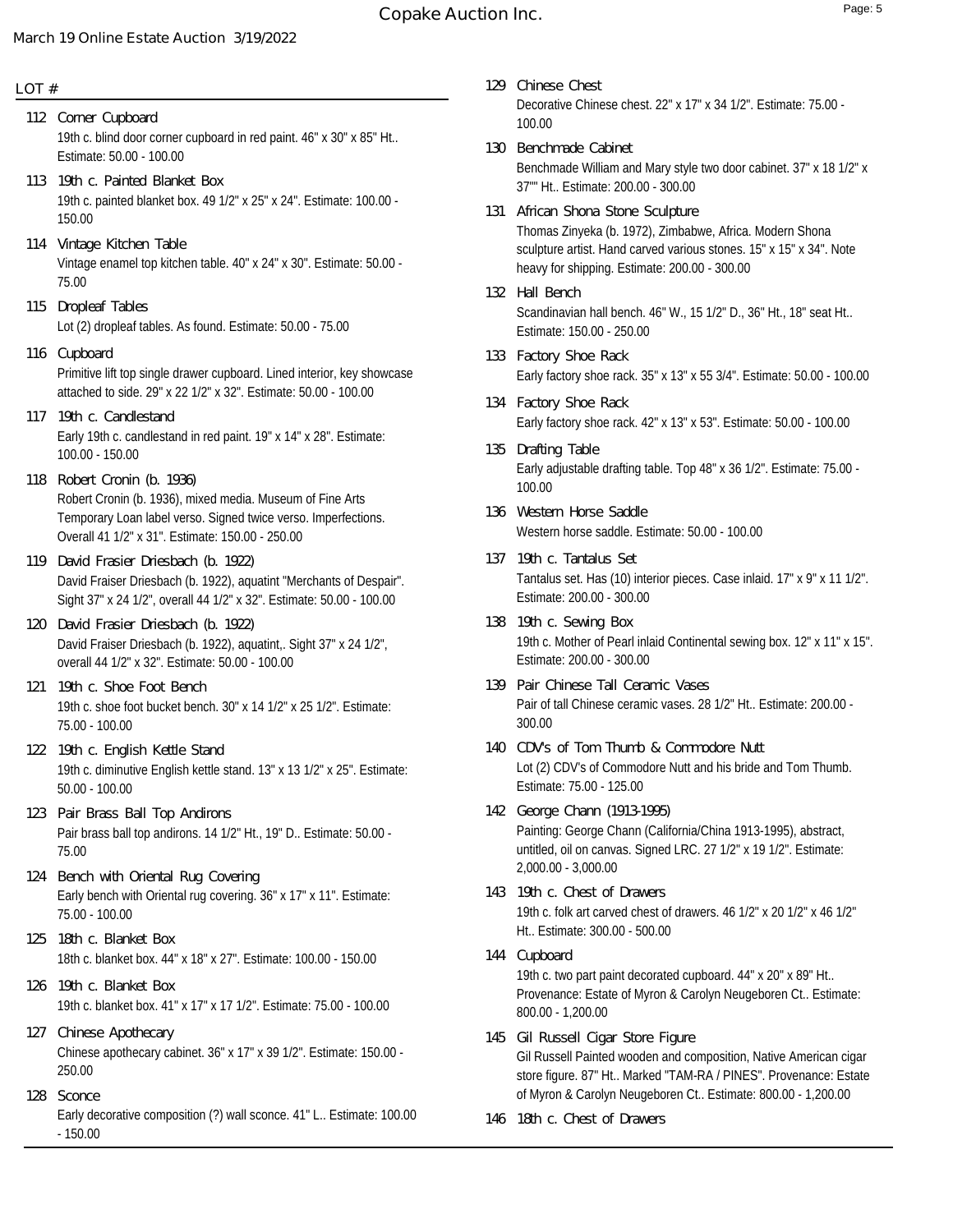# **Copake Auction Inc.** The comparison of the contract of the contract of the contract of the contract of the contract of the contract of the contract of the contract of the contract of the contract of the contract of the co

# **March 19 Online Estate Auction 3/19/2022**

- Daniel M. Hale folk art wooden painted seat. Signed reverse. 41" Ht.. Provenance: Estate of Myron & Carolyn Neugeboren Ct.. Estimate: 150.00 - 200.00 **147 Daniel M. Hale Folk Art Seat**
- Misc. lot including plastic LB.J. figure (6" Ht.), 1988 Mike Dukakis and Muskie for president figures (3 3/4" Ht.), and nesting Russian dolls. Estimate: 50.00 - 100.00 **148 Misc. Lot**
- Lot (3) vintage beer trays. Largest 13" D.. Estimate: 75.00 100.00 **149 Beer Trays**
- Misc. lot including political campaign items (Clinton, Bush etc.), score cards from various games, paper collectibles etc.. Estimate: 50.00 - 75.00 **150 Misc. Lot**
- Early wrought iron candle torchere. 51" Ht.. Estimate: 150.00 250.00 **151 Wrought Iron Candle Torchere**
- Early Terracotta Saint statue. 25" Ht.. Estimate: 200.00 300.00 **152 Terracotta Saint Statue**
- 19th c. cheese stand with copper liner. 15 1/2" x 11" x 7". Estimate: 50.00 - 75.00 **153 19th c. Cheese Stand**
- Lot (3) 19th c. iron bootscrapers. Largest 11" x 9" x 8". Estimate: 50.00 - 75.00 **154 19th c. Iron Bootscrapers**
- 19th c. French Provincial hanging shelf. 18 1/2" x 6 1/2" x 20 1/2" Ht.. Estimate: 50.00 - 100.00 **155 19th c. French Provincial Hanging Shelf**
- Lot (4) early Continental box locks. Estimate: 50.00 100.00 **156 Lot (4) Continental Box Locks**
- Lot (6) 18th and 19th c. iron locks, (4) with keys. Estimate: 50.00 100.00 **157 Lot (6) 17th and 18th c. Iron Locks**
- Lot (3) iron door handles, one antique, (2) blacksmith. Largest 15 1/2" L.. Estimate: 50.00 - 75.00 **158 Door Handles**
- Early painted wooden apple ladder. 15 1/2" x 103" Ht.. Estimate: 50.00 - 100.00 **159 Early Painted Apple Ladder**
- Mounted urn of flowers hooked rug. 40 1/2" x 23". Estimate: 50.00 100.00 **160 Hooked Rug**
- Lot (3) early baskets. Largest 15" x 12" x 12". Estimate: 75.00 100.00 **161 Basket Lot**
- Lot (3) baskets (one wall pocket). Largest 15" x 12 1/2"x 12". Estimate: 75.00 - 100.00 **162 Basket Lot**
- Lot (3) early baskets. Largest 18" D., 16" Ht.. Estimate: 75.00 100.00 **163 Basket Lot**
- Early two tiered plant stand in green paint. 68" x 25 1/2" x 25". Estimate: 200.00 - 400.00 **164 Two Tiered Plant Stand**
- 19th c. cast iron horse head hitching post top. 13" Ht.. Estimate: 50.00 - 100.00 **165 19th c. Iron Horse Head Hitching Post Top**
- Hooked rug with lovebirds and hearts. Dated March 13, 1902, probably commemorating a wedding. 32" x 48". Estimate: 75.00 - 100.00 **166 Hooked Rug**
- Vintage oval mirror. 45" x 23 1/2". Estimate: 50.00 75.00 **167 Vintage Mirror**
- 19th c. single drawer work table. 37 1/2" x 29 1/2" x 28 1/2" Ht.. Estimate: 250.00 - 350.00 **168 19th c. Work Table**
- Early redware 3 gallon jug. 16 1/2" Ht.. Estimate: 50.00 75.00 **169 Redware Jug**
- 19th c. Federal tilt top walnut candlestand. Splayed legs with ball feet, shaped top.. 17" x 22 1/2", 29" Ht.. Estimate: 75.00 - 100.00 **170 19th c. Federal Candlestand**
- 19th c. dough box. Stamped "J. Hawthorn" on edge of handle. 24" x 12 1/2" x 9". Estimate: 75.00 - 100.00 **171 19th c. Dough Box**
- C. 1920's painted bakers rack. Marked National Biscuit 1922. 36 1/2" x 15" x 68" Ht.. Estimate: 200.00 - 300.00 **172 C. 1920's Painted Bakers Rack**
- Lot including early sieve in green paint (17 1/2" D., 5" Ht.), and early bucket in red paint 11 1/2" D., 12" Ht.. Estimate: 50.00 - 75.00 **173 Bucket & Sieve Lot**
- 19th c. paint decorated hanging cabinet. 15 1/2" x 11 1/2" x 28". Made from crate stenciled "Hayward Rubber Co. Colchester Ct.". Estimate: 150.00 - 250.00 **174 19th c. Hanging Cabinet**
- Early storage box in old green paint. 23 1/2" x 26" x 17 1/2". Estimate: 50.00 - 75.00 **175 Storage Box**
- 19th c. milk pan cupboard. Consignor purchased from Axtell Antiques. 29 1/2" x 16" x 48". Estimate: 200.00 - 400.00 **176 19th c. Cupboard**
- General Grant framed portrait, embossed copper with composition . Overall 36" x 27". Estimate: 500.00 - 600.00 **177 General Grant Framed Portrait**
- Lot (10) bottles including early Horse Radish, (3) White Horse, etc.. Tallest 12" Ht.. Estimate: 75.00 - 125.00 **178 Bottle Lot**
- Painting: American School, steam packet paddlewheeler,oil artist board, late 19th Century. 12" x 16", overall 13 1/2" x 17 1/2". **179 American School, Paddlewheeler**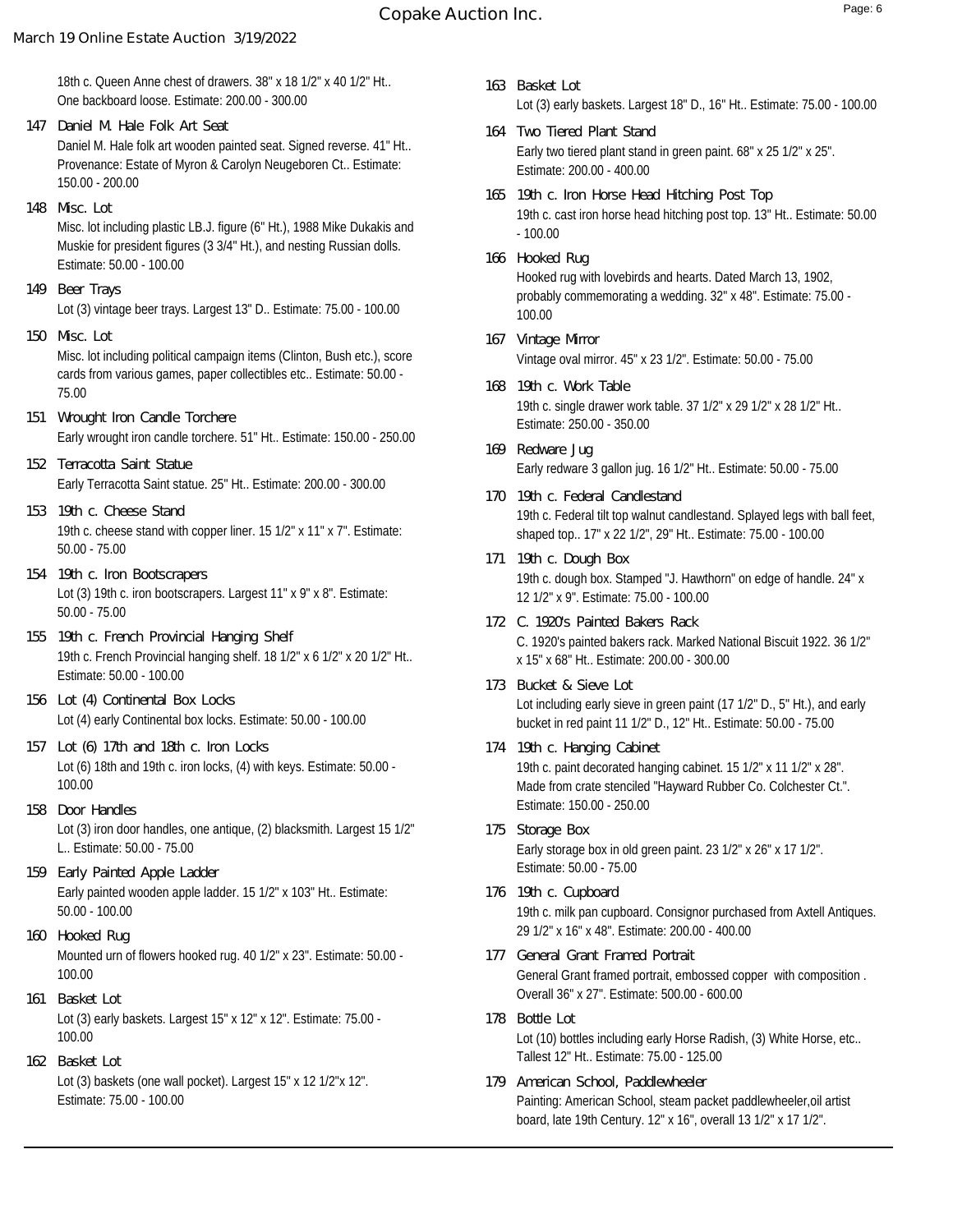Estimate: 300.00 - 400.00

- Painted wooden trade sign "SHOE SHOP". 10" x 60". Estimate: 150.00 - 200.00 **180 Trade Sign**
- 19th c. quilt "Blazing Stars". Wide blue sashing. 66" x 80". Estimate: 100.00 - 150.00 **181 19th c. Star Quilt**
- 19th c. quilt "Carpenters Wheel". Eastern Penna. Mennonite. 64" x 91". Estimate: 150.00 - 250.00 **182 19th c. Quilt**
- 19th c. quilt "Broken Dishes". C. 1885, made in Nebraska by Susannah Ditch Matchett with signed family paper with information. 68" x 80". Estimate: 200.00 - 300.00 **183 19th c. Broken Dishes Quilt**
- 19th c. quilt "Eight Point Fancy Star": South Carolina made by Bernice Rawl Etheridge, Lexington County, South Carolina, McKissick Museum info and label. 72" x 73". Estimate: 200.00 - 400.00 **184 19th c. Eight Point Star Quilt**
- 19th c. quilt "Irish Chain", red print with white. 67" x 78". Estimate: 200.00 - 300.00 **185 19th c. Irish Chain Quilt**
- C. 1860's quilt "Touching Stars", hand pieced. 90" x 90". Estimate: 200.00 - 300.00 **186 19th c. Quilt**
- C. 1850-60 quilt "Ceasars Crown", wide Chintz border. 85" x 94". Estimate: 200.00 - 300.00 **187 19th c. Quilt**
- 19th c. quilt "Baskets", piece and appliqued. 79" x 92". Estimate: 200.00 - 300.00 **188 19th c. Quilt**
- Early Print "VIEW ON THE HUDSON" (Currier and Ives). Sight 16 1/2" x 21", overall 25 1/2" x 29 1/2". Kennedy Galleries label verso. Estimate: 100.00 - 150.00 **189 Early Print "VIEW ON THE HUDSON" (Currier and Ives**
- Early print "NEW YORK" (Painted by H. Sebron / Engraved by P. Girardet). Sight 26" x 35", overall 34 1/2" x 44"). Frame damaged LRC. J. Assenheim label verso, also label marked Mellon bank 1280. Estimate: 200.00 - 300.00 **190 Early Print "NEW YORK"**
- Hudson River view decorative print. Sight 20" x 28", overall 32 1/2" x 39". Estimate: 50.00 - 75.00 **192 Hudson River Print**
- Carved wooden trade sign "SANDWICHES". 9 1/2" x 77". Estimate: 150.00 - 175.00 **193 Trade Sign**
- Tall decorative rattan vase. 40" Ht.. Estimate: 50.00 75.00 **194 Decorative Vase**
- **195 Game Board**

C. 1900 eglomaise painted game board with oak frame. 18" x 18". Estimate: 75.00 - 100.00

- Rooster on arrow weathervane. Worn white paint. 19" x 13". Estimate: 100.00 - 150.00 **196 Rooster Weathervane**
- Rooster on arrow weathervane. 25" x 20 1/2". No stand. Estimate: 150.00 - 200.00 **197 Rooster Weathervane**
- 19th c. painted wooden compote. 10 1/2" D., 7" Ht.. Estimate: 100.00 150.00 **198 19th c. Painted Wooden Compote**
- Painting: 19th c. oval portrait of a child. Oil on panel. 10 3/4" x 9", overall 14" x 12". Style of Pryor. Estimate: 300.00 - 400.00 **199 19th c. Portrait of a Child**
- Mid 20th Century canvas and wood painted swan decoy. 32" x 26 1/2". Estimate: 200.00 - 300.00 **200 Swan Decoy**
- **200a Decorative Mirror**

Decorative mirror "BULLSEYE / BAR & CAFE". 17 1/2" x 26 1/2". Estimate: 40.00 - 60.00

- 19th c. oval pantry box in green paint. 6" x 5" x 3". Possibly Shaker. Estimate: 150.00 - 200.00 **201 19th c. Pantry Box**
- **201a C. 1900's Reverse Painted Game Board**

C. 1900's reverse painted game board. Tiger oak frame. 21 1/2" x 21 1/2". Estimate: 50.00 - 75.00

- Pair early gesso and gilded wood sconces with frosted shades. 11" W., 9 1/2" D.. Estimate: 100.00 - 150.00 **202 Pair Sconces**
- **202a Juan Romero Fernandez (1932-1996)**

Juan Romero Fernandez (1932-1996), signed and numbered lithograph. Sight 20 1/2" x 24 1/2", overall 33" x 36". Estimate: 75.00 - 125.00

- C. 1900's pottery "FATHERS MUG". 7" D., 9" Ht.. Estimate: 50.00 100.00 **203 Pottery Mug**
- **203a Shadowbox with Rope Ties**

Shadowbox with rope ties. 10" x 14". Estimate: 25.00 - 35.00

- Painted wooden folk art chipmunk carving. 7 1/2" L., 5 1/2" Ht.. Estimate: 100.00 - 150.00 **204 Chipmunk Carving**
- **204a H. Hargrove Giclee**

H. Hargrove Giclee on canvas "WHEELRIGHT", 22 1/2" x 26". Estimate: 25.00 - 50.00

Lot (2) banks including composition avocado (7 1/2" L.), and pottery pig (5" L.). Estimate: 100.00 - 150.00 **205 Bank Lot**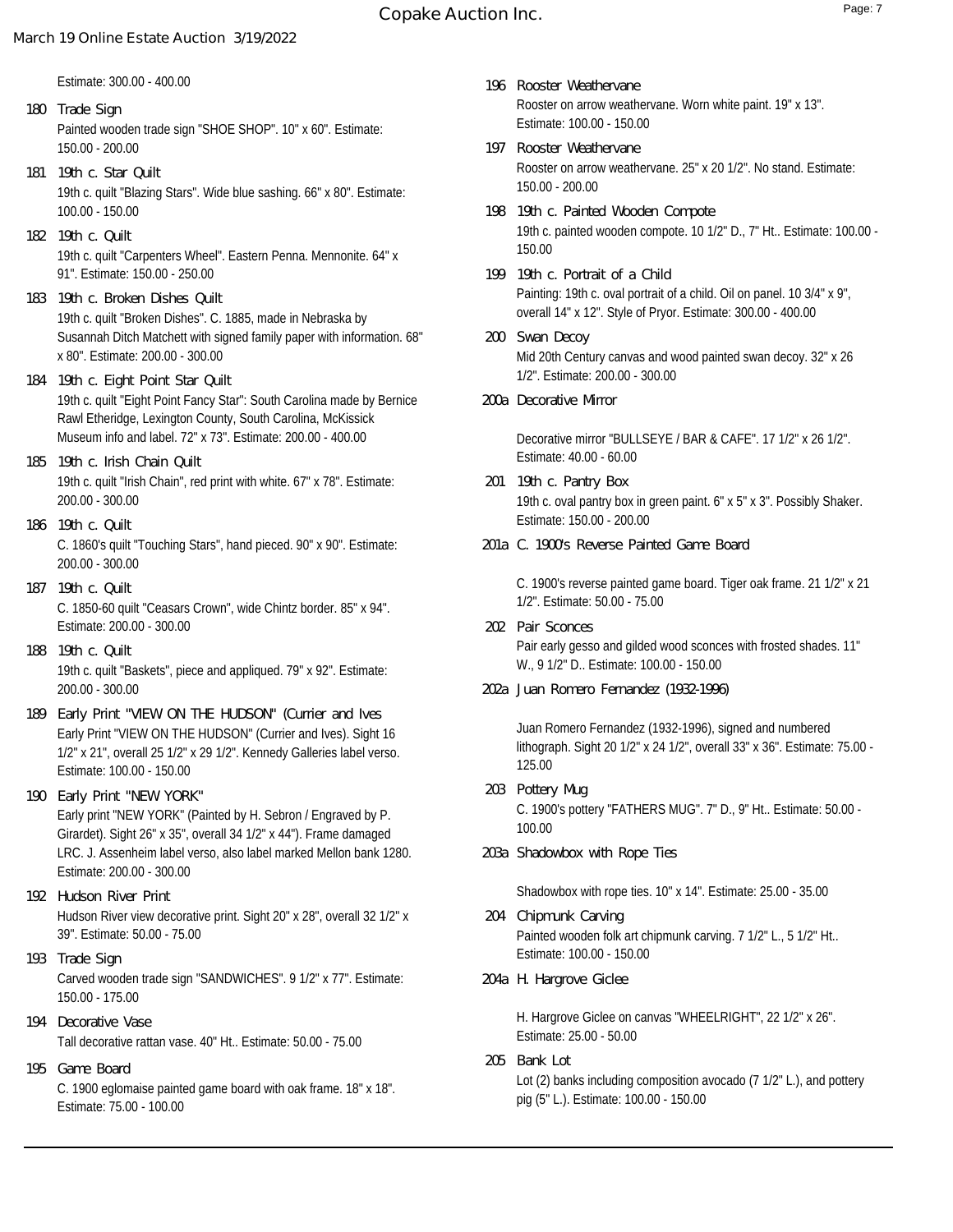#### **LOT #**

**205a Vintage Folding Chairs**

Set of (4) vintage folding chairs, along with single chair. Estimate: 50.00 - 75.00

- Lot including signed and numbered sunflower lithograph (frame overall 11" x 9 1/2"), floral watercolor (frame overall 11" x 9"). Estimate: 100.00 - 150.00 **206 Misc. Lot**
- 19th c. Shaker type overall three finger pantry box. 9" x 6" x 3 1/2". Estimate: 400.00 - 500.00 **207 19th c. Shaker Type Pantry Box**
- 19th c. round pantry box in old paint surface. 7 1/4" D., 3" Ht.. Estimate: 200.00 - 300.00 **208 19th c. Pantry Box**
- 19th c. round pantry box in old paint surface. 6 1/2" D. 3" Ht.. Estimate: 200.00 - 300.00 **209 19th c. Pantry Box**
- 19th c. folk art wooden carved head. 10 1/2" Ht.. Estimate: 500.00 600.00 **210 19th c. Folk Art Carved Head**
- Hanover Coca Cola Clock (18" x 12", 2" D.). Estimate: 50.00 75.00 **211 Coca Cola Clock**
- Lot early post office envelopes with stamps, loose stamps, etc.. Estimate: 25.00 - 35.00 **212 Postal Lot**
- C. 1920's silverplate bowl. Marked underside. 8" D., 5 1/2" Ht.. Estimate: 50.00 - 75.00 **213 Silverplate Bowl**
- Lot (11) horseshoe souvenirs and trivets. Estimate: 25.00 50.00 **214 Trivet Lot**
- Lot (3) items including 1893 Columbian Expo horseshoe key holder, cast iron John Adams trivet, wooden key holder "LAWTON / OUR HOOSIER HERO". Estimate: 75.00 - 100.00 **215 Misc. Lot**
- Pair glass etched compotes. 7" D., 10 1/2" Ht.. Estimate: 50.00 75.00 **216 Pair Glass Compotes**
- Lot (11) miniature milk creamers from different dairy's. Tallest 2" Ht.. Estimate: 25.00 - 50.00 **217 Miniature Glass Milk Creamers**
- Misc. bear lot including framed Teddy Bear stamps, Teddy Roosevelt statue, stuffed bears etc.. Estimate: 25.00 - 50.00 **218 Bear Lot**
- Misc. lot including sleeves, display cases, frames etc.. Estimate: 25.00 - 50.00 **219 Misc. Lot**
- Lot misc. framed artwork. (5) pieces. Largest frame 20" x 24". Estimate: 50.00 - 75.00 **220 Artwork Lot**
- Wing chair with carved legs. 19" seat Ht., 42 1/2" overall Ht.. Estimate: 100.00 - 200.00 **221 Wing Chair**
- Chippendale style wing chair with fluted legs. 22" seat Ht., 45 1/2" overall Ht.. Estimate: 200.00 - 300.00 **222 Chippendale Style Wing Chair**
- Oriental scatter rug. 28 1/2" x 41". Estimate: 50.00 75.00 **223 Oriental Scatter Rug**
- Painting: 19th c. Continental landscape. Oil on panel. Label with info verso. 6 1/2" x 9", overall 12" x 14 1/2". Estimate: 50.00 - 100.00 **224 Painting, 19th c. Continental Landscape**
- Lot (2) pieces of artwork including landscape, oil on panel (4" x 11 1/2", overall 9 1/2" x 17"), along with Continental landscape, oil on panel (5" x 6 1/2", overall 9 1/2" x 11 1/2"). Estimate: 50.00 - 75.00 **225 Artwork Lot**
- 19th c. open top two part corner cupboard. 52" x 32" x 84" Ht.. Estimate: 200.00 - 400.00 **226 19th c. Corner Cupboard**
- Lot (2) 19th c. frames. Rabbet size 18" x 26", overall 34 1/2" x 24 1/2", the other rabbet size 20 1/2" x 29 1/2", overall 28 1/2" x 39 1/2". Estimate: 50.00 - 100.00 **227 Frame Lot**
- Painting: Hudson River School landscape, oil on canvas, 14"x 22", overall 19" x 27 1/2". Estimate: 50.00 - 75.00 **228 Painting, Hudson River School Landscape**
- 20th Century mahogany Queen Anne style mirror. 40" x 21 1/2", along with vintage wall mirror (as found, 27" x 14 1/2"). Estimate: 50.00 - 100.00 **229 Queen Anne Style Mirror Lot**
- Painting: Landscape harvest, oil on canvas. 13" x 21", overall 18 3/4" x 26 1/2". Estimate: 75.00 - 100.00 **230 Painting, Landscape**
- Plant stand in old green paint. 37" x 15" x 26 1/2". Estimate: 50.00 75.00 **231 Plant Stand**
- Early Continental wall tapestry. 69" x 41". Estimate: 200.00 300.00 **232 Continental Tapestry**
- Painting: Hudson River School landscape, oil on canvas, 18 1/2" x 24", overall 20 1/2" x 26 1/2". Estimate: 100.00 - 150.00 **233 Painting, Hudson River School Landscape**
- 18th c. rocking chair in black paint. 16" seat Ht., 40 1/2" overall Ht.. Estimate: 50.00 - 75.00 **234 18th c. Rocking Chair**
- Pair Continental mahogany pot stands. 11" D., 23" Ht., along with a three tiered stand (as found). Estimate: 75.00 - 100.00 **235 Pair Continental Pot Stands**
- Pewter shelf. 36 1/2" x 8 1/2" x 27 1/2" Ht.. Estimate: 50.00 75.00 **236 Pewter Shelf**
- Lot of Wedgwood Florentine china. (12) 10 3/4" plates (one chipped), **237 China Lot**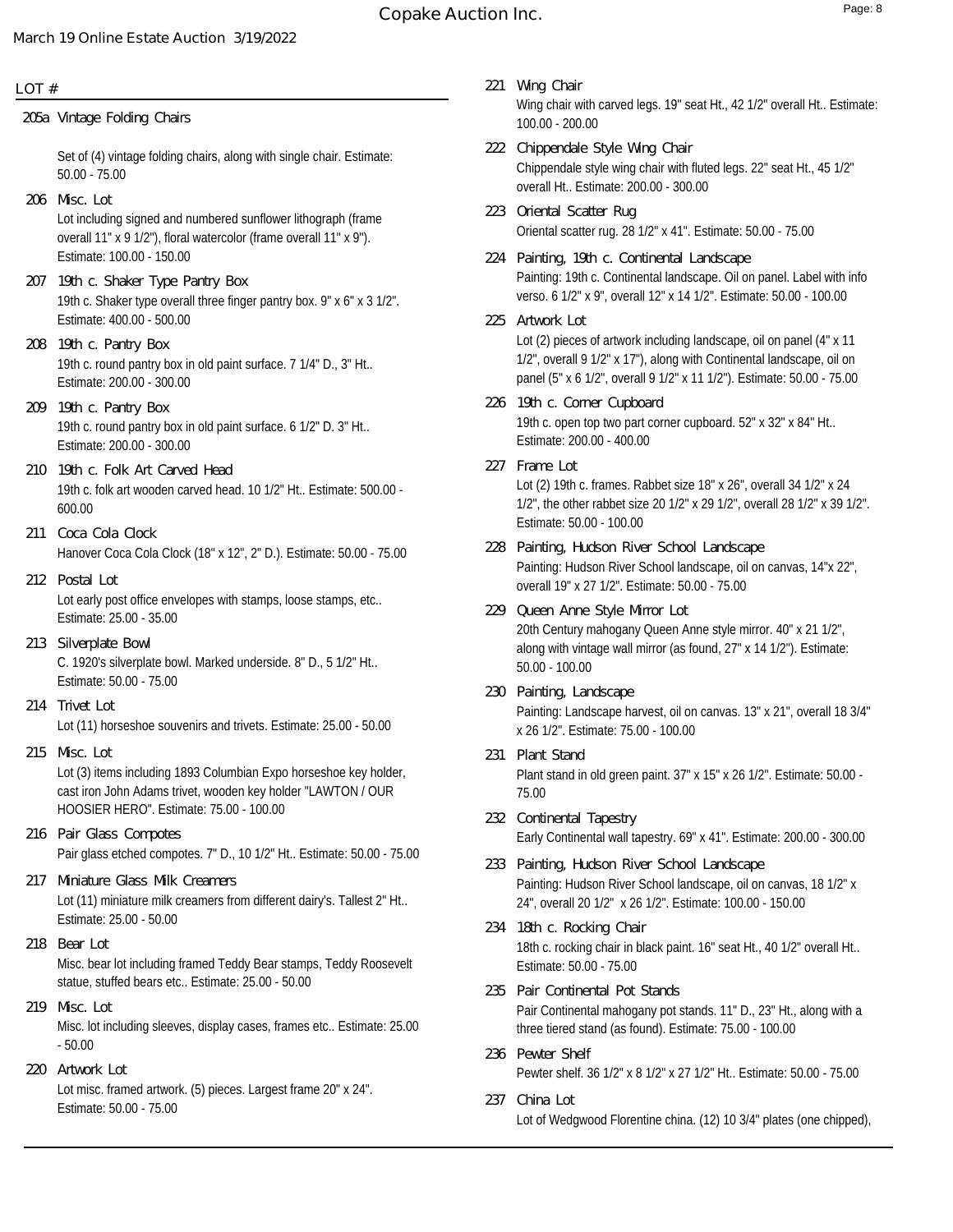# **Copake Auction Inc.** Page: 9

## **March 19 Online Estate Auction 3/19/2022**

(10) 8" plates, (9) 6" plates, (10) 5" bowls, (2) 10" x 7" bowls, 15 1/4" x 11 1/2" platter, covered vegetable bowl, gravy boat with underdish, sugar and creamer, cup and (2) saucers. Overall good shape. Estimate: 50.00 - 75.00

- Pair carved 20th Century mahogany tables. 27" x 22 1/2" x 28". Estimate: 50.00 - 100.00 **238 Pair Carved Mahogany Tables**
- Brass decorative lamp with tole shade. 27" Ht.. Estimate: 50.00 75.00 **239 Brass Decorative Lamp**
- Lot including pair silverplate bowls (16" x 10" x 9"), and tray (22" x 16"). Estimate: 50.00 - 100.00 **240 Silverplate Lot**
- Lot (5) pieces of Chinese Rose Medallion including platter (14 1/2" x 13"), two reticulated dishes and pair vases. Estimate: 50.00 - 75.00 **241 Chinese Rose Medallion Lot**
- Lot (2) ceramic lamps with shades. 22" and 29" Ht.. Estimate: 50.00 75.00 **242 Lamp Lot**
- Lot (5) clear glass decanters (tallest 11 1/4" Ht.), (2) cups, bowl, tall dispenser (25 1/2" Ht.). Estimate: 50.00 - 75.00 **243 Decanter Lot**
- 19th c. Ingraham mantel clock. 10 1/2" x 4 1/2" x 16 1/2". Estimate: 50.00 - 75.00 **244 Mantel Clock**
- Lot (10) pieces of Asian ceramics including vase (17 1/2" Ht.), charger (14 1/2" D.), (2) Foo Dogs, pottery bowl, (4) vases. Estimate: 50.00 - 100.00 **245 Asian Lot**
- Lot (6) Asian Champleve vases. Tallest 9 1/2" Ht.. Estimate: 50.00 75.00 **246 Asian Lot**
- Lot including Wedgwood Basalt bowl (8" D., 4" Ht.), and porcelain basket weave center bowl (10" D., 10" Ht.). Estimate: 50.00 - 75.00 **247 Wedgwood Bowl & Porcelain Centerpiece Bowl**
- Lot (13) pieces of Canton china. Largest plate 8 1/2" D.. Estimate: 50.00 - 75.00 **248 Asian Lot**
- Lot (22) pieces of Asian ceramics including cups, plates, bowls. Largest 9 1/2" D., 4" Ht.. Estimate: 50.00 - 100.00 **249 Asian Lot**
- Pair of Dolphin metal candle holders. Stamped England (10" Ht.). Estimate: 50.00 - 75.00 **250 Pair English Metal Dolphin Candle Holders**
- Lot including 19th c. redware plate (8" D.), yelloware pitcher, (3) yelloware bowls (largest 9" D., 4" Ht.), pot with lid. Estimate: 50.00 - 75.00 **251 Misc. Lot**
- Lot including 19th c. snuffer, betty lamp, wall box, copper watering can. Estimate: 50.00 - 75.00 **252 Misc. Lot**

**253 Stoneware Lot**

Lot including: 19th c. decorated stoneware jug marked "L. C. PAUL & CO. / 149 BLACKSTONE ST. / BOSTON". 12" Ht.. (has small hole on back), 19th c. decorated Fort Edward Crock (8" D., 12" Ht.), 19th c. decorated stoneware crock (7" D., 12 1/2" Ht.), 19th c. decorated crock (11" D., 12" Ht.). Estimate: 100.00 - 150.00

- Lot including (3) stoneware jugs (tallest 14" Ht.), and (4) pieces redware. Estimate: 50.00 - 75.00 **254 Stoneware Lot**
- Lot (24) pieces of antique pewter including warmers, pitcher, plates, porringer etc.. Estimate: 50.00 - 100.00 **255 Pewter Lot**
- Painting: Continental School, landscape with figure, oil on canvas. 18" x 13", overall 22 1/2" x 16 1/2". Estimate: 50.00 - 100.00 **256 Continental School, Landscape**
- Lot (2) 19th c. floral still lifes. Includes oil on canvas, 9" x 14", overall 12 1/2" x 17 1/2", the other oil on panel, 12" x 15 1/2", overall 17 3/4" x 21". Estimate: 100.00 - 150.00 **257 Painting Lot**
- Painting: 19th c. still life with grapes. Oil on panel. Signed and dated LRC. 12 1/2" x 18 1/2", overall 20 1/2" x 26 1/2". Estimate: 50.00 - 100.00 **258 Painting, Still Life with Grapes**
- Painting: 19th c. river landscape. Oil on canvas. 10" x 18 1/2", overall 14" x 23". Estimate: 50.00 - 75.00 **259 Painting, 19th c. River Landscape**
- Lot (2) framed Nautical prints "OUTWARD BOUND" and "HOMEWARD BOUND". Sights 14 1/2" x 17", overall 22" x 25". Estimate: 50.00 - 75.00 **260 Nautical Prints**
- 19th c. copper bedwarmer with turned handle. 49" L.. Estimate: 50.00 - 75.00 **261 19th c. Bedwarmer**
- **262 Misc. Artwork Lot**

Misc. artwork lot including pair miniature ship paintings (overall 7 1/2" x 8", one frame damaged), silhouette (5 1/2" x 4 3/4"), watercolor, winter landscape (overall 7 1/2" x 10"), 19th c. print (overall 9 1/2" x 11"). Estimate: 50.00 - 75.00

- Lot (7) framed 19th c. prints. Largest frame 18" x 22". Estimate: 50.00 - 75.00 **263 Print Lot**
- Lot (2) Victorian reverse paintings "IRISH CASTLE" and "BELVOIR CASTLE ENGLAND". Overall 26" x 30", imperfections. Estimate: 50.00 - 75.00 **264 Reverse Paintings**
- Painting: 19th c. street scene with figures, signed LLC "A. Palmer", oil on canvas. 22" x 14", overall 26" x 18". Estimate: 50.00 - 100.00 **265 Painting Signed "A. Palmer"**
- Victorian slag glass shade. 22" D., 14" Ht.. Some damage. Estimate: 50.00 - 75.00 **266 Slag Glass Hanging Shade**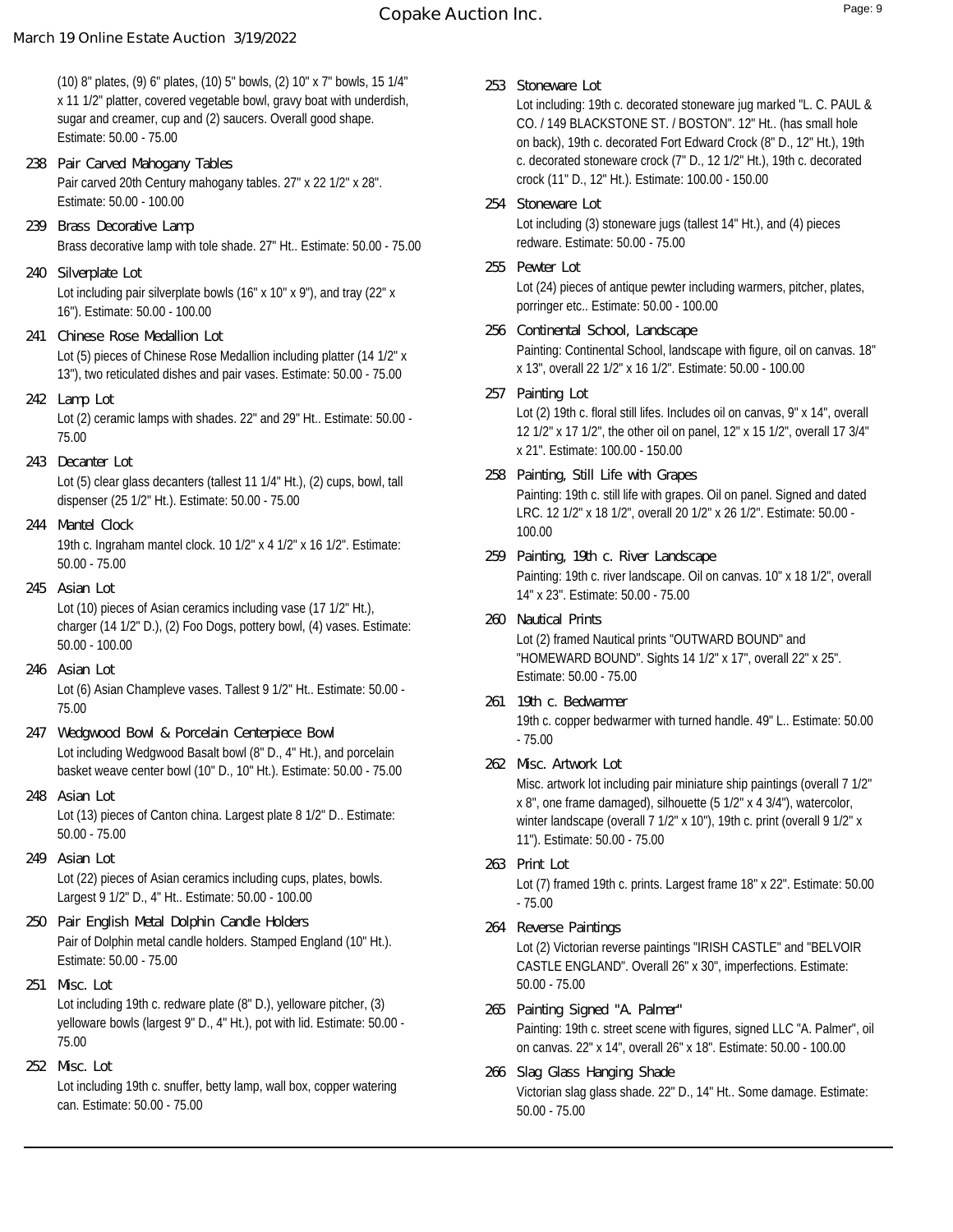# **Copake Auction Inc. Copake Auction Inc.**

### **March 19 Online Estate Auction 3/19/2022**

# **LOT #**

- C. 1900's stained glass hanging shade. 25" D., 15" Ht.. Estimate: 50.00 - 100.00 **267 Stained Glass Hanging Shade**
- Box lot of New Old Stock Olympic pins. Estimate: 50.00 75.00 **268 Olympic Pin Lot**
- Early quartersawn oak pedestal. 18 1/2" x 18 1/2" x 41". Estimate: 75.00 - 100.00 **269 Oak Pedestal**
- Early oak velvet top pedestal. 21" x 27" x 35". Estimate: 75.00 100.00 **270 Oak Pedestal**
- Early oak velvet top grain painted pedestal. 20 1/2" x 20 1/2" x 29". Estimate: 75.00 - 100.00 **271 Oak Pedestal**
- Early oak pedestal. 23" x 24" x 36". Estimate: 75.00 100.00 **272 Oak Pedestal**
- Intricate 19th c. inlaid mahogany oak dressing table. 31" x 20 1/2" x 34". Estimate: 300.00 - 500.00 **273 19th c. English Mahogany Dressing Table**
- Victorian oak single drawer table with undershelf applied decorations. 32" x 22" x 28 1/2". Estimate: 100.00 - 150.00 **274 Victorian Oak Table**
- 19th c. lift top English sewing stand. 19 1/2" x 15" x 26". Estimate: 100.00 - 200.00 **275 19th c. English Sewing Stand**
- Victorian walnut etagere. 41" x 14" x 67 1/2". Estimate: 100.00 200.00 **276 Victorian Walnut Etagere**
- Jane Saudek (b. 1935), gallery poster "Oh Those Fabulous Broom Sisters", Galerie Stelman Amsterdam. Overall in frame 45" x 34 1/2". Estimate: 50.00 - 100.00 **276a Jane Saudek (b. 1935)**
- Victorian maple single drawer stand. 28" x 19 1/2" x 29". Estimate: 50.00 - 75.00 **277 Victorian Table**
- Victorian walnut reading table. 36" x 19" x 28" with leaf extended. Estimate: 50.00 - 100.00 **278 Walnut Reading Table**
- M. Shenk (20th Century), landscape with mountains. Oil on canvas. 24" x 33". Estimate: 50.00 - 75.00 **279 M. Shenk (20th Century)**
- Thomas Hovenden (1840-1995), pencil signed engraving. Sight 20" x 14 1/2", overall 30 1/2" x 24 1/2". Estimate: 50.00 - 100.00 **280 Thomas Hovenden (1840-1995)**
- 19th c. print "ASHLAND / THE HOMESTEAD OF HENRY CLAY". Sight 19 1/2" x 28 1/2", overall 27 1/2" x 36 1/2". Estimate: 50.00 - 75.00 **281 19th c. Print "ASHLAND"**
- Painting: 19th c. Continental portrait of a woman. Oil on canvas. 31 1/2" x 21 1/2", overall 32" x 22". Estimate: 75.00 - 100.00 **282 Painting, Portrait of a Woman**
- Diorama, forest interior with birds. 20 1/2" x 7" x 16" Estimate: 75.00 100.00 **283 Diorama**
- Diorama, forest interior with birds. 14 1/2" x 19 1/2" x 3". Estimate: 75.00 - 100.00 **284 Diorama**
- Inlaid mahogany pipe box. 7" x 6" x 19" Estimate: 50.00 75.00 **285 Inlaid Mahogany Pipe Box**
- Vintage Diehl electric fan. 13" Ht.. Estimate: 50.00 75.00 **286 Vintage Fan**
- Armillary sphere. 25" Ht.. Estimate: 100.00 150.00 **287 Armillary Sphere**
- Kurz & Allison Civil War print "BATTLE OF NEW ORLEANS". Sight 20 1/2" x 26 1/2", overall 26 1/2" x 32 1/2". No glass. Estimate: 50.00 - 100.00 **288 Civil War Print**
- Wm. S. Mount Print. Sight 18 1/2" x 25 1/2", overall 24 1/2" x 31 1/2". Estimate: 50.00 - 75.00 **289 Wm. S. Mount Framed Print**
- Adriano Cecioni (1836-1886), bronze sculpture of little girl. 10" x 11" x 29" Estimate: 300.00 - 400.00 **290 Adriano Cecioni (1836-1886) Sculpture**
- Painting: Early dog and cat, oil on panel. 15" x 12", overall 20" x 16 1/2". Estimate: 75.00 - 100.00 **291 Early Painting of Dog & Cat**
- Birdsey (20th Century), watercolor, harborscape, pencil signed. Sight 14 1/2" x 18 1/2", overall 20" x 24" Estimate: 50.00 - 75.00 **292 Birdsey (20th Century)**
- Painting: BB Wylie, portrait of man in hat, oil on canvas. 20" x 16", overall 23" x 19". Gilded frame. Estimate: 50.00 - 100.00 **293 BB Wylie (20th Century)**
- English Arts & Crafts umbrella rack. 24 1/2" x 11" x 31 1/2". Estimate: 150.00 - 200.00 **294 English Arts & Crafts Umbrella Rack**
- Galle style table lamp. Shade 13" D., 24" overall Ht. on base. Estimate: 50.00 - 100.00 **295 Galle Style Table Lamp**
- Pewter desk set. 8" x 8" x 8 1/2". Estimate: 50.00 75.00 **296 Pewter Desk Set**
- Tile picture group. (14) tiles, (2) 5 1/2" x 11" (12) 5 1/2" x 5 1/2". Estimate: 150.00 - 250.00 **297 Tile Group**
- 19th c. cast iron painted coffee mill marked "The Sweet Mill Lane Brothers Poughkeepsie N.Y.". 11" x14 1/2" x 17". Estimate: 200.00 - 300.00 **298 Coffee Mill**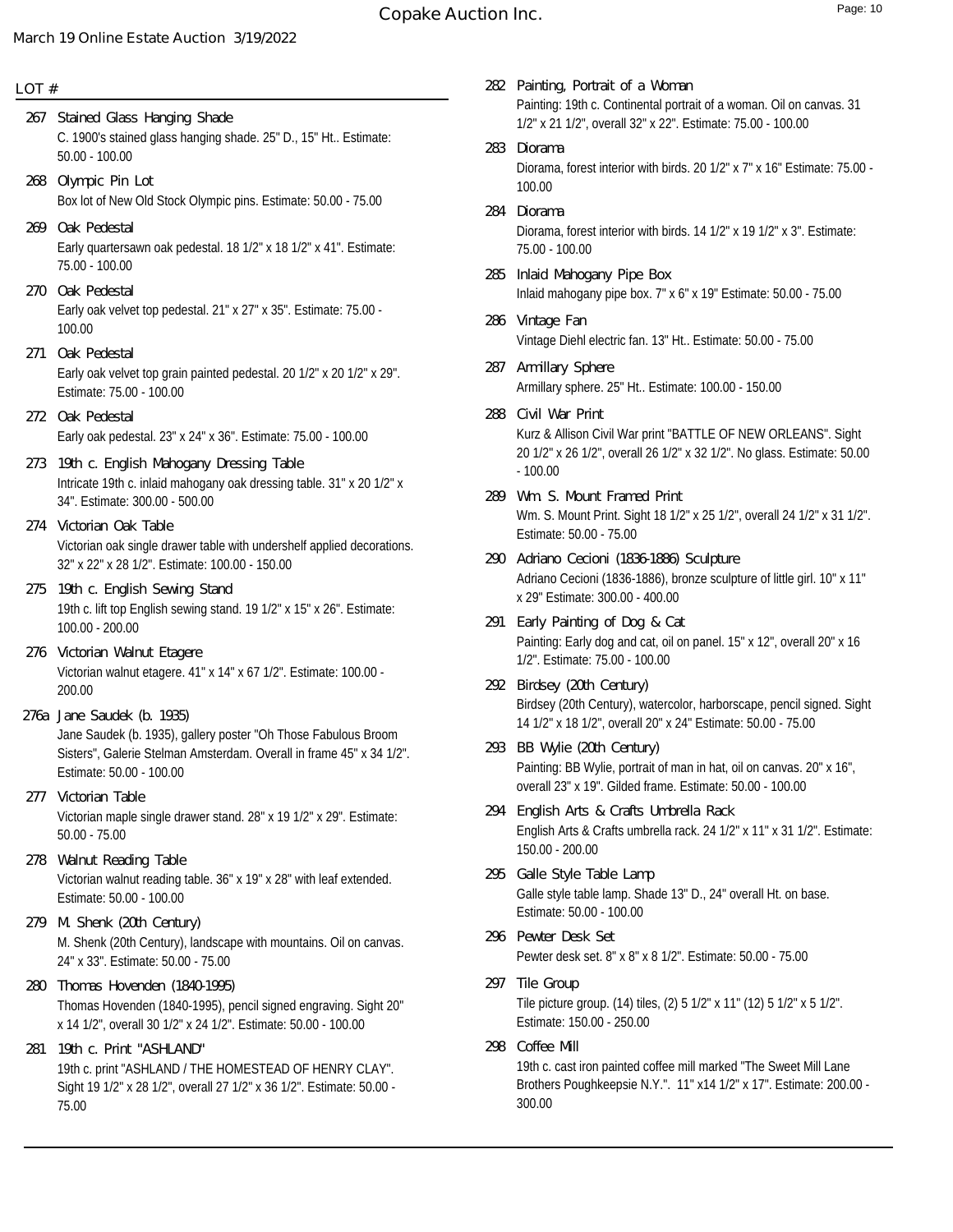### **LOT #**

- Early framed print "VIEW OF THE HUDSON". Sight 15" x 19 1/2", overall 25" x 29". Imperfections. Kennedy Galleries label verso. Estimate: 50.00 - 100.00 **299 Early Print "VIEW ON THE HUDSON"**
- Early Print "VIEW FROM HYDE PARK / Hudson River". Sight 17" x 21 1/2", overall 27" x 31". No glass. Kennedy Galleries label verso. Estimate: 100.00 - 150.00 **300 Early Print "VIEW FROM HYDE PARK / Hudson River"**
- Early Spanish framed Bull Fighting poster. Sight 37" x 20 1/2", overall 39" x 22". Estimate: 50.00 - 100.00 **301 Spanish Bull Fighting Poster**
- Misc. camera and photography lot. Includes Cannons etc.. Estimate: 50.00 - 75.00 **302 Camera Lot**
- Lot including eel gig (9" L.), early mouse trap and "The Detroit" lawn sprinkler. Estimate: 50.00 - 75.00 **303 Misc. Lot**
- Early painted wooden child's rocking horse. 37" x 9" x 28". Estimate: 50.00 - 100.00 **304 Early Child's Rocking Horse**
- Lot including early scale, sundial and bells on a strap. Estimate: 25.00 - 50.00 **305 Misc. Lot**
- Lot (9) brass elements. 18" L.. Estimate: 25.00 50.00 **306 Misc. Lot**
- Lot (4) pieces of misc. artwork including signed and numbered 101 Dalmatians print. Largest frame 22" x 28". Estimate: 25.00 - 50.00 **307 Artwork Lot**
- Enameled trade sign "BENGAL FLOUR MILLS CO. LTD….". 24" x 36". Estimate: 100.00 - 200.00 **308 Trade Sign**
- Painted wooden trade sign "VERMONT / MAPLE SYRUP / SOLD HERE". 18 1/4" x 24 1/4". Estimate: 50.00 - 75.00 **309 Trade Sign**
- Roomsize rug. As found.12' 2" x 8' 11". Some staining. Estimate: 50.00 - 75.00 **309a Roomsize Rug**
- Painted wooden trade sign "BOONVILLE". 37" x 5 1/2". Estimate: 50.00 - 75.00 **310 Trade Sign**
- Painted wooden trade sign "FARMER'S FAVORIT….GRANT N.Y.". 5 1/2" x 33 1/2". Estimate: 50.00 - 75.00 **311 Trade Sign**
- Early cast iron Skeet shooter (REMINGTON ARMS CO.). Approx. 30" L., 21" Ht.. Estimate: 50.00 - 75.00 **312 Skeet Shooter**
- Early cast iron Skeet shooter (THE CHAMBERLAIN CARTRIDGE CO.). Approx. 31" L. x 15 1/2" Ht.. Estimate: 50.00 - 75.00 **313 Skeet Shooter**

**314 Misc. Lot**

Lot including Cardboard Morton salt advertising signs, (10" x 17"), 100 NOS 1 1/2" brass numbered discs and (2) bottles. Estimate: 25.00 - 50.00

**315 Movie Projector**

Movie projector lot including screen, 1960 traffic safety fil, 1910 AFC Championship film, 1970 football highlights film, 1971 super bowl film, 1956 flood of Manchester N.H. area film, Concord and Hookseh N.H. area film, Claremont N.H. White River area film and motor mania film, also comes with extra bulb. Estimate: 25.00 - 50.00

- Salesman sample gate. 25" W., 14" Ht.. Estimate: 50.00 75.00 **316 Salesman Sample Gate**
- Pair of eccentric early shoes. 11 1/2" L.. Estimate: 50.00 75.00 **317 Pair of Early Shoes**
- Salesman sample door. 18" W., 32" Ht.. Estimate: 50.00 75.00 **318 Salesman Sample Door**
- Pair of early wooden child's crutches. 30 1/2" L.. Estimate: 50.00 75.00 **319 Pair Early Child's Crutches**
- Painting: 19th c. Classical landscape, oil on canvas. 19 1/2" x 25", overall 25" x 29". As found. Estimate: 50.00 - 75.00 **320 Painting, 19th c. Classical Landscape**
- 19th c. writing box. 12"x 9" x 5". Estimate: 50.00 75.00 **321 19th c. Writing Box**
- Painting: 19th c. landscape. Sight 7" x 7", overall 10" x 9 3/4". Estimate: 50.00 - 75.00 **322 Landscape Painting**
- Game Board Lot (2) early wooden painted game boards. 14" x 17" and 16 1/2" x 21". Estimate: 50.00 - 75.00 **323 Game Board Lot**
- Lot including 19th c. Masonic box (16" x 6" x 5 1/4"), along with 19th c. shoe shine box in old green paint (13 1/2" x 9" x 12"). Estimate: 50.00 - 75.00 **324 Misc. Lot**
- Unusual spiked iron collar. 8" D.. Estimate: 50.00 75.00 **325 Spiked Collar**
- Folk art lot including carved wooden dog plaque "NERO" (4 1/2" x 6 1/4"), folk art handmade game (8 1/2" x 8"), early caged ball and chain (7" L.), wooden back scratcher with caged balls (17 1/2" L.). Estimate: 50.00 - 75.00 **326 Folk Art Lot**
- Lot including wooden folk art carved chain (75" L.), (2) folk art wooden objects (18 1/2" and 29" L.). Estimate: 50.00 - 75.00 **327 Folk Art Lot**
- Pair of early handmade sandals (13" L.), along with early handmade clog (10" L.). Estimate: 50.00 - 75.00 **328 Early Handmade Sandals**
- Lot including (6) metal canisters, bell, ink holder, pig paperweight, blown glass vase, paperweight, copper reticulated dish, iron ladle. **329 Misc. Lot**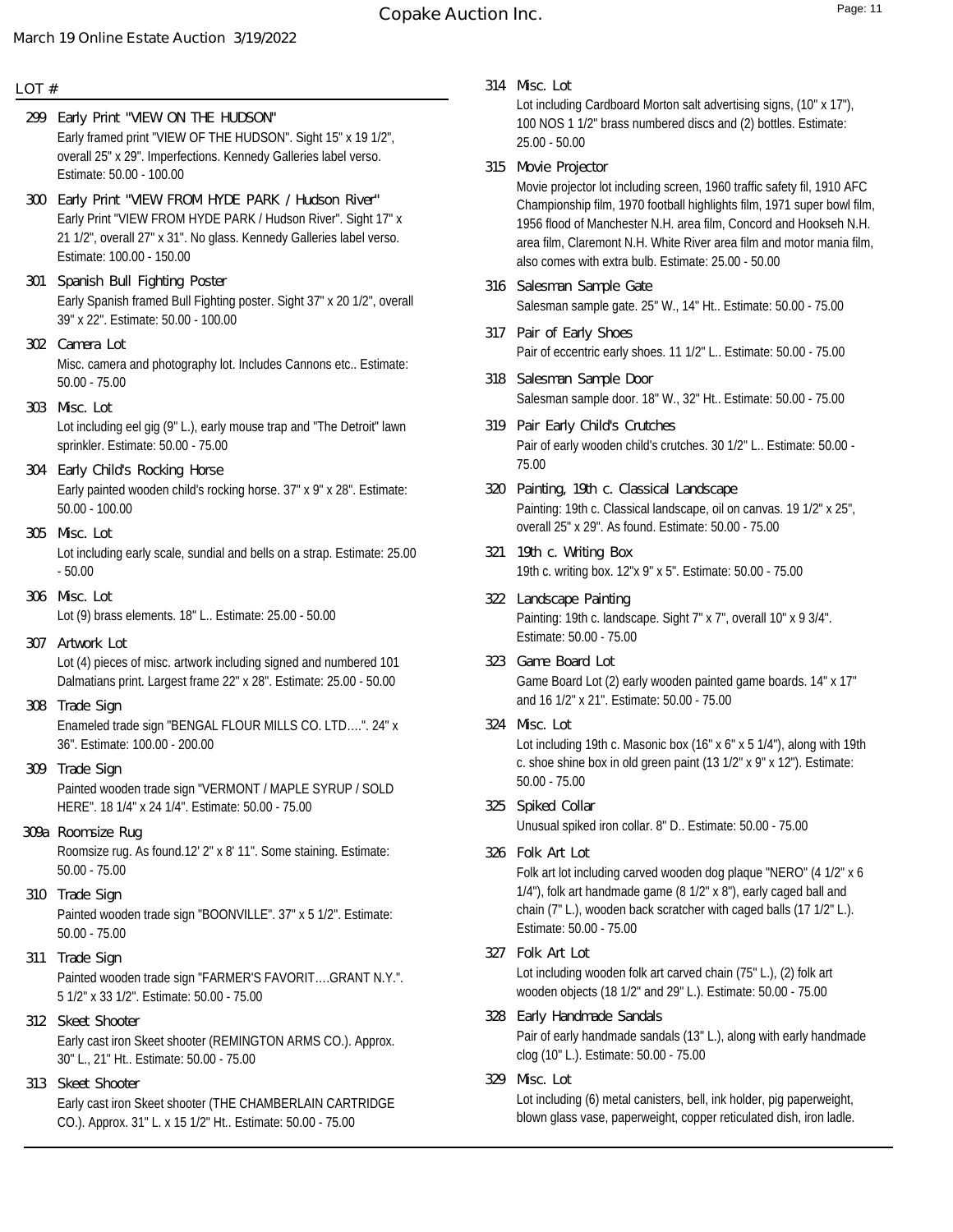Estimate: 50.00 - 75.00

- WWI ink drawing in frame "MY MOM" (Mrs. Thomas Smith / 443 Water St., Kalamazoo, Mich." (V-MAIL). 5" x 4". Estimate: 50.00 - 75.00 **330 WWI Drawing "MY MOM"**
- Outsider art sculpture made with pair child's shoes and ham tin (10" Ht.). Estimate: 50.00 - 75.00 **331 Outsider Art Sculpture**
- Richard Sapper Kettle for Alessi. 9" Ht.. Estimate: 50.00 75.00 **332 Richard Sapper Kettle for Alessi**
- Collection of glass slides, unusual subjects including medical, nudes, portraits, along with framed slide. Estimate: 50.00 - 100.00 **333 Photographic Glass Slides**
- Lot including milking stool (11" D., 15" Ht.),and (2) child's folding tables (22" x 14" folded). Estimate: 50.00 - 75.00 **334 Misc. Lot**
- **335 Misc. Lot**

Misc. lot including African wooden head rest (7" Ht., 6" W.), burl bowl (8" x 5" x 5"), wooden carved tray (8 1/2" x 7" x 2"), carved spike (10" L.), (3) carved scoops (?), longest 6 1/2" L., 4 1/2" Ht.. Estimate: 50.00 - 75.00

**336 Doll Lot**

Lot including (2) stuffed early dolls (6" and 13"), and unusual Lion toy. Estimate: 50.00 - 75.00

- Folk art handmade wood and clock mechanism tractor. 7 1/2" x 8" x 8". Estimate: 50.00 - 75.00 **337 Folk Art Tractor**
- **338 Artwork Lot**

Lot (2) pieces of artwork including unusual Coat of Arms (oil on panel, 9" x 12"), and mixed media family portrait on panel (13" x 8 3/4"). Estimate: 50.00 - 75.00

**339 Factory Molds**

Three Religious factory mold sets. Two Jesus Christ, the other hands of Christ. 8 1/2" D.. Some type of rubber. Estimate: 50.00 - 75.00

**340 Misc. Lot**

Lot including wooden hat mold (6 1/2" D., 7" Ht.),unusual brush (9 1/2" L.), (2) horn spoons (11" L.), tool, early softball. Estimate: 50.00 - 75.00

**341 Misc. Lot**

Lot including inlaid wooden object (3" x 2" x 2"), carved plaque (9" x 8"), wooden painted knockdown figure (13 1/2" Ht.), shell box (4" x 4" x 2"), trinket box with animal on lid (5 1/2" x 4" x 2"), plaster sculpture signed on back (5 1/2" x 8 1/2"), pottery head (5" L.., 3" Ht.). Estimate: 50.00 - 75.00

- Lot including "WYANDOTTE / PORTLAND CEMENT" paperweight (4 1/2" L.), iron paperweight (5" L.), iron ring object (11 1/2" L.). Estimate: 50.00 - 75.00 **342 Misc. Lot**
- Folk art painted wooden house model. 9 1/2" x 4 1/2" x 6 1/2". Estimate: 40.00 - 60.00 **343 Folk Art House Model**
- Stone game board. 11" x 11". Estimate: 50.00 75.00 **344 Stone Game Board**
- Lot (3) boxed games including dominoes (box 7 1/4"x 2 1/2"), boxed game (box 12" x 11 1/2" x 2"), block game (box 12" x 12" x 1 3/4"). Estimate: 50.00 - 75.00 **345 Game Lot**
- Lot including folk art mixed wood sewing box (15 1/2" x 20 1/2" x 8"), and shade (10" Ht.). Estimate: 50.00 - 75.00 **346 Folk Art Sewing Box**
- Lot (2) hand colored Japanese photographs. Sight 7" x 9", overall 14" x 16", the other sight 10" x 7", overall 17" x 14". Estimate: 50.00 - 75.00 **347 Hand Colored Japanese Photographs**
- Outsider artwork marked LRC "VSV". Sight 7 1/2" x 11", overall 9" x 12 1/4". Estimate: 50.00 - 75.00 **348 Outsider Artwork**
- 19th c. folk art ink drawing, Masonic (?). Shaped mixed wood frame. Sight 9" x 7", overall 12 1/2" x 11". Estimate: 50.00 - 100.00 **349 19th c. Folk Art Ink Drawing**
- 19th c. needlework sampler. Overall 16 1/2" x 9 1/2". Estimate: 50.00 - 75.00 **350 19th c. Needlework Sampler**
- Lot of misc. ephemera including original drawings, watercolors, advertising, school books etc.. Estimate: 50.00 - 100.00 **351 Ephemera Lot**
- Lot including wooden broom end (16" x 27"), wire object (38" L.), (3) unusual tools (longest 67" L.). Estimate: 50.00 - 75.00 **352 Misc. Lot**
- 19th c. floral theorem on velvet. Sight 15" x 13", overall 19" x 17". Estimate: 50.00 - 75.00 **353 19th c. Theorem on Velvet**
- 19th c. wooden frame. Rabbet size 25" x 36", overall 42" x 31". Estimate: 50.00 - 75.00 **354 19th c. Frame**
- 19th c. Print "WINTER IN THE COUNTRY. THE FARMERS HOME". Sight 19 1/2" x 26", overall 25 1/2" x 32". Estimate: 50.00 - 75.00 **355 19th c. Print**
- Painting: 19th c. floral subject, oil on canvas .23 1/2" x 11", overall 28" x 15 1/2". Estimate: 50.00 - 75.00 **356 Painting, Floral Subject**
- 19th c. painted wagon seat. 36" x 27" x 16". Estimate: 75.00 100.00 **357 19th c. Wagon Seat**
- 19th c. watercolor family register. Birdseye maple frame. Sight 22 1/2" x 17", overall 27 3/4" x 22 3/4". Estimate: 100.00 - 150.00 **358 19th c. Family Register**
- Book Lot: 23 Volumes "WORKS OF JOHN BURROUGHS". Estimate: 250.00 - 275.00 **359 Book Lot: 23 Volumes "WORKS OF JOHN BURROUGHS"**
- Folk art Hyde covered head with wicker base. 11 3/4" Ht.. Estimate: **360 Folk Art Head**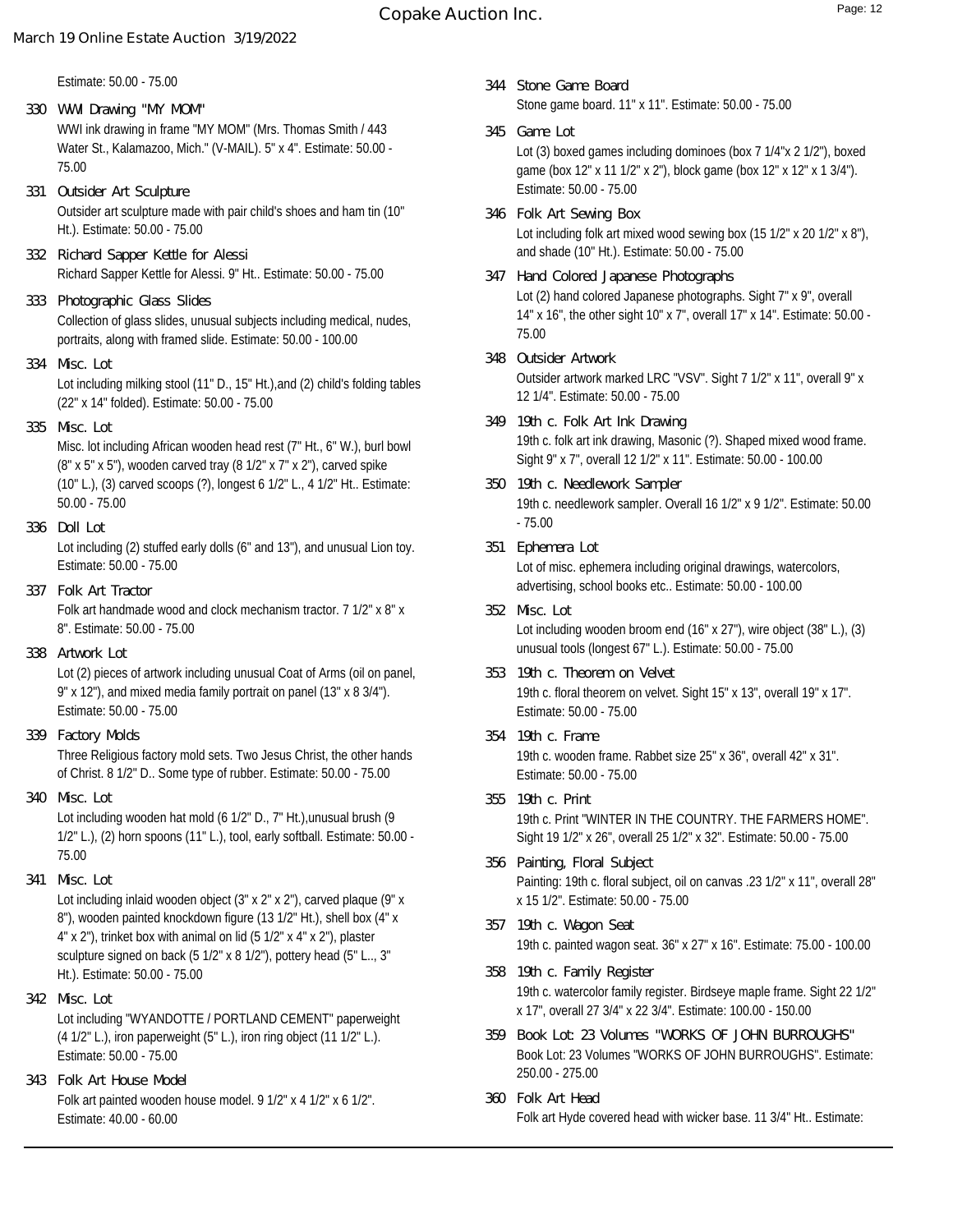500.00 - 600.00

- Lot (5) assorted game boards. (4) wood, one cardboard. Largest 25 1/2" x 25". Estimate: 50.00 - 100.00 **361 Game Board Lot**
- Carved and painted wooden plaque with Colonial Soldier. 35" x 35", 2" thick. Estimate: 200.00 - 300.00 **362 Carved Painted Wooden Plaque**
- Painted wooden trade sign "APPLES / ALL VARIETIES / NO SUNDAY SALES". Estimate: 50.00 - 75.00 **363 Trade Sign**
- Early Continental hand painted wooden fire screen. 32"x 8" x 35". Estimate: 150.00 - 200.00 **364 Continental Fire Screen**
- Metal Opticians two sided sign. 30" x 12" x 24". Estimate: 100.00 150.00 **365 Trade Sign**
- Artist made sign "NO / OUTLET". Made by Woodstock artist Todd McCormick. Made with snake skin type material. 30" x 30 1/2". Estimate: 50.00 - 75.00 **366 Artist Made Sign**
- Lot (8) oval framed photographs. Reported to be Burden family images, relatives to Vanderbilt's, Fishers & Everetts. Largest overall 6" x 4 3/4". Estimate: 50.00 - 75.00 **367 Lot of Framed Photographs**
- Lot of sterling including flatwear, Mexican sterling jewelry, sterling brooches, perfume bottle. Estimate: 50.00 - 75.00 **368 Sterling and Misc. Lot**
- Lot Native American and Southwest jewerly including turquoise and sterling flower bracelet, Sheila Becenti sterling and turquoise feather earrings, Zuni butterly pin, Zuni mixed stone Thunderbird pin, Peyote bird natural turquoise and glass bead necklace. Estimate: 50.00 - 75.00 **369 Native American and Southwest Jewelry Lot**
- Lot including (4) piece dresser set marked "835", unopened box of Madame Rochas Parfume de toilette, Evyan perfume, Channel Chance perfume, (2) small perfume bottles, power puff compact. Estimate: 25.00 - 35.00 **370 Misc. Lot**
- Lot including (2) photo books with tintypes, CDV's (children, elders, ladies, gentleman), (3) pictures in cases, photo in frame dated 1855. Estimate: 50.00 - 75.00 **371 Misc. Lot**
- Shelley tea set. Estimate: 25.00 50.00 **372 Shelley Tea Set**
- Lot (5) early painted wooden decoys. (3) match (12" L.), along with (2) others. Estimate: 50.00 - 75.00 **373 Decoy Lot**
- **374 Stoneware Lot**

Lot (5) pieces of 19th c. decorated stoneware. (4) marked Poughkeepsie New York. Largest 12" D., 13" Ht.. All as found. Estimate: 50.00 - 75.00

- Lot (4) assorted hooked rugs. As found. Estimate: 25.00 50.00 **375 Hooked Rug Lot**
- Large primitive lot including iron trivets, pipe racks, iron kitchen items, candle mold, buckets, firkins, cutting boards, Quaker Oats box, wood duck etc.. Estimate: 100.00 - 150.00 **376 Primitive Lot**
- Early 19th c. flared foot Hepplewhite blanket box. 43 1/2" x 18" x 22 1/2". Estimate: 100.00 - 150.00 **377 19th c. Hepplewhite Blanket Box**
- 19th c. painted blanket box. 44" x 18" x 17". Estimate: 100.00 150.00 **378 19th c. Painted Blanket Box**
- Lot (2) 19th c. Continental chairs. Estimate: 50.00 100.00 **379 Continental Chair Lot**
- Lot (3) early chairs including rush seat armchair, thumback rocking chair and Queen Anne chair. Estimate: 25.00 - 50.00 **380 Chair Lot**
- New Old Stock paper covered Pepsi sign. 46 1/2" x 16". Estimate: 50.00 - 100.00 **381 Pepsi Sign**
- Wooden sculpture of a man repairing a shoe. Hand-carved and painted. From a shop in Yorkville section of Manhattan.. 31" Ht.. Estimate: 150.00 - 200.00 **382 Shoe Cobbler Trade Statue**
- Miniature folk art painted wooden rocking chair. 5 3/4" overall Ht.. Estimate: 100.00 - 150.00 **383 Miniature Folk Art Rocking Chair**
- Early slaw board. 18 1/2" L.. Estimate: 50.00 75.00 **384 Early Slaw Board**
- Scottie Dog cast iron bootscraper. 11" x 9 1/4". Estimate: 100.00 150.00 **385 Scottie Dog Bootscraper**
- **386 Deck Chair**

Folding deck chair. Estimate: 150.00 - 200.00

- C. 1820 Granger's Worcester swirl fluted coffee pot. Marked under lid. Finial restruck. 10" Ht.. Estimate: 100.00 - 200.00 **387 C. 1820 Grangers Worcester Coffee Pot**
- C. 1940 painted and carved wooden folk art bust. Found in Penna. 10 3/4" Ht.. Estimate: 150.00 - 200.00 **388 Folk Art Carved Bust**
- Victorian enameled top English coal bin. 20 1/2" x 11" x 7". Estimate: 75.00 - 100.00 **389 English Coal Bin**
- Large folk art polychrome painted wall hanging, landscape with farm, Bordentown New Jersey. 33 1/2" x 45 1/2". Estimate: 300.00 - 500.00 **390 Folk Art Wood Carving**
- Painting: Fritz Louizor (20th Century), harborscape, oil on canvas. 12 1/2" x 16", overall 15" x 19 1/2". Estimate: 50.00 - 75.00 **391 Fritz Louizor (20th Century)**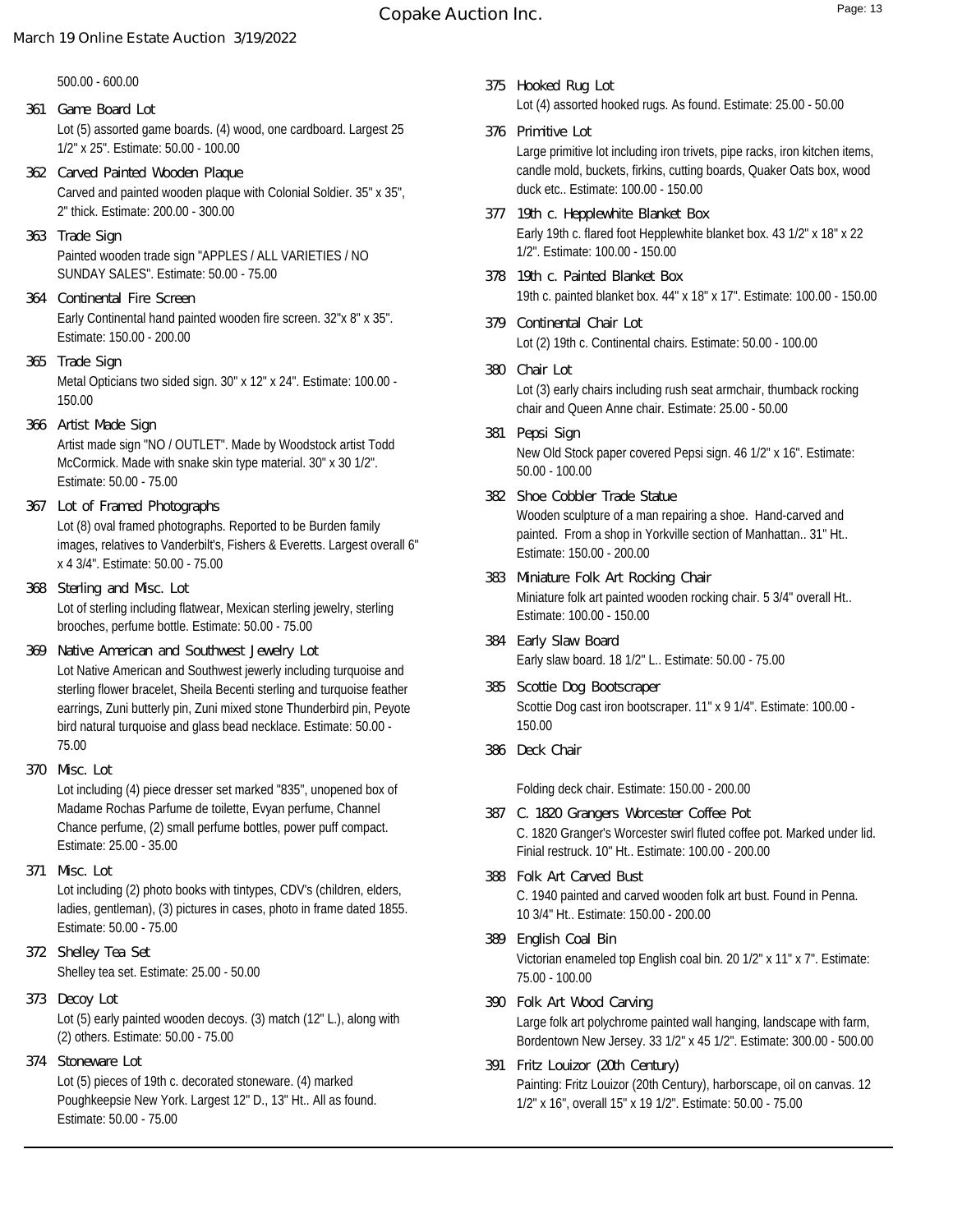### **LOT #**

- Painting: E. John Robinson (20th Century), seascape, oil on canvas. 12" x 16", overall 16" x 19 1/2". Estimate: 50.00 - 75.00 **392 E. John Robinson (20th Century)**
- Painting: Abraham Rosenthal (20th Century), seascape, oil on panel. Sight 10 1/2" x 13 1/2", overall 15 1/2" x 18". Estimate: 50.00 - 75.00 **393 Abraham Rosenthal (20th Century)**
- Leroy Nieman signed print. Sight 25" x 18", overall 27 1/2" x 20". Estimate: 50.00 - 75.00 **394 Leroy Nieman Signed Print**
- Painting: Llamas in landscape, oil on canvas. Signed LLC. 18" x 28", overall 20" x 29 1/2". Estimate: 75.00 - 100.00 **395 Painting, Llamas in Landscape**
- Painting: 19th c. landscape, signed LRC "D. Campbell", oil on canvas. 15 1/2" x 18", overall 22 1/2" x 24 1/2". As found Estimate: 50.00 - 75.00 **396 Painting, 19th c. Landscape**
- Carlos Gamez De Francisco (20th Century), dogs watching football, acrylic on canvas, unframed 26" x 48". Estimate: 50.00 - 75.00 **397 Carlos Gamez De Francisco (20th Century)**
- Lot including (2) John Pitre posters (one signed), two Aldo Luongo prints (both signed). Some edge wrinkling. Estimate: 50.00 - 75.00 **398 Poster Lot**
- 1767 map "Manor Renselaerwick..1767". Sight 16" x 22", overall 17 1/2" x 23 1/2". Estimate: 50.00 - 75.00 **399 Map of Renselaerwick**
- William Swift Daniell (1865-1933), seascape, watercolor. Sight 5" x 7", overall 13 1/2" x 15 1/2". Estimate: 75.00 - 100.00 **400 William Swift Daniell (1865-1933)**
- Painting: C. 1900's still life, oil on panel. 26" x 19", 29 1/2" x 22 1/2" overall. Estimate: 50.00 - 75.00 **401 Painting, Still Life**
- **402 Stereoview Lot**

Lot including stereoviewer and cards. Includes theatrical and 1876 Centennial Worlds Fair. Approx. 100 cards. Estimate: 50.00 - 75.00

**403 Frame Lot**

Lot (5) early frames. Rabbet size 23 1/2" x 21 1/2" (overall 30" x 27 1/2"), rabbet size 30" x 24" (overall 34" x 28"), rabbet size 20" x 16" (overall 27" x 22 1/2"), rabbet size 18" x 28", (overall 25" x 35"), rabbet size 16" x 20" (overall 23" x 27"). Estimate: 50.00 - 75.00

- Misc. artwork portfolio including original watercolors, prints, etchings etc.. Estimate: 50.00 - 75.00 **404 Artwork Portfolio**
- Misc. artwork portfolio including prints. Estimate: 50.00 75.00 **405 Artwork Portfolio**
- Lot (2) 19th c. framed pastoral prints "SUMMER" and "SPRING". Overall in frames 25" x 36". Estimate: 50.00 - 75.00 **406 Pastoral Prints**
- Paper Winchester Repeating Arms Company poster. Overall 37 1/2" **407 Winchester Poster**

x 25". Estimate: 50.00 - 75.00

- Painting: 19th c. landscape, signed LRC, oil on canvas. 14 1/2" x 22", overall 29 1/2" x 21 1/2". Estimate: 50.00 - 75.00 **408 Painting, 19th c. Landscape**
- Painting: Martha Phillips (20th Century), floral subject, oil on canvas. 40" x 22", 46" x 28". Estimate: 50.00 - 75.00 **409 Martha Phillips (20th Century)**
- Painting: Surrealist type, man in throne chair. Oil on canvas. Overall 36 1/2" x 32". Estimate: 100.00 - 150.00 **410 Painting, Man in Throne Chair**
- Painting: Landscape, oil on canvas. 24" x 36", overall 29 1/2" x 41 1/2". Estimate: 50.00 - 100.00 **411 Painting, Landscape**
- Painting: Seascape, oil on canvas. Signed LLC indistinctly "….Bolton". Oil on canvas 18" x 22", overall 22" x 26". Estimate: 50.00 - 76.00 **412 Painting, Seascape**
- Marshall Pierce (19th/20th Century), watercolor, landscape, signed LLC. Sight 18" x 28", overall 31" x 41". Estimate: 150.00 - 250.00 **413 Marshall Pierce (19th/20th Century)**
- Group of 3 wooden tribal masks. One possibly African, pair possibly Tiki Maori Polynesian. Tallest 16" L.. Estimate: 50.00 - 75.00 **414 Tribal Masks, Carved Wood (3)**
- Lot including Baby girl in overalls stamped "Ideal Doll" , Fancy dressed girl by Duck House Heirloom Dolls, Japanese fancy dress girl doll. Tallest 22" Ht.. Estimate: 25.00 - 50.00 **415 Group of 3 Collectible Dolls**
- Vase form marble ornament, in the neoclassical taste with applied copper snake handles and grape leaf motif, on socle and rectangular stepped base. 17" Ht.. Estimate: 50.00 - 75.00 **416 Marble Urn Ornament**
- Set of 10 engravings North and South America indigenous people in native dress or costume. Thomas Jefferys, London: 1772. Includes Mohawk, Virginia, Patagonian, historical events, etc. 10 1/2" x 8". Estimate: 50.00 - 75.00 **417 Native American Indian Costume Prints (10)**
- Hattakitkosol Somchai (1934-2000). Thai artist. Brass Flying crane figurine sculpture. Stamped SOMCHAI 19/1000. Thailand, Asian modern and contemporary sculptor. 16" x 15" x 7 1/2" Ht., comes with stand. Estimate: 200.00 - 300.00 **418 Somchai Modernist Flying Crane**
- Amusing wood painted figure of a man. With Santa Claus type figure and two others. Tallest 11" Ht.. Estimate: 50.00 - 75.00 **419 Wood Figurine Vintage Lot**
- 1970s Schwinn Stingray Lil Chik, good condition, all original. Estimate: 50.00 - 75.00 **420 1970's Schwinn Stingray**
- Leon Kroll (1884-1974), "Monique", unframed matted lithograph. 16" x 12". Estimate: 50.00 - 75.00 **421 Leon Kroll (1884-1974)**
- Leonard Baskin (1922-2000), unframed signed and numbered **422 Leonard Baskin (1922-2000)**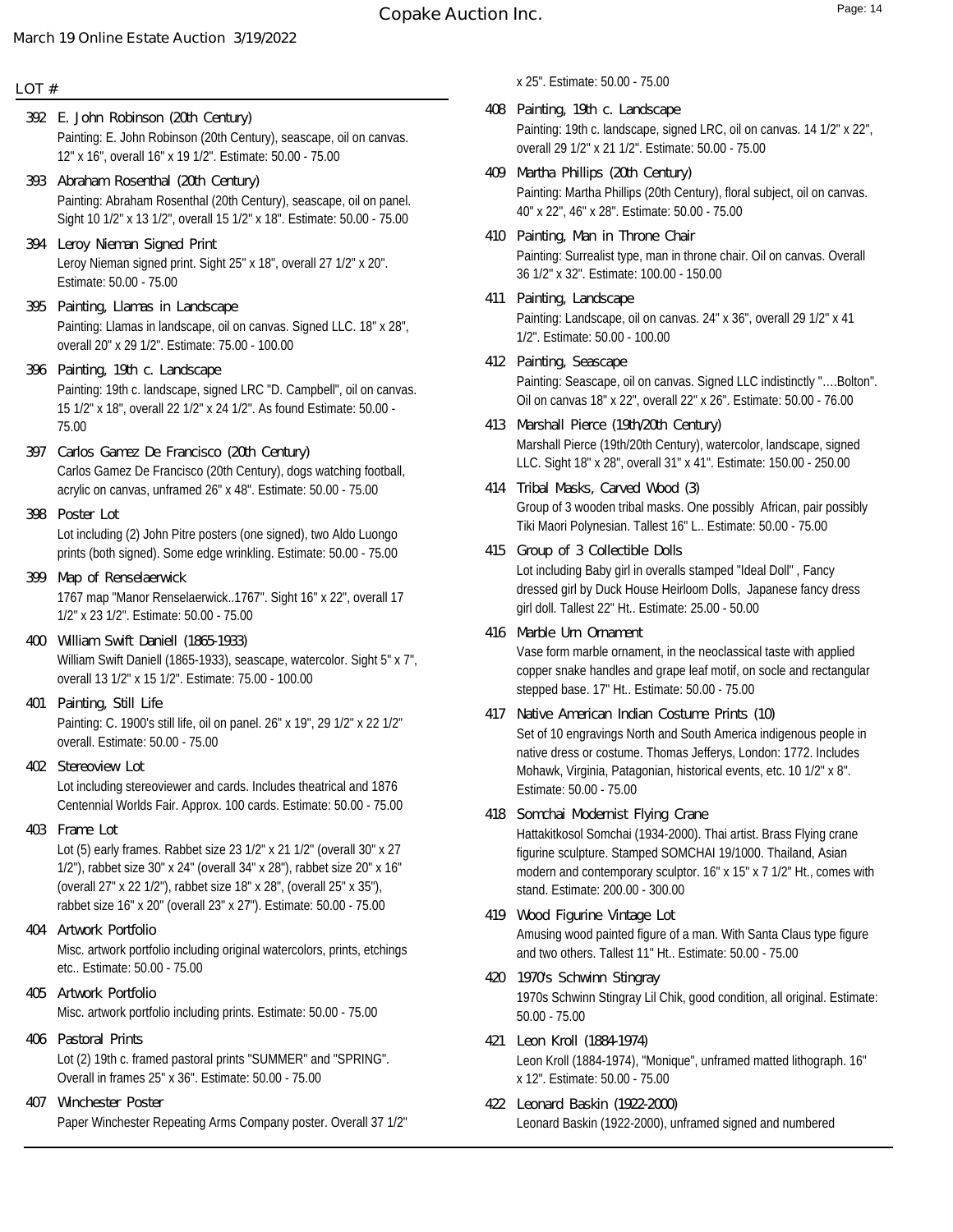woodcut print. 30" x 23 1/2". Estimate: 50.00 - 75.00

- Group of (5) Greenwich Workshop portfolios. (4) China, the other Fish Tales by Scott Kennedy. Estimate: 50.00 - 75.00 **423 Greenwich Workshop Portolios**
- Attributed to Rubin Reuven (20th Century), signed and numbered lithograph. Sight 24" x 17 1/2", overall 33" x 27". Estimate: 50.00 - 75.00 **424 Rubin Reuven (20th Century)**
- Lawrence Goldsmith (1916-2004), watercolor, sight 20" x 28 1/2", overall 26 1/2" x 34 1/2". Estimate: 50.00 - 75.00 **425 Lawrence Goldsmith (1916-2004)**
- Earl Wayne Hubbard (b. 1924), two oils on canvas. Overall 40 1/2" x 37", 35" x 28". Estimate: 100.00 - 150.00 **426 Earl Wayne Hubbard (b. 1924)**
- Moses Soyer (1899-1974), artist's proof, sight 16" x 14", overall 24" x 21 1/2". Estimate: 50.00 - 75.00 **427 Moses Soyer (1899-1974)**
- Thomas Hovenden (1840-1895), engraving "The Old Shaver", sight 22" x 16", overall 35" x 28". Estimate: 50.00 - 75.00 **428 Thomas Hovenden (1840-1895)**
- Will Barnett (1918-1992), two signed and numbered prints, sight 18 1/2" x 16 1/2", overall 28 1/2" x 26" and 23" x 15 1/2", overall 33 1/2" x 25". Estimate: 50.00 - 75.00 **429 Will Barnett (1918-1992)**
- **430 Artwork Lot**

Misc. artwork lot including: Tomas Ralph (20th Century), watercolor and gouache (sight 14" x 17", overall 24 1/2" x 26 1/2"), R. Berger (20th Century), signed and numbered lithograph (sight 2 1/2" x 3", overall 9 1/2" x 9"), watercolor "Town of Rothenberg" (Germany, sight 2" x 1", overall 8" x 6"), Ray Harm portfolio, Vere Maxwell drawing and fabric, Jennifer Brown ink work, photography by Helen Harvey Shotwell, portfolio "AMERICAN PRIMITIVE WATERCOLORS", signed and numbered lithograph, oil on canvas of mother and child signed "S. Silverman" (overall 31" x 25"). Estimate: 50.00 - 100.00

- Jacques Villon (1875-1963), unframed lithograph, info verso. Sight 9 1/2" x 4 1/2", overall 14" x 11". Estimate: 50.00 - 75.00 **431 Jacques Villon (1875-1963)**
- Zhang Shu Guo woodcut. Unframed. Sight 13" x 11", overall 16" x 14 1/2". Estimate: 50.00 - 75.00 **432 Zhang Shu Guo Woodcut**
- Art Nouveau framed print. Overall 13 1/2" x 16 1/2", along with an R. Atkinson Fox print (sight 7" x 13 1/2", overall 14 1/2" x 20"). Estimate: 50.00 - 75.00 **433 Art Nouveau Framed Print**
- Early bootjack bench in green paint. 60" x 13" x 18". Estimate: 50.00 100.00 **434 Bootjack Bench**
- Pine country bookcase. 53" x 15 1/2" x 36 1/2". Estimate: 100.00 200.00 **435 Pine Bookshelf**
- Pine country painted bench with drawers. Red paint. 83" x 17 1/2" x 20". Estimate: 200.00 - 400.00 **436 Pine Painted Bench with Drawers**
- Pottery sculpture on wood base by Greg Steinseick. 55" overall Ht.. Estimate: 150.00 - 200.00 **437 Pottery Sculpture by Greg Steinsieck**
- Benchmade two piece country pine cupboard. 37 1/2" x 14" x 75 1/2". Estimate: 150.00 - 250.00 **438 Benchmade Cupboard**
- Upholstered ottoman with turned feet in white paint. 44" x 26" x 16". Estimate: 50.00 - 100.00 **439 Ottoman**
- 19th c. three drawer pine chest. 30" x 15 1/2" x 30". Estimate: 50.00 75.00 **440 19th c. Pine Chest**
- 19th c. painted trunk dated and signed 1810. Applied tin corners on top. 37 1/2" x 23" x 17". Estimate: 200.00 - 300.00 **441 19th c. Trunk**
- Pair country painted folding shelves in blue paint. 46" Ht.. Estimate: 150.00 - 200.00 **442 Pair Folding Shelves**
- Pair Samsonite Mid Century style swivel chairs. 20" seat Ht., 31" overall Ht., along with pair of folding chairs. Estimate: 50.00 - 75.00 **443 Lot (4) Chairs**
- Benchmade country pine server in red paint. 51" x 20" x 33". Estimate: 200.00 - 300.00 **444 Benchmade Server**
- Swedish American Line poster "Welcome / on Board". Sight 39 1/2" x 25". Glass cracked in two spots at bottom corners. Estimate: 50.00 - 75.00 **445 Swedish American Line Poster**
- Contemporary Log Cabin quilt. 100" x 100". Estimate: 50.00 75.00 **446 Log Cabin Quilt**
- Folk art painted board "Warm days & / Cold Nights / Amber flows / & Spirits bright". 3 1/2" x 34 1/2" L.. Estimate: 50.00 - 75.00 **447 Folk Art Painted Board**
- Early cutlery including (12) 7 3/4" knives and (12) 7" forks. Hallmarked. Estimate: 25.00 - 50.00 **448 Cutlery Lot**
- Folk art painting on panel: "IT TAKES.FRIENDS.TO.BE.HAPPY". Overall 27 1/2" x 31 1/2". Estimate: 50.00 - 75.00 **449 Folk Art Painting**
- Rufino Tamayo (1899-1991), lithograph. Sight 21 1/2" x 13 1/2", overall 29 1/2" x 22". Estimate: 50.00 - 100.00 **450 Rufino Tamayo (1899-1991)**
- Richard Anuszkiewicz (1930-2020), signed lithograph. 11" x 17". Fold mark as issued. Overall 16 1/2" x 26". Estimate: 50.00 - 100.00 **451 Richard Anuszkiewicz (1930-2020)**
- Lot including watercolor of woman signed "M. Desrosiers" (overall 18" **452 Artwork Lot**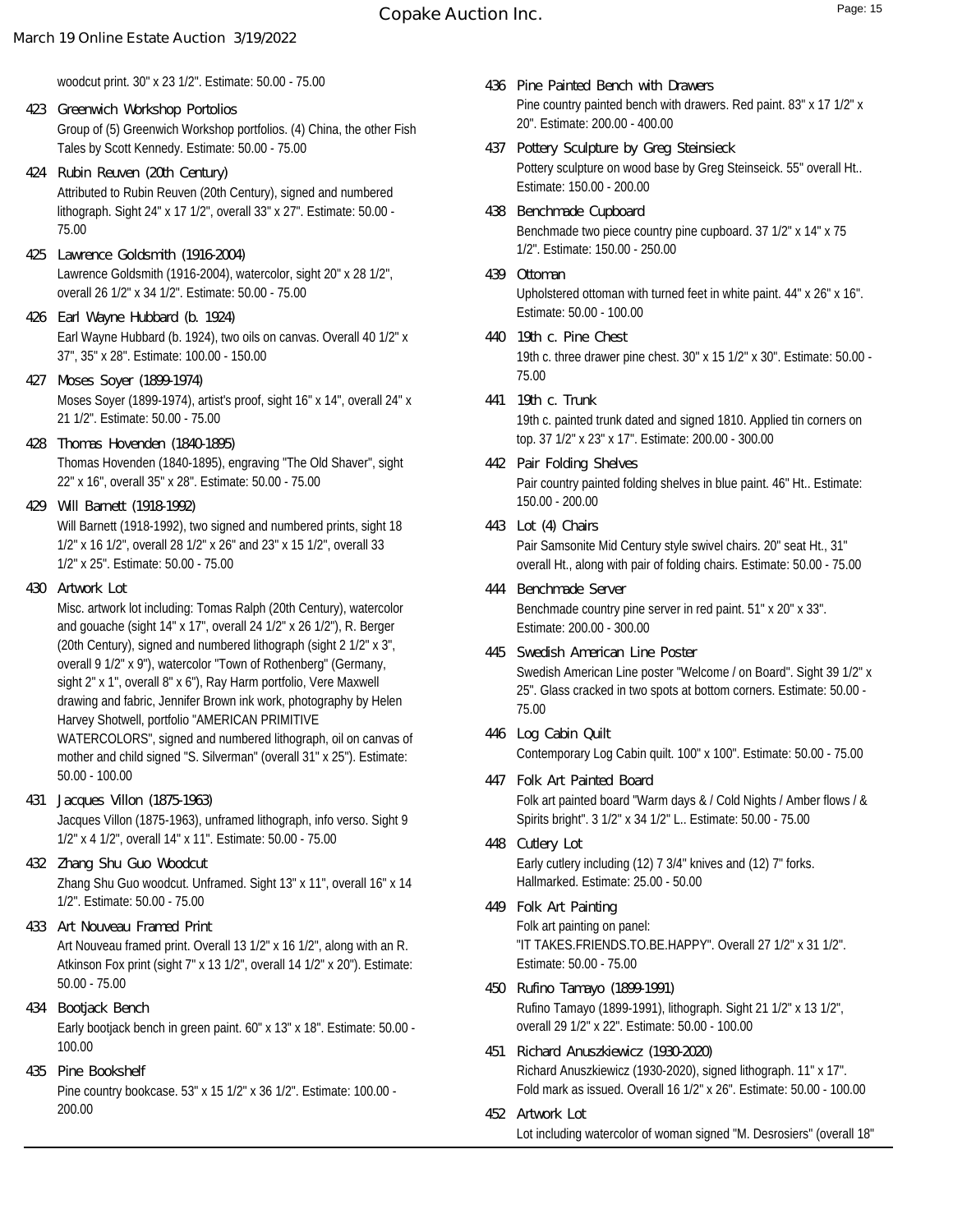x 14 3/4"), J. Levine, artists proof (overall 15 1/2" x 21"), Joseph Pennell (1857-1926), etching (overall 16 1/2" x 13"), Cadwallader Lincoln Washburn (1866-1965), etching (overall 16" x 12 1/2"), Lithograph signed Robert Cariola (overall 15" x 18 1/2"), Helen Frank signed print (water stained, overall 17 1/2" x 21", signed print (overall 21" x 17 1/2"). Estimate: 100.00 - 150.00

**453 Trout Print**

Framed Trout print "RED THROAT BLACK SPOTTED OR ROCKY MOUNTAIN TROUT". Frame as found. Overall 18 1/2" x 22 1/2". Estimate: 25.00 - 50.00

- Donati (20th Century), painting on panel, info verso. 13 1/2" x 15 1/2", overall 22 1/2" x 24 1/2". Estimate: 50.00 - 75.00 **454 Donati (20th Century)**
- Vintage milk glass table. 46" x 28" x 30". Estimate: 100.00 200.00 **455 Milk Glass Top Table**
- 19th c. blanket box with later seascape painted on lid. Lid loose. 42" x 15" x 15". Estimate: 50.00 - 100.00 **456 Painted Blanket Box**
- Decorative upholstered settee. 47" x 20" x 37". Some damage to fabric. Estimate: 50.00 - 75.00 **457 Upholstered Settee**
- Mission oak Morris Chair. 31"x 33" x 42". Estimate: 50.00 100.00 **458 Mission Oak Morris Chair**
- Decorative upholstered day bed. 49" L.. Estimate: 50.00 100.00 **459 Upholstered Daybed**
- Golfer weathervane. Comes with base. 21 1/2"x 25", 36" overall Ht. on base. Estimate: 50.00 - 75.00 **461 Golfer Weathervane**
- Elmer Read (b. 1862), Bahamas, oil on panel. 11 1/2" x 8", overall 15 1/2" x 11 1/2". Estimate: 300.00 - 500.00 **462 Elmer Read (b. 1862)**
- Victorian hanging brass gas chandelier. Approx. 30" D., 54" Ht.. Estimate: 200.00 - 400.00 **463 Victorian Gas Chandelier**
- Sarah Fairchild (19th Century), "The Little Wag", marked LRC "Miss. M. A. Spafard's Sem. Cooperstown". Sight 13" x 10", overall 25" x 20". Estimate: 150.00 - 250.00 **464 Sarah Fairchild (19th Century)**
- William Lester Stevens (1888-1969), watercolor of barn. Signed LRC. Sight 15" x 18", overall 20" x 23". Estimate: 200.00 - 400.00 **465 William Lester Stevens (1888-1969)**
- Watercolor, Venice Subject, signed LLC "F.R. Untaberger" (?). Sight 14" x 22", overall 21" x 29". Estimate: 150.00 - 200.00 **466 Watercolor Venice Subject**
- Rossini (Italian), (2) early engravings. Sight 21 1/2" x 19", overall 28" x 23 1/2". Estimate: 75.00 - 125.00 **467 Rossini (Italian)**
- Early watercolor of The Boston Stock Exchange. Sight 13 1/2" x 20", overall 21" x 27". Estimate: 200.00 - 300.00 **468 Watercolor of The Boston Stock Exchange**
- Early drawing, Adirondack style landscape signed "Luehman". Sight 19" x 14 1/2", overall 26" x 21". Estimate: 50.00 - 100.00 **469 Adirondack Landscape**
- German School, cityscape, marked reverse "West Berlin, Germany / Circa 1960's / Mercedes Corp Tower in Background". Oil on artist board. 18" x 24", overall 26" x 32". Estimate: 150.00 - 250.00 **470 German School, Cityscape**
- Painted framed wooden trade sign "WATERFRONT / LOT-for sale / Agent / Hudson Eldridge Inc. / 636 Main St., Chatham 945-0446". Overall 31" x 41". Estimate: 75.00 - 100.00 **471 Trade Sign**
- Pair boat concept drawings "TED HOOD DESIGN GROUP/ NAVAL ARCHITECTS-MARINE ENGINEERS". Overall 34" x 43 1/2". Estimate: 200.00 - 300.00 **472 Pair Boat Concept Drawings**
- 19th c. colored engraving "THE MELTON BREAKFAST". Sight 21" x 27", overall 27 1/2" x 34 1/2". Estimate: 50.00 - 75.00 **473 19th c. Print "THE MELTON BREAKFAST"**
- Hoffman (20th Century), abstract, marked LRC "Hoffman 1984 Nice France". Also marked verso. Sight 19 1/2" x 25 1/2", overall 29 1/2" x 33". Estimate: 50.00 - 75.00 **474 Hoffman (20th Century), Abstract**
- Painting: 19th c. landscape with cows, oil on canvas. 23" x 36", overall 29" x 40 1/2". Estimate: 100.00 - 150.00 **475 Painting, 19th c. Landscape**
- Painting: French School, interior of Cezanne's Art Studio…label verso, oil on artist board. 20" x 24", overall 30" x 33 1/2". Estimate: 200.00 - 400.00 **476 Painting, French School**
- Painting: Native American in canoe, oil on canvas. 21 1/2" x 32", overall 25 /1" x 26 1/2". Estimate: 150.00 - 200.00 **477 Painting, Native American in Canoe**
- Allan Mardon (1931-2020), charcoal study of a woman, Frank Lavaty label verso. Sight 26" x 20", overall 31 1/2" x 25 1/2". Estimate: 100.00 - 150.00 **478 Allan Mardon (1931-2020)**
- Pair of early landscape paintings with elk. Oil on canvas. 37" x 14", overall 44 1/2" x 21 1/2". Estimate: 100.00 - 150.00 **479 Pair Landscape Paintings**
- WWI original ink drawing "PREPAREDNESS / "Give Us This Day Our Daily Bread", signed LRC "W. Knox / A 2101". Sight 21" x 14", overall 29 1/2" x 23". Estimate: 100.00 - 150.00 **480 WWI Original Artwork**
- Painting: Circus subject, oil on wood panel. 15 1/2" x 19 1/2", overall 23" x 26 1/2". Estimate: 200.00 - 400.00 **481 Painting Circus Subject**
- Painting: Wooded landscape, oil on panel. 18" x 23 1/2", overall 25" x 31". Estimate: 50.00 - 100.00 **482 Painting, Landscape**
- Painting: Beach Subject, oil on panel. 13 1/2" x 17 3/4", overall 19 **483 Painting, Beach Subject**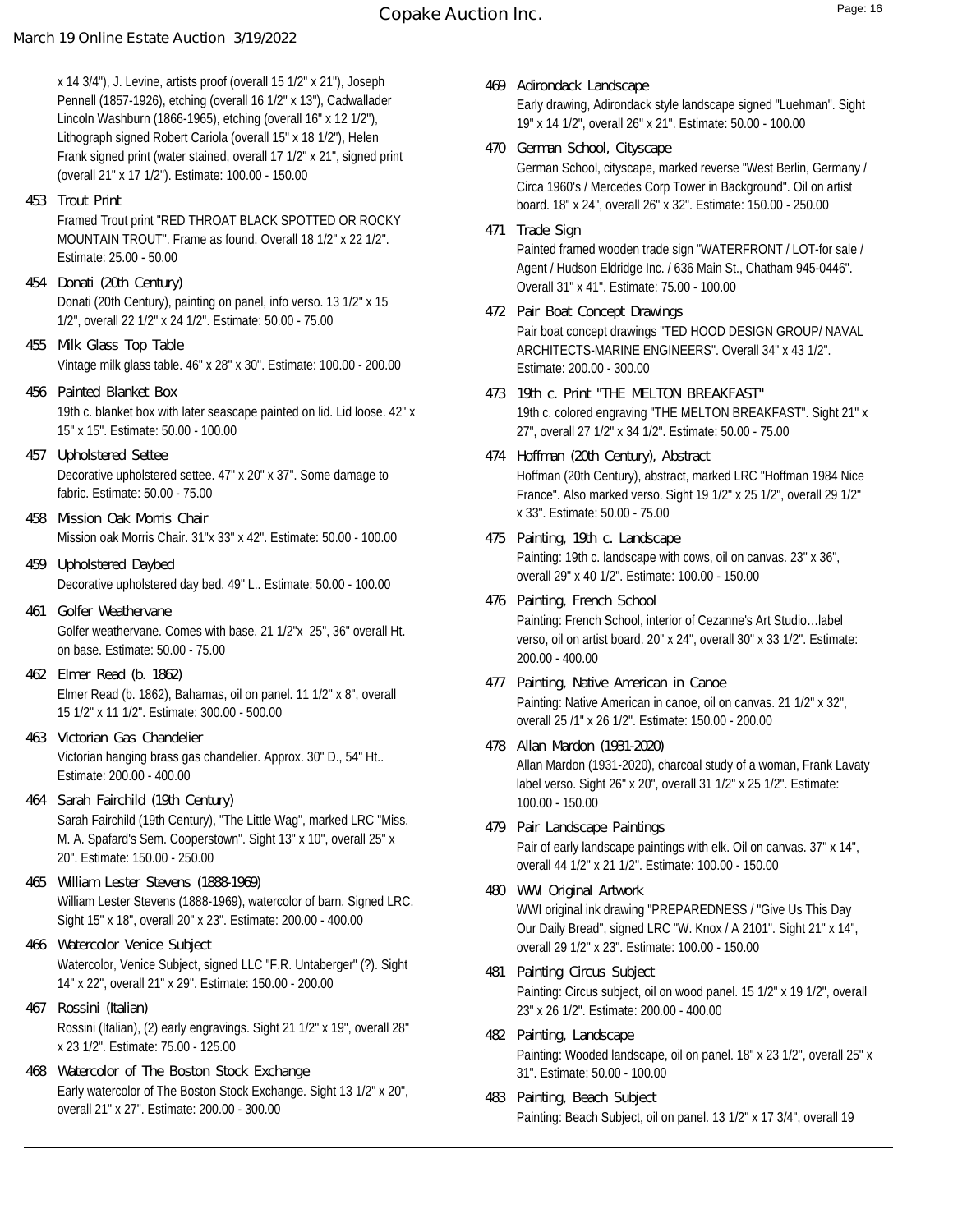# **Copake Auction Inc.** The Copake Auction Inc.

# **March 19 Online Estate Auction 3/19/2022**

1/2"x 23 1/2", along with pastel landscape. Sight 9 1/2" x 21", overall 19" x 31 1/2". Estimate: 50.00 - 100.00

- Lot (3) early Equestrian prints, "SPRING", "AUTUMN" and "WINTER". Overall 26" x 34". Estimate: 50.00 - 75.00 **484 Equestrian Prints**
- Oriental scatter rug. 50" x 84". Estimate: 50.00 100.00 **485 Oriental Scatter Rug**
- Oriental scatter rug. 40 1/2" x 58". Estimate: 50.00 75.00 **486 Oriental Scatter Rug**
- Lot (3) runner rugs. 31" x 73", 31" x 118" and 30" x 97". Estimate: 50.00 - 100.00 **487 Rug Lot**
- Long Oriental runner rug. 30 1/2" x 22'. Estimate: 200.00 300.00 **488 Oriental Runner**
- Lot including pair iron horse bookends marked "COPYRIGHT 1954 / VA. METALCRAFTERS…" (9 1/2" Ht.), iron rooster (7 1/2" Ht.), iron Scotty dog (8" Ht.), brass cat (9" L., 6 1/2" Ht.), (2) pair iron Galleon bookends (4" and 5 1/2" Ht.). Estimate: 50.00 - 100.00 **489 Bookend & Doorstop Lot**
- **490 Pottery Lot**

Lot including pair Roseville candlesticks (4" D., 2" Ht.), pottery vase (16 1/2" Ht., NOTE LABELED FULPER BUT IS NOT FULPER), redware jar, pair Roseville candlesticks (5" Ht.), redware jar, art pottery oil lamp base with Bradley & Hubbard insert (10" D., 11" Ht.). Estimate: 50.00 - 75.00

- Chinese two part cabinet. 28" x 18" x 53". Estimate: 150.00 250.00 **491 Chinese Cabinet**
- Large decorative prism Chandelier. 30" x 38". Estimate: 150.00 250.00 **492 Chandelier**
- Lot including iron Dachshund bootscraper (14" L.), iron Scotty Dog doorstop (14" Ht.), iron Soldier doorstop (10" Ht.). Estimate: 50.00 - 75.00 **493 Bootscraper & Doorstop Lot**
- Oriental rug runner. 23" x 112". Estimate: 50.00 75.00 **494 Oriental Rug Runner**
- Lot including Limoges pitcher (8 1/2" Ht.), pair 19th c. figurines (mans feet damaged, 8 1/2" Ht.), Majolical style crab dish (9" D.), (2) plates. Estimate: 50.00 - 75.00 **495 Misc. Lot**
- Painting: Beach Subject, oil on canvas. Fogg Museum label verso (not sure if related), 9" x 14", overall 14" x 19". Estimate: 150.00 - 200.00 **496 Painting, Beach Subject**
- Adolph Gottlieb (1903-1974), numbered lithograph (9/115), old label loose reverse. Sight 16" x 12", overall 21" x 16 1/2". Estimate: 150.00 - 250.00 **497 Adolph Gottlieb (1903-1974)**
- **498 Misc. Lot**

Lot including (3) Robert Smith's Musty Ale Philadelphia Hotel mugs (4" Ht.), early creamware reticulated dish (as found, lines, 9" x 6" x 3").

Estimate: 25.00 - 50.00

- Francis A. LaCava. Design Neoclassical Portico WWI Military building. Large original pen ink design. C. 1920s. Signed L.R. 22 1/2" x 37". Estimate: 40.00 - 60.00 **499 Architectural Battle Monument Design**
- Wappingers Falls, N.Y. Large Panorama Bird's-eye Map. L.R. Burleigh, Troy, New York, c. 1889. Antique print. 15" x 29". Estimate: 100.00 - 200.00 **500 Wappingers Falls New York Large View**
- **500a Oak Pedestal**

Early Fraternal oak pedestal. 22" x 13" x 34". Estimate: 75.00 - 100.00

- Henry Thomas Alken (1785-1851), Badger Catching, Earth Stopper. Also Samuel Howitt (1756/57–1822) German Wild Boar Trap and 2 more. Hand-colored engravings. 12" x 19". Estimate: 50.00 - 75.00 **501 English Hunting Early Antique Prints (5)**
- Francis Wheatley (English 1747-1801), See-Saw. Peg-Top, a pair of sepia etchings. With 4 French etchings each of one of the seasons engraved by Mallet. Largest 11 1/2" x 15 1/2". Estimate: 50.00 - 75.00 **502 Early English and French Genre prints (6)**
- Paul Brown (1893-1958), Hockey Goalkeeper, American: 1936, Signed ll Paul Brown '36. Pencil on card. 11" x 16 1/2". Estimate: 150.00 - 200.00 **503 Hockey Players by Paul Brown**
- Fashion design of a fur stole made of a fox. Gouache en grisaille on illustration board. C. 1930s. 14" x 10". Estimate: 50.00 - 75.00 **504 Original Illustration Fox Stole**
- Colton's One Sheet Map of the Lands Mentioned in the Bible. Colton, Ohman & Co., New York: 1885. Wall map on cloth. Eastern Europe, Turkey, Holy Land, Israel. 25 1/2" x 37". Estimate: 300.00 - 400.00 **505 Antique Wall Map of Middle East**
- 11 maps, variously places in Europe, etc., published by Vicenzo Passini Carli, Sienna, Italy, late 18th Century. Hand-colored engravings. 15 3/4" x 11 1/2". Estimate: 300.00 - 400.00 **506 Group of 11 Antique Maps**
- Set of 4 fountain architectural designs, Georg Bockler. Architecturea Curiosa, 1664. Hand colored engravings. Plus 3 other antique design prints. 13 1/4" x 9". Estimate: 100.00 - 200.00 **507 Baroque Antique Fountain Prints**
- Two antique satire caricature engravings each with Napoleon on a map. The Governor, 1803. Boney Bothered, 1808. By Charles Williams, London. 16 1/4" x 10 1/2". Estimate: 150.00 - 200.00 **508 Napoleon Cartographic Curiosity Prints (2)**
- Adieux de Fontainebleau (20 Avril 1814). Print after Adieux de Napoleon a la Garde Imperiale by Antoine Alphonse Montfort (1802-1884). 15 1/2" x 18 1/2". Estimate: 75.00 - 100.00 **509 Napoleon Historical Antique Print**
- Common American Skunk. Folio hand-colored lithograph from Viviparous Quadrupeds of North America, New York: mid 19th Century. Sight 26 1/2" x 20". Estimate: 400.00 - 600.00 **510 Audubon Skunk Large Antique Print**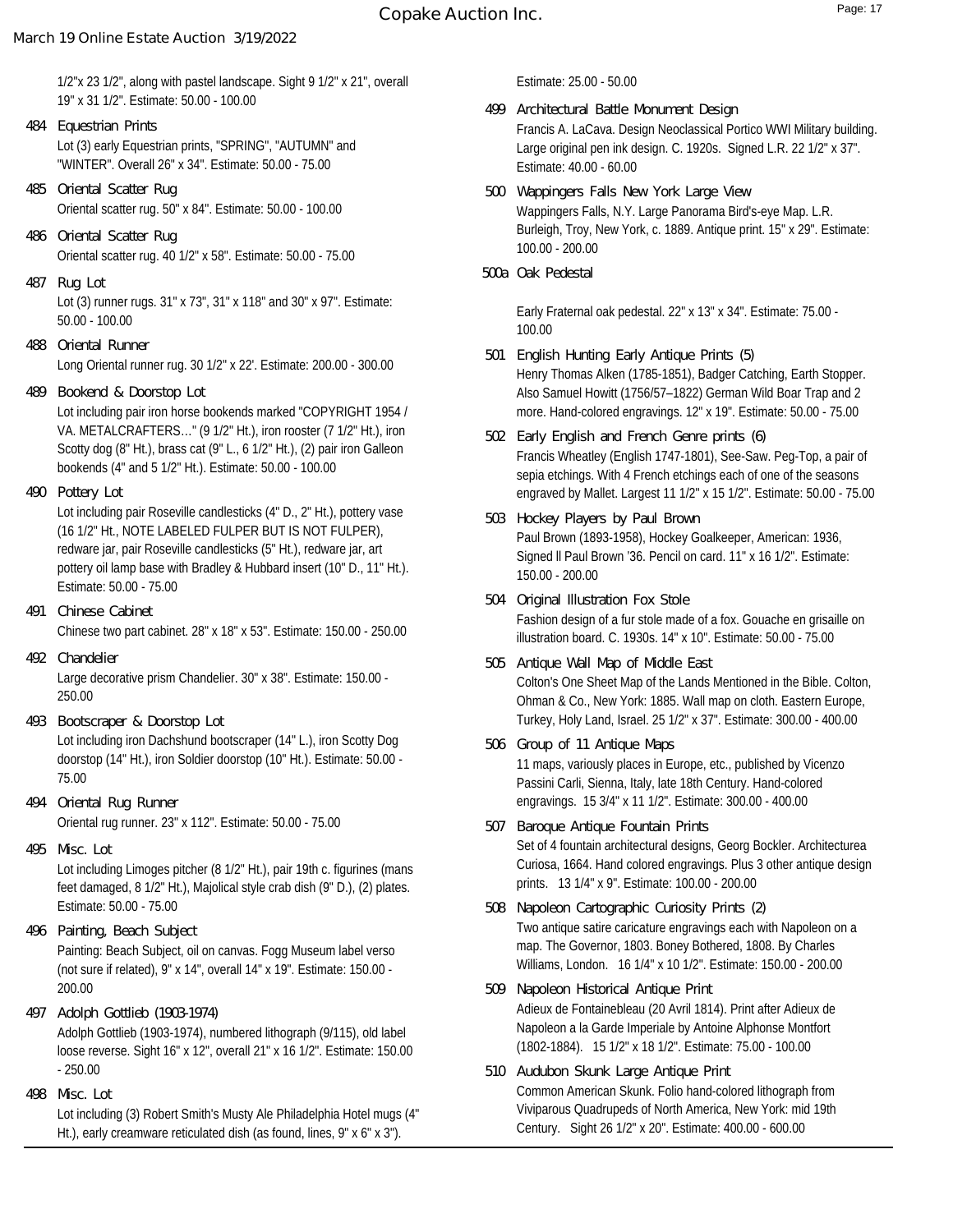### **LOT #**

- Hanging lamp with (2) green glass shades. 19" Ht.. Estimate: 25.00 50.00 **511 Hanging Lamp**
- Lot (2) early lamps. Tallest 28" Ht.. Estimate: 40.00 60.00 **512 Lamp Lot**
- Decorative coffee table. 39" x 28" x 23". Estimate: 50.00 100.00 **513 Decorative Coffee Table**
- Decorative mirror 42" x 33". Estimate: 50.00 75.00 **514 Decorative Mirror**
- Vintage globe. Approx. 12" D.. Estimate: 50.00 75.00 **515 Vintage Globe**
- Vintage floor scale. As found. Some underside base parts loose. Estimate: 25.00 - 50.00 **516 Vintage Floor Scale**
- Lot (4) WWII poster "PRODUCE FOR VICTORY". 36" x 22". One has damage as seen in image. Estimate: 50.00 - 100.00 **517 WWII Posters**
- Lot (4) WWII poster "PRODUCE FOR VICTORY". 36" x 22". Estimate: 50.00 - 100.00 **518 WWII Posters**
- Lot (4) WWII poster "PRODUCE FOR VICTORY". 36" x 22". Estimate: 50.00 - 100.00 **519 WWII Posters**
- German stein "1890 Franz Leiderer 1892". 12" Ht.. Estimate: 50.00 75.00 **520 German Stein**
- German stein marked "SOPH". 10" Ht.. Estimate: 50.00 75.00 **521 German Stein**
- German stein with Safety bicycle "ALL HEIL". 10"Ht.. Estimate: 50.00 75.00 **522 German Stein**
- Lot (6) German steins. Navy subject damaged. Tallest 15 1/2" Ht.. Estimate: 50.00 - 75.00 **523 German Stein Lot**
- Group of 5 flower and fruit colored prints. By J. Miller, London. Sight 21 1/2" x 14". Estimate: 75.00 - 125.00 **524 Botanical Prints Set of 5**
- Ceramic antique box. Lid decorated with whippet or greyhound on oval container with tassel decoration. English or Continental. 3" x 4 1/2". Estimate: 75.00 - 125.00 **525 Dog Figurine Ceramic Box**
- Scene in Vera Cruz During the Bombardment, 1847. Hand-colored military lithograph. E.B. & E.C. Kellogg, 1847. Sight 9 1/2" x 13 1/2". Estimate: 150.00 - 250.00 **526 U.S. Mexican War Antique Lithograph**
- Penguins on polar icebergs in Antarctica with tall ships. Plus another marine watercolor and gouache. The pair signed Hanumann LR. **527 Maritime Vintage Painting Pair**

Faux ship rope frames. 13 1/4" x 17 1/4". Estimate: 300.00 - 500.00

- American Fruit Piece. Watermelon, grapes, etc. Currier & Ives, New York. Antique hand colored lithograph, late 19th C. Sight 9 1/2" x 13 1/2". Estimate: 80.00 - 120.00 **528 Currier and Ives Fruit Print**
- English School, interior architectural design with Staffordshire spaniel on credenza. Watercolor on paper. Sight 13 1/2" x 10 1/2". Estimate: 50.00 - 100.00 **529 English School, Interior Architectural Design**
- Original charcoal drawing of Diederich (1884-1953) (known for bronze and wrought iron sculptures). By Martin Engers, his brother-in-law. Kleeman Galleries NYC label verso. Sight 8" x 11". Estimate: 400.00 - 600.00 **530 Portrait of Hunt Diederich (1884-1953)**
- Trade sign or decorative sword with large hilt and wavy blade. Cast aluminum. Kris or keris Indo-Persian asymmetrical shape.. 62" L.. Estimate: 300.00 - 400.00 **531 Sword Trade Sign**
- Plaque advertising sign, sun with pointed rays, gold painted metal clad over wood. C. 1900.. 30" D.. Estimate: 400.00 - 500.00 **532 Sun Form Vintage Trade Sign**
- James Pollard, The Cambridge Safety Coach. With Stage Coach. Hand-colored restrikes of early 19th Century British sporting engravings. 19" x 26". Estimate: 50.00 - 75.00 **533 Pollard Coaching Horse Print Pair**
- Robert Kasimir (1914-2002). St. Stephens Cathedral, Vienna, Austria. Color-printed etching. Signed in pencil lower center.. 24" x 18". Estimate: 50.00 - 75.00 **534 Kasimir Etching Cathedral Austria**
- David Teniers (1610-1690). Print with demons, devils, skull, bat. Engraved by Luke Sullivan for John Boydell, London, 1771. . 18 1/4" x 23". Estimate: 100.00 - 200.00 **535 St. Anthony's Temptation Antique Print**
- Eagle Relief. Round Plaque Eagle Relief Round Plaque.. 21" D. Estimate: 40.00 - 60.00 **536 Eagle Relief Round Plaque**
- Delaware Home. Ernest C. Rost (1867-1940) . Early landscape etching. Sight 12" x 33". Estimate: 50.00 - 75.00 **537 Early Delaware Home Print**
- Black Game. Richard Ansdell (after). William Davey (engraver). London, 1852. Hand colored sporting engraving.. 20" x 30". Estimate: 40.00 - 60.00 **538 Black Game, Wild Bird Hunting Print**
- Paul P. Stewart. European house waterside view architecture rendering. Large watercolor. C. 1920s - 1930s.. Signed LR.. 18" x 34 1/2". Estimate: 40.00 - 60.00 **539 Architectural Mediterranean Villa Design**
- Pine Trees with Cones. Pair of large oblong European chromolithographs. Early 20th century. 34" x 15 1/2". Estimate: 40.00 - 60.00 **540 Pine Tree Botanical Print Pair**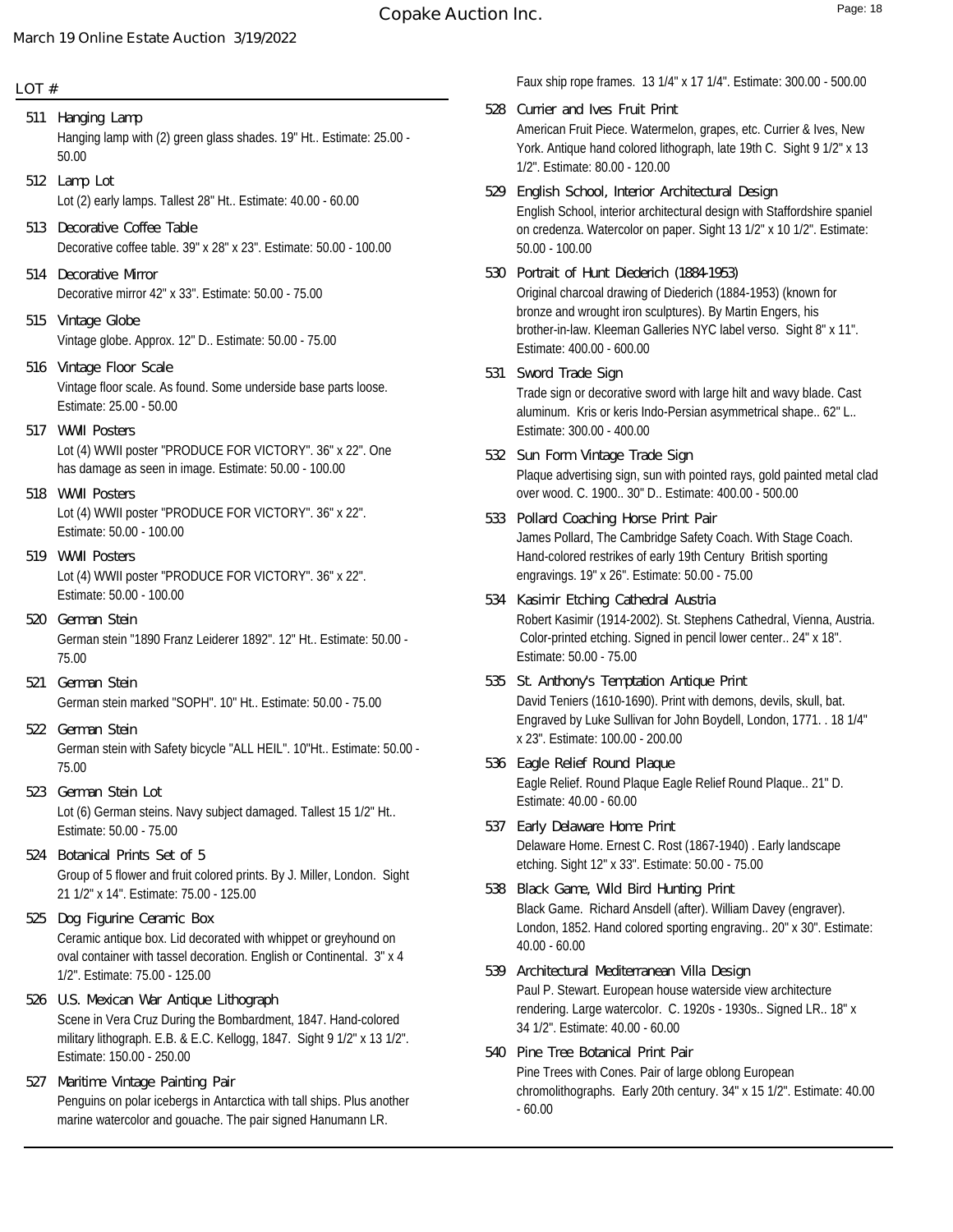### **LOT #**

Lot (2) primitive shovels. 48" L.., along with metal bucket. Estimate: 25.00 - 50.00 **541 Lot (2) Primitive Shovels** Brass National cash register. Size 332, Factory 646653. 17 1/2" x 16" x 17". Back right corner of glass chipped, reverse section of clear glass has imperfections. Estimate: 200.00 - 300.00 **542 Cash Register** Large lot of vintage comics. Estimate: 50.00 - 75.00 **543 Comic Book Lot** Set of (5) aluminum Mid Century Chairs. 20" seat Ht., 34 1/2" overall Ht. As found. Estimate: 50.00 - 75.00 **544 Set of Mid Century Chairs** Set of (4) kitchen chairs. 18" seat Ht., 38" overall Ht.. Estimate: 50.00 - 75.00 **545 Set of Chairs** C. 1940's two piece Rattan set. Settee 69" L.. Estimate: 50.00 - 100.00 **546 Rattan Set** Mirrored hall rack. Cast iron hook section marked "HAIRCUT AND SHAVE". 23" x 22". Estimate: 50.00 - 75.00 **547 Mirrored Hall Rack** Mid Century floor lamp with weighted base. Approx. 7' L.. Estimate: 75.00 - 100.00 **548 Mid Century Floor Lamp** Lot including (3) pressed steel trucks, (2) marked Buddy L.. Longest 33" L. (truck/trailer). Estimate: 50.00 - 75.00 **549 Toy Lot** Lot (4) pressed steel toy trains. One marked Keystone (front section loose), one train missing wheel. Longest 23" L.. Estimate: 50.00 - 75.00 **550 Floor Trains** 19th c. blanket box. 30 1/2" x 15" x 15". Estimate: 50.00 - 75.00 **551 19th c. Blanket Box** 19th c. paint decorated lift top two drawer blanket chest. 45 1/2" x 22" x 29 1/2". Estimate: 150.00 - 200.00 **552 19th c. Blanket Chest** 19th c. two part drysink. 44 1/2" x 21" x 79". Estimate: 200.00 - 300.00 **553 19th c. Drysink** Adirondack coffee table. 36" x 17 1/2" x 16 1/2". Estimate: 50.00 - 75.00 **554 Adirondack Coffee Table** Benchmade primitive cupboard. 24" x 14 1/2" x 61 1/2". Estimate: 75.00 - 100.00 **555 Primitive Cupoard 556 Duck Decoys**

Lot (3) painted wooden duck decoys. Longest 14" L.. Estimate: 50.00 - 75.00

Hutch table in green paint. Top removable.. 54" x 30 1/2" x 30". **557 Hutch Table**

Estimate: 100.00 - 200.00

Lot including painted bin (20 1/2" x 16" x 27 1/2"), painted steps (16" x 18" x 24"), painted stool. Estimate: 50.00 - 75.00 **558 Primitive Lot** Lot including tilt top table (16" x 15" x 22"), octogonal stand (15" D., 20" Ht.), Victorian stand (27" D., 29" Ht.), mahogany card table (28 1/2" x 15" x 28 1/2"). Estimate: 25.00 - 50.00 **559 Furniture Lot** 18th c. slant lid desk with bracket base. 38 1/2" x 20 1/2"x 43". Estimate: 200.00 - 300.00 **560 18th c. Slant Lid Desk** Mid Century chest on stand. 39" x 19" x 28". Estimate: 50.00 - 75.00 **561 Mid Century Chest on Stand** Lot (8) pieces of early and vintage yelloware, lard crocks etc.. Imperfections. Estimate: 25.00 - 35.00 **562 Yelloware Lot** Lot including (2) botanical prints, (3) wooden wall objects (one broken), (2) prints, (2) oil on canvas landscapes (as found). Largest 19" x 32". Estimate: 25.00 - 50.00 **563 Artwork Lot** Oriental rug. William Morris Arts and Crafts type. 77" x 115". Estimate: 200.00 - 300.00 **564 Oriental Rug** Oriental rug. India Agra. 73 1/2" x 49 1/2". Estimate: 75.00 - 100.00 **565 Oriental Rug** Oriental scatter rug. 38" x 65". Estimate: 75.00 - 100.00 **566 Oriental Rug** Oriental Rug Runner. 41" x 88".. Estimate: 75.00 - 100.00 **567 Oriental Rug Runner** Early metalware including Betty lamp, trammel (29" L.), utensils. Estimate: 50.00 - 75.00 **568 Metalware Lot** Pair of 19th c. monumental cast iron andirons. 28 1/2" Ht., 27" D.. Estimate: 100.00 - 150.00 **569 Pair of Monumental Andirons** Framed Civil War era photograph. Sight 5 1/2" x 19". Estimate: 40.00 - 60.00 **570 Framed Photograph** Folk art carved wooden rabbit. 21" Ht.. Estimate: 50.00 - 75.00 **571 Folk Art Carved Rabbit** Decorative cast iron pig and cow. 15" L.,10 1/2" Ht.. Estimate: 50.00 - 75.00 **572 Cast Iron Pig** Lot (2) carved Chinese mirrored panels. 16" x 51". Estimate: 50.00 - 75.00 **573 Chinese Panels** Lot (23) early pewter plates. Approx. 9" D.. Estimate: 50.00 - 75.00 **574 Pewter Lot 575 Pewter Lot**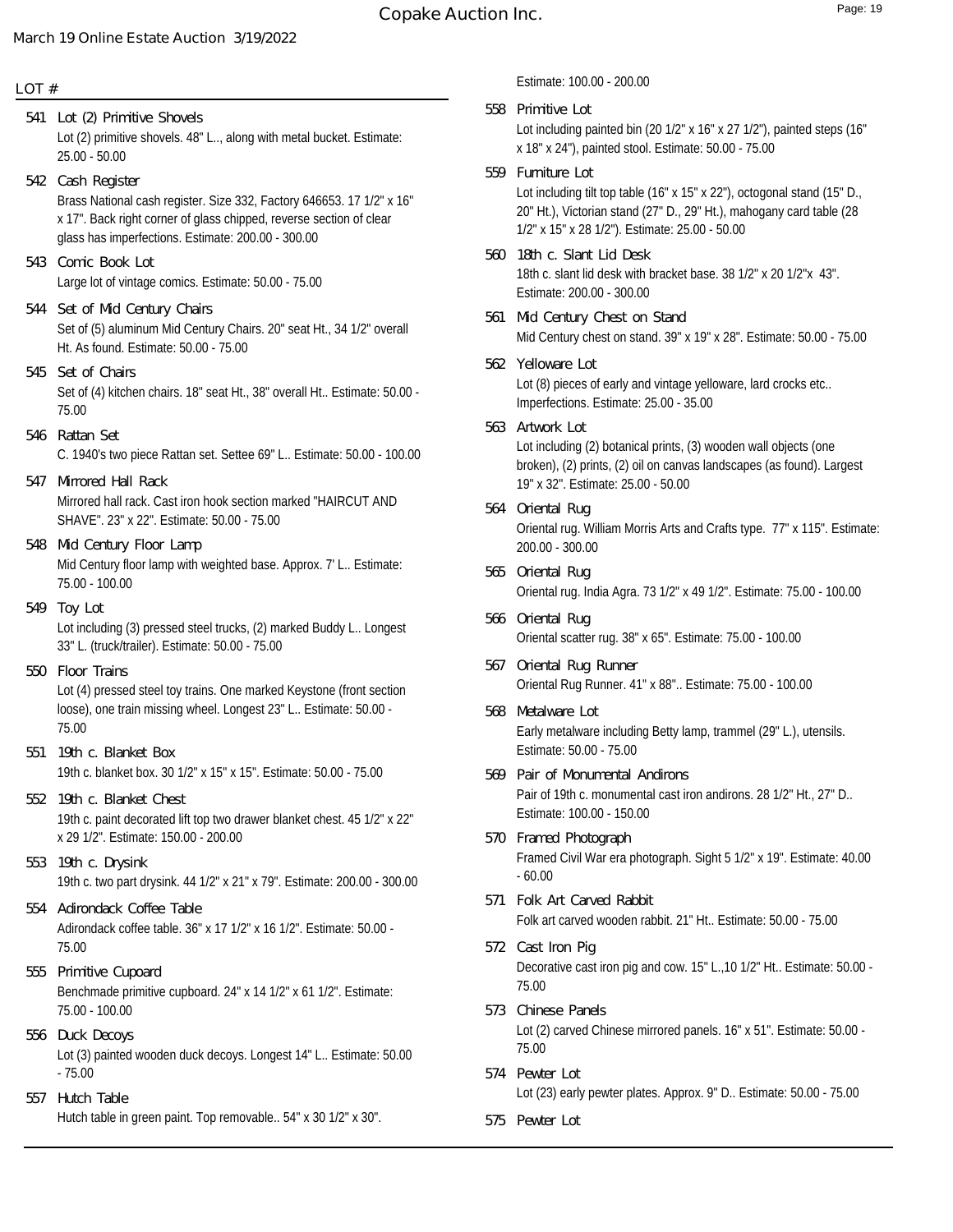Lot including 20th Century pewter chamberstick, silverplate candlestick, early pewter inkwell, (4) early pewter candlesticks. Estimate: 50.00 - 75.00

- Lot (4) early pewter chargers. Largest 20"D.. Estimate: 50.00 75.00 **576 Pewter Lot**
- Lot of early and later pewter including bedwarmer, cast iron mold, silverplate loving cup, bowls, pitcher, mugs. Estimate: 50.00 - 75.00 **577 Pewter Lot**
- Lot of various early and later pewter teapots, along with book on pewter.. Estimate: 50.00 - 75.00 **578 Pewter Lot**
- Pressed steel KEYSTONE SPECIAL floor train. 22" x 13 1/2", along with a KEYSTONE ROLLER (as found, 18" x 12"). Estimate: 50.00 - 75.00 **579 KEYSTONE SPECIAL Floor Train**
- Three toy motorboats. As found. 34", 28" and 28" overall L.. Estimate: 50.00 - 75.00 **580 Toy Motorboats**
- Lot (2) floor trains. 25" L.. As found. Estimate: 50.00 75.00 **581 Floor Trains**
- Large model airplane labeled "Super / Tigre". 48" wing span, 42" L.. Estimate: 50.00 - 75.00 **582 Airplane Model**
- Hot air balloon basket. 52" x 37" x 39". Estimate: 300.00 500.00 **583 Hot Air Balloon Basket**
- Victorian round oak table. 40" D., 29" Ht., with (2) 12" leaves. Estimate: 50.00 - 75.00 **585 Victorian Round Oak Table**
- Lionel toy train draw bridge. 26" L.. Estimate: 40.00 60.00 **586 Lionel Toy Train Draw Bridge**
- **586a 19th c. Ogee Clock**

19th c. mahogany case Ogee clock. 15 1/2" x 25 1/2" x 4". Estimate: 50.00 - 75.00

- Painting: 19th c. Hudson River School landscape. Unframed. Oil on canvas, as found. 22" x 36". Estimate: 25.00 - 50.00 **587 19th c. Hudson River School Landscape**
- Early wicker rocking chair. 15" seat Ht., 32" overall Ht.. Estimate: 50.00 - 75.00 **588 Wicker Rocking Chair**
- Lot (2) early decanters. 11" Ht.. Estimate: 25.00 35.00 **589 Decanter Lot**
- Lot (3) early chairs including Hepplewhite armchair (as found), English Chippendale chair and Queen Anne rocking chair. Estimate: 25.00 - 50.00 **590 Early Chair Lot**
- 19th c. trunk. 46" x 23" x 23". Estimate: 50.00 75.00 **591 19th c. Trunk**
- 19th c. inlaid mahogany butlers desk. Flared French feet. 47" x 22 **592 19th c. Hepplewhite Butlers Desk**

1/2" x 45" Ht.. Estimate: 400.00 - 500.00

**593 Furniture Lot**

Lot including 19th c. rosewood card table (36" x 17 1/2" x 29 1/2"), 19th c. cherry card table (34 1/2" x 17 1/2" x 28" Ht.), mahogany table (foot broken off). Estimate: 75.00 - 100.00

**594 Luneville Dinner China**

Set of Luneville "Strasborg" china including (6) 10" plates, (3) 9 1/2" soups, (8) 7 1/4" plates, (3) cups, (6) saucers, 14 1/4" x 10 1/4" platter, sugar and creamer, covered vegetable. Good condition. Estimate: 50.00 - 75.00

- 19th c. N.Y. leg dropleaf table. 36" x 18" with 13" leaves, 29 1/2" Ht.. Estimate: 50.00 - 75.00 **595 19th c. Dropleaf Table**
- Lot (3) framed early bird prints. Largest frame 13" x 18". Estimate: 50.00 - 75.00 **596 Bird Prints**
- **598 Bell Collection**

Various collection of decorative bells. (75) examples, metal, glass and porcelain, also included is a picnic basket. Estimate: 50.00 - 75.00

**599 Train Lot**

Lionel Train lot including No. 110 Trestle set in box, No. 342 Operating Culvert loader (in box), No. 138. Water tank, No. 736 Loco in box, No. 6400 Crane Car in box, No. 50 Gang car in box, No. 6414 Auto-Loader with (4) cars, No. 3562-25 Operating Barrel car in box, No. 2046 W Tender with Whistle in box, No. 6419 Wrecking car in box, No. 3461 Automatic lumber car in box, No.3360 Operating Burro Crane in box, No.6561 Cable Car with 2 spools in box,No. 151 Semaphore tower in box, No. 3620 Rotating Searchlight Car in bo, No. 6445 Fort Knox Gold Bullion Transport car in box, No.6557 Caboose (no box), misc. track and accessories, algo H.O. Guauge Illinois LOco. Estimate: 100.00 - 200.00

- Lot of misc. sterling silver including weighted candlesticks, compote, dishes etc.. Estimate: 50.00 - 100.00 **600 Sterling Silver Lot**
- 19th c. English footed bowl (10" x 8 1/2" x 4"), and platter (13 1/2" x 10"). Estimate: 50.00 - 75.00 **601 19th c. English Bowl and Platter**
- Wrought iron floor lamp. 62" Ht.. Estimate: 25.00 50.00 **602 Floor Lamp**
- Evelyn S. Dubiel (1922-2019), watercolor, "Boy Holding A Parrot". Sight 8" x 7", overall 10 1/2" x 9 1/2". Estimate: 50.00 - 100.00 **603 Evelyn S. Dubiel (1922-2019)**
- Evelyn S. Dubiel (1922-2019), watercolor, "Martha Barnes Aged 86". Sight 7 1/2" x 5 1/2", overall 10 1/2" x 8 1/2". Estimate: 50.00 - 100.00 **604 Evelyn S. Dubiel (1922-2019)**
- Evelyn S. Dubiel (1922-2019), watercolor, young man holding a ball. Gilt frame. Sight 4 1/2" x 3 1/2", overall 6 1/2" x 5 1/2". Estimate: 50.00 - 100.00 **605 Evelyn S. Dubiel (1922-2019)**
- Evelyn S. Dubiel (1922-2019), watercolor, woman in a blue dress. Sight 4 1/2" x 4", overall 7 3/4" x 7". Estimate: 50.00 - 100.00 **606 Evelyn S. Dubiel (1922-2019)**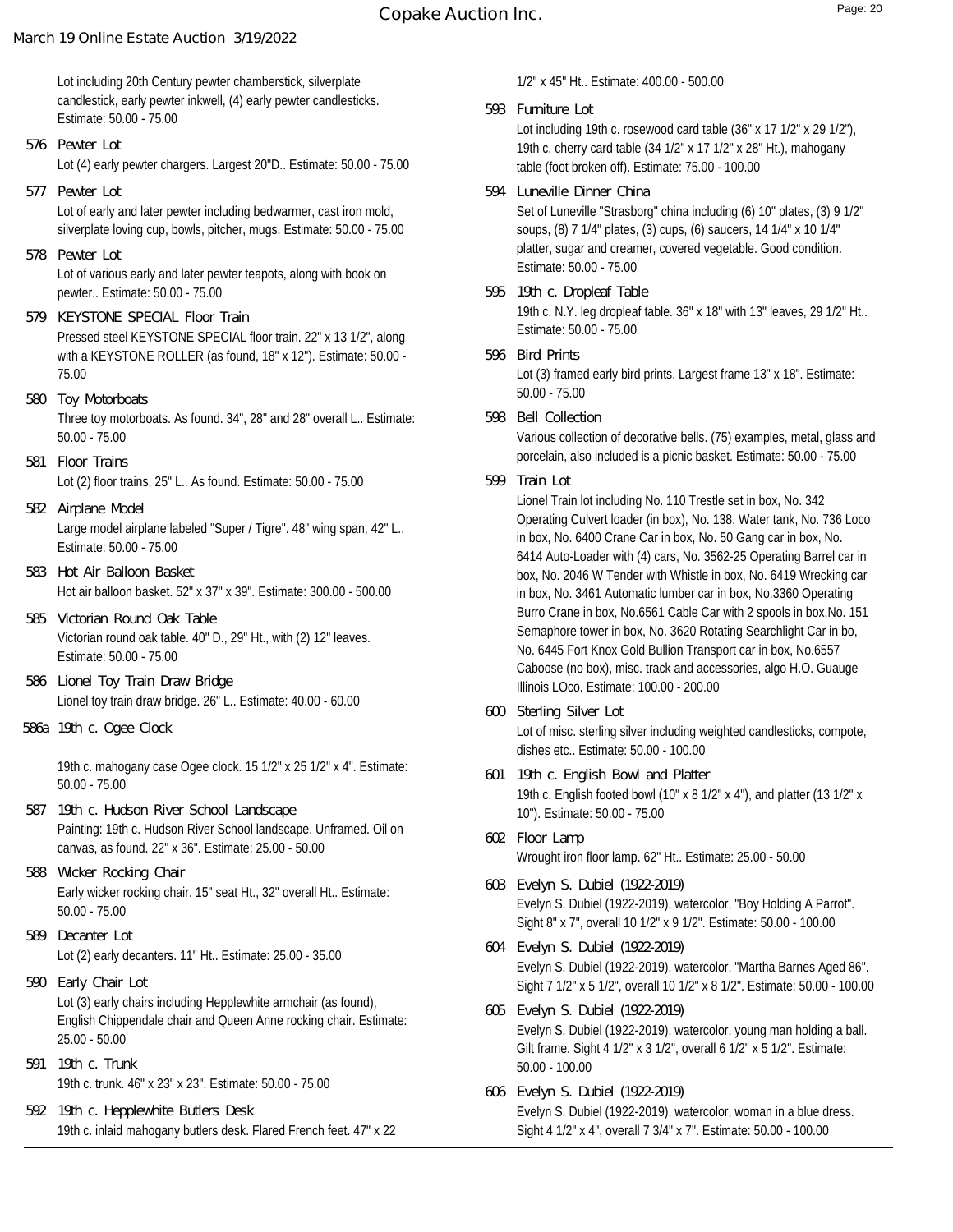# **Copake Auction Inc.** Page: 21

### **March 19 Online Estate Auction 3/19/2022**

#### **LOT #**

- Evelyn S. Dubiel (1922-2019), watercolor, oval girl in blue dress. Sight 3 1/2" x 2 1/2", overall 5 1/2" x 4 1/2". Estimate: 50.00 - 100.00 **607 Evelyn S. Dubiel (1922-2019)**
- 18th c. maple shaped top candlestand. 14 1/2" x 14 3/4", 28" Ht.. Estimate: 200.00 - 300.00 **608 18th c. Maple Candlestand**
- 19th c. Coverlet. 91" x 101". Estimate: 50.00 100.00 **609 19th c. Coverlet**
- Lot of stuffed folk art dolls, miniature cradle, wool mittens, child's gloves. Tallest 20" Ht.. Estimate: 50.00 - 100.00 **610 Doll Lot**
- Lot (4) early baskets. Largest 8 1/2" D., 8 1/2" Ht.. Estimate: 75.00 100.00 **611 Basket Lot**
- Lot including pair of lanterns (20" Ht.), pair lanterns (15" L.), single lantern. Estimate: 50.00 - 75.00 **612 Lantern Lot**
- Lot including Dietz lanterns, lantern and carriage lamp. Tallest 20" L.. Estimate: 50.00 - 75.00 **613 Lantern Lot**
- 19th c. hanging wall cupboard in old red paint. 13 1/2" x 10" x 21". Estimate: 75.00 - 100.00 **614 19th c. Cupboard**
- Lot (7) early glass jars with tin lids. Tallest 11" Ht.. Estimate: 50.00 75.00 **615 Lot of Early Lidded Jars**
- 19th c. birch tapered leg dropleaf table. 36" x 16" with 9" leaves, 28" Ht.. Estimate: 100.00 - 150.00 **616 19th c. Birch Dropleaf Table**
- 19th c. Ogee clock case shelf. 15 1/2" x 26" x 4". Estimate: 50.00 75.00 **617 19th c. Clock Case Shelf**
- Lot (2) early metal Fire buckets. 11 1/2" D., 17" Ht.. Estimate: 150.00 200.00 **618 Fire Buckets**
- Coverlet signed "HANDWOVEN / R. Black Jr. / W. BARN / STABLE MA. / 1987 / FOR NELSON / & SHEILA DAIGLE". 94" x 114". Estimate: 50.00 - 100.00 **619 Coverlet**
- Coverlet signed R. Black / 1981. Estimate: 50.00 75.00 **620 Coverlet**
- Evelyn S. Dubiel (1922-2019), seascape with ship, oil on canvas. Sight 23 1/2" x 29 1/2", overall 28" x 34 1/2". Estimate: 200.00 - 300.00 **621 Evelyn S. Dubiel (1922-2019)**
- Lot (2) pair brass candle lamps. One pair needs rewiring. Tallest 34 1/2" Ht.. Estimate: 50.00 - 100.00 **622 Brass Candle Lamps**
- Colonial style chandelier. 29" D., 25" Ht.. Estimate: 100.00 150.00 **623 Chandelier**
- Colonial style chandelier. 28" D., 23" Ht.. Estimate: 100.00 150.00 **624 Chandelier**
- Colonial style chandelier. 24" D., 19" Ht.. Estimate: 100.00 150.00 **625 Chandelier**
- Collection of (21) C. 1960's-90's Royal Copenhagen 7" plates. Estimate: 25.00 - 50.00 **626 Royal Copenhagen Plates**
- Lot (40) Bing & Grohdahl Mothers Day 6" plates. Estimate: 50.00 75.00 **627 Bing & Grondahl Mothers Day Plates**
- 19th c. birch dropleaf table. 41 1/2"' x 18" with 11" leaves, 29" Ht.. Estimate: 100.00 - 150.00 **628 19th c. Birch Dropleaf Table**
- 19th c. butternut wall cupboard. 42" x 15" x 75". Estimate: 200.00 300.00 **629 19th c. Wall Cupboard**
- Lot (9) 19th c. brass candlesticks. Tallest 10" Ht. Estimate: 50.00 75.00 **630 Candlestick Lot**
- Pair 19th c. Staffordshire Spaniels. 12 1/2" Ht.. Estimate: 150.00 200.00 **631 Pair 19th c. Staffordshire Spaniels**
- Three carved birds by John Dubiel, painted by Evelyn Dubiel. 5 1/2" Ht.. Estimate: 50.00 - 100.00 **632 Dubiel Carved Birds**
- Redware bowl. 10" D., 4" Ht.. Estimate: 50.00 75.00 **633 Redware Bowl**
- Lot including pair of clear glass electrified oil lamps, brass candlestick lamp, folk art lamp. Tallest 24"Ht.. Estimate: 50.00 - 75.00 **634 Lamp Lot**
- Lot including pair sconces, single sconce and iron lamp holders. Estimate: 50.00 - 75.00 **635 Lighting Lot**
- Iron and wood folding bench. 72" L.. Seat needs repair. Estimate: 50.00 - 75.00 **636 Bench**
- Long Porch bench. 9' 2" L.. Estimate: 75.00 100.00 **637 Long Porch Bench**
- Lot including Bayonet and U.S. Marine knife. Overall in sheaths 12 1/2" and 17" L.. Estimate: 50.00 - 75.00 **638 Bayonet and U.S. Marine Knife**
- Lot (3) toy Robots including "MR. MACHINE" (19" Ht.), Robot (16 1/2" Ht.), "STROBOT" (16 1/2" Ht.), Boxed Robert the Robot (box 8 1/2" x 7" x 16 1/2"), Robot (12" Ht.). Estimate: 75.00 - 100.00 **639 Robot Toy Lot**
- Vintage Sterilizer cabinet. 13 1/2" x 9"x 18". Estimate: 50.00 75.00 **640 Sterlizer Cabinet**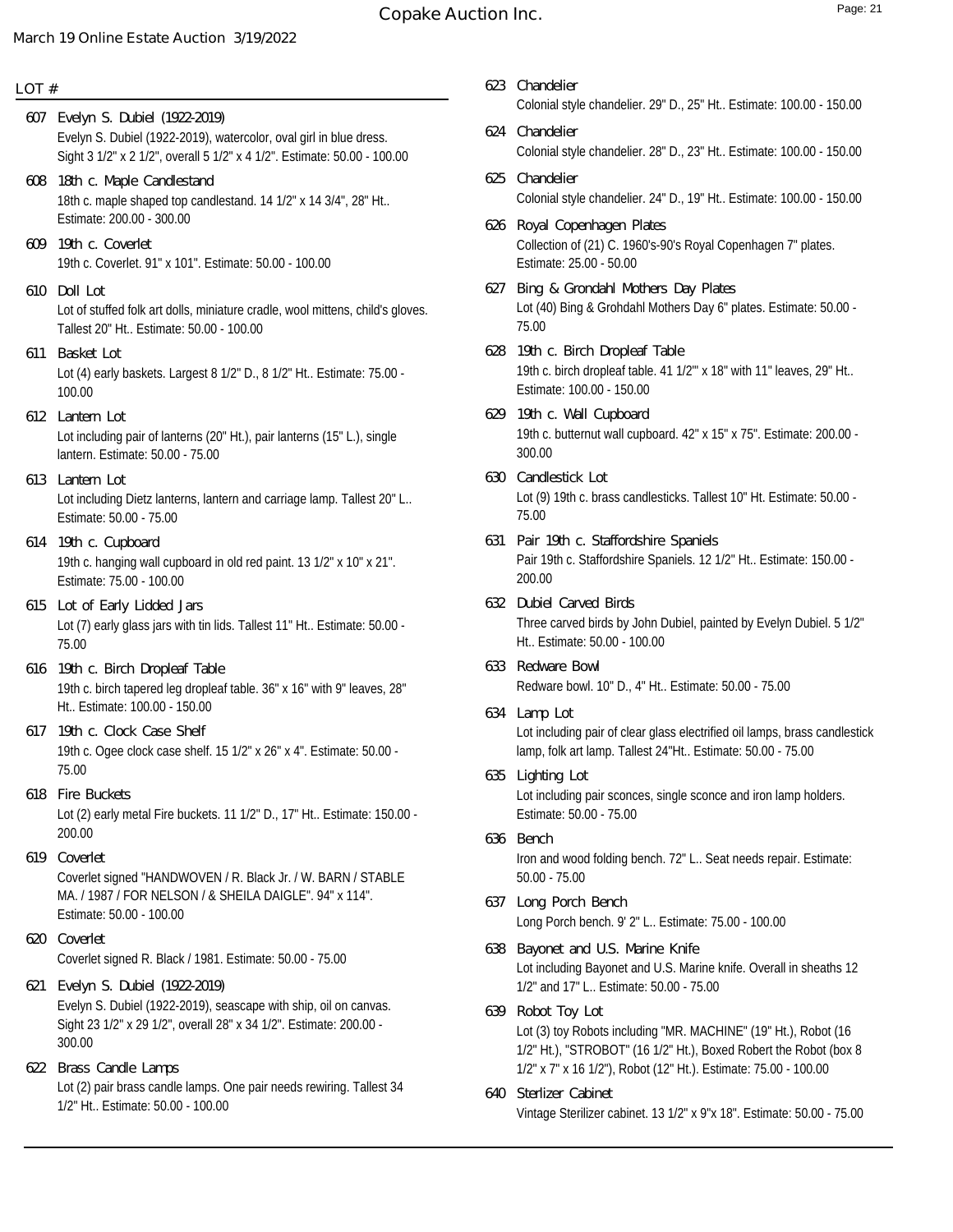### **LOT #**

- Lot including Coca Cola dispenser (6 1/2" x 4 1/2" x 10 1/2"), along with overalls with Coca Cola patch. Estimate: 50.00 - 75.00 **641 Coca Cola Lot**
- Lot of misc. Character watches along with case (case 13 1/2" x 10" x 3"). Estimate: 50.00 - 75.00 **642 Lot of Character Watches**
- Lot including toy road grater (marked N.Y City Parks Dept., 16" L.), and vintage Strutco Cattle Farm Inc. truck (20 1/2"L.). Estimate: 50.00 - 75.00 **643 Toy Lot**
- **644 Bell Lot**

Lot including brass bell marked "RDR" (9" D., 11" Ht., no clapper), cast iron "USN" bell (9 1/2" D., 11" Ht.). Estimate: 50.00 - 100.00

- Lot of unique hammers, along with brass pipe wrench (16 1/2" L.), brass drill (18" L.). Estimate: 50.00 - 100.00 **645 Lot of Hammers & Various Tool**
- Vintage gumball mahine (marked Kiwanis Club). 11 1/2" Ht.. Estimate: 50.00 - 75.00 **646 Vintage Gumball Machine**
- Early framed seed poster "Rieces Popular Flower Seeds….Cambridge New York" (sight 27 1/2" x 17 1/2", overall 31 1/2" x 26"). Estimate: 50.00 - 100.00 **647 Early Seed Poster**
- Lot (2) training rifles. One marked "TRAINER RIFLE / PARRIS MFG. CO." (43" L.), and "KADET TRAINER…" (32" L.). Estimate: 50.00 - 75.00 **648 Training Rifles**
- Lot (3) trade signs including metal "MYRTLE AVE" (7" x 22"), metal "FILLMORE AV" (9" x 36"), and "WATCH YOUR STEP / WHEN ENTERING / AND LEAVING CAR" (7" x 13 1/2"). Estimate: 50.00 - 100.00 **649 Trade Sign Lot**
- C. 1900 National Cash Register. 9 1/2" x 15" x 17 1/2". Estimate: 150.00 - 200.00 **650 National Cash Register**
- Yankees Stadium seat with loose plaque (1923-1973), 19" x 13" x 35". Estimate: 150.00 - 200.00 **651 Yankees Stadium Seat**
- Trade sign with bracket "L.M. RAMIREZ, M.D." (28 1/2" x 16"). Estimate: 150.00 - 200.00 **652 Trade Sign**
- Misc. lot including bellows, press, bamboo fishing pole, primitives etc.. Estimate: 50.00 - 100.00 **653 Misc. Lot**
- Lionel train No. 215 Oil Car (12 1/2" L.), along with Lionel Standard switch 210. Estimate: 50.00 - 75.00 **654 Lionel Train Lot**
- Marx toy typewriter in original box. Box 12 1/2" x 10" x 5". Estimate: 40.00 - 60.00 **655 Marx Toy Typewriter**
- Automobile Mascot. 6" Ht.. Estimate: 50.00 75.00 **656 Automobile Mascot**
- Marx "HONEYMOON EXPRESS" toy. 9" D.. Estimate: 40.00 60.00 **657 Marx Toy "HONEYMOON EXPRESS" Toy**
- Figural hands door handle. As found, composition hands with some imperfections. Estimate: 25.00 - 50.00 **658 Figural Door Handle**
- Lot including WWII Japan signal light in box (box 9 1/2" x 4 1/2" x 7 1/2"), along with Minolta-16 MG Kit in box (box 10" x 7" x 2 1/2"). Estimate: 40.00 - 60.00 **659 Misc. Lot**
- Early Bobby Thompson baseball bat. 30 1/2" L.. Estimate: 25.00 50.00 **660 Early Baseball Bat**
- Lot including Communion tray with glass cups (overall 15 1/2" x 7" x 8"), jar of marbles. Estimate: 25.00 - 50.00 **661 Misc. Lot**
- Lot of misc. slot cars with showcase (case 20" x 13 1/2" x 3 1/2"). Estimate: 25.00 - 50.00 **662 Slot Cars Lot**
- Lot (2) early landscape paintings. Oil on canvas, overall 18 1/2" x 25 1/2" and 19 1/2" x 27". Estimate: 50.00 - 75.00 **663 Painting Lot**
- 18th c. mahogany Chippendale mirror. Estimate: 50.00 75.00 **664 18th c. Chippendale Mirror**
- 19th c. two drawer work stand with shaped leaves. 18" x 14" with 6" leaves, 27" Ht.. Estimate: 100.00 - 150.00 **665 19th c. Work Stand**
- 19th c. single drawer stand with turned legs. 21" x 16 x 28 1/2" Ht.. Estimate: 50.00 - 100.00 **666 19th c. Single Drawer Stand**
- 19th c. single drawer stand with tapered legs. 19" x 18 1/2" x 28 1/2" Ht.. Estimate: 50.00 - 100.00 **667 19th c. Single Drawer Stand**
- 19th c. single drawer stand with turned legs. 19 1/2" x 15" x 28 1/2" Ht.. Estimate: 50.00 - 100.00 **668 19th c. Single Drawer Stand**
- 19th c. single drawer stand with tapered legs. 18" x 20" x 29" Ht.. Estimate: 50.00 - 100.00 **669 19th c. Single Drawer Stand**
- 19th c. single drawer stand with turned legs. 20" x 18" x 29". Estimate: 50.00 - 100.00 **670 19th c. Single Drawer Stand**
- Set of (4) 19th c. Sheraton rush seat chairs. 17 1/2" seat Ht., 35" overall Ht.. Estimate: 50.00 - 100.00 **671 Set of (4) 19th c. Sheraton Chairs**
- 19th c. shaped top single drawer stand. 21" x 20 1/2" x 27". Estimate: 50.00 - 100.00 **672 19th c. Single Drawer Stand**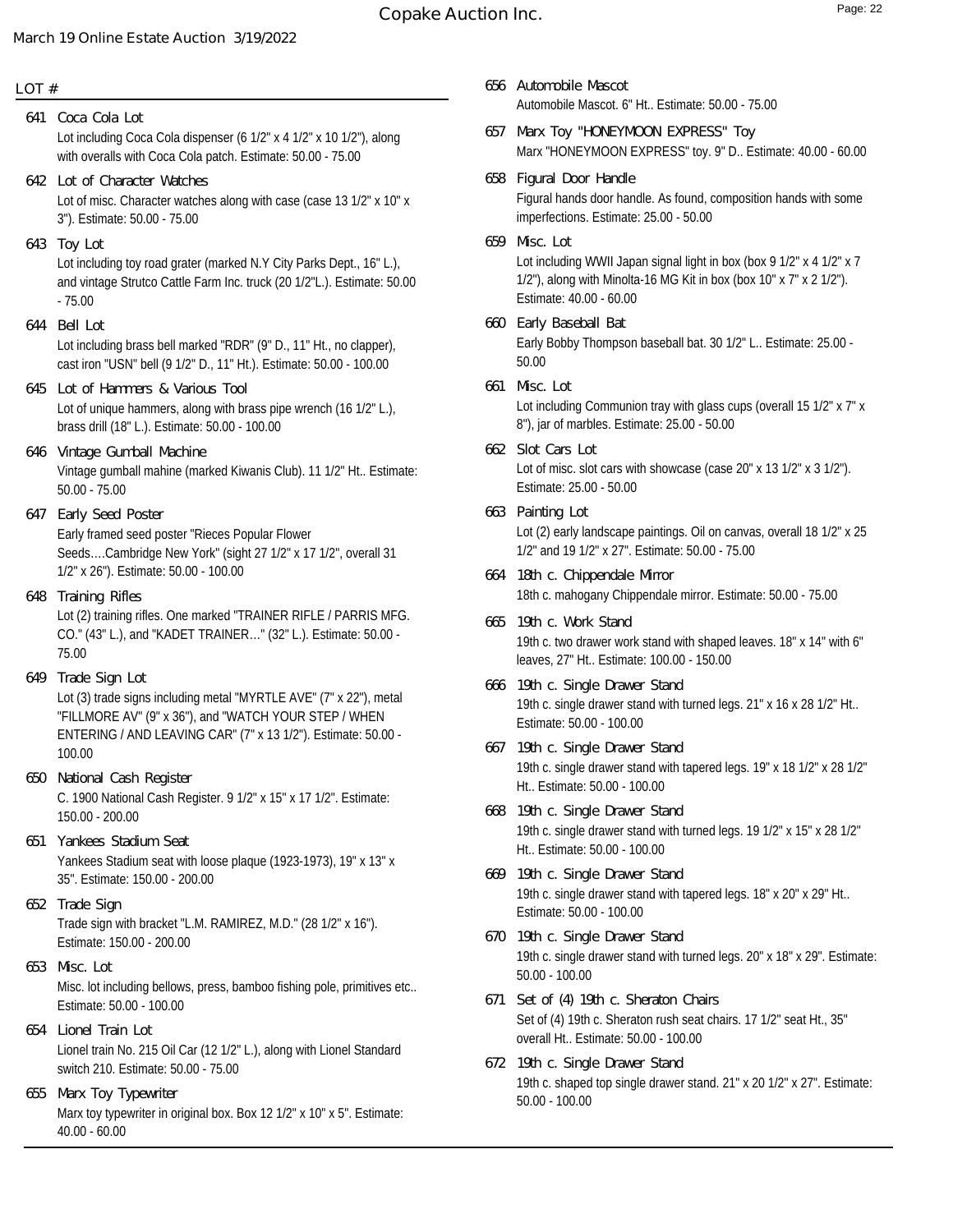### **LOT #**

- 19th c. tapered leg single drawer stand. 19" x 17" x 29". Estimate: 50.00 - 100.00 **673 19th c. Single Drawer Stand**
- Lot including 19th c. footstool (14 1/2" x 9 1/2" x 5 1/2"), 19th c. peg rack (42 1/2" L.), 19th c. shelf (29" x 18 1/2" x 7 1/2" D.), 19th c. bootjack stool (40" x 13" x 19"). Estimate: 50.00 - 100.00 **674 Misc. Lot**
- 18th c. Chippendale seven drawer tall chest. Bracket base needs repair. 36" x 18 1/2" x 50". Estimate: 200.00 - 300.00 **675 18th c. Chippendale Tall Chest**
- 19th c. turned leg single drawer stand. 20 1/2" x 17 1/2" x 29". Estimate: 50.00 - 100.00 **676 19th c. Single Drawer Stand**
- 19th c. spiral leg mahogany dropleaf table. 35 1/2" x 15 1/2" with 10 1/2" leaves, 28 1/2". Estimate: 50.00 - 100.00 **677 19th c. Mahogany Dropleaf Table**
- 18th c. Chippendale bracket base chest of drawers. 39" x 28 1/2" x 34". Estimate: 200.00 - 400.00 **678 18th c. Chippendale Chest of Drawers**
- Lot (4) different Banister back chairs. Estimate: 75.00 100.00 **679 Four 18th c. Banister Back Chairs**
- Lot including 18th c. child's chair (10" seat Ht., 30" overall Ht.), and 19th c. dometop trunk in old blue paint (26" x 13" x 13 1/2"). Estimate: 50.00 - 75.00 **680 Furniture Lot**
- Lot (4) Oriental scatter rugs. 24" x 33", 32 1/2" x 57 1/2", 21" x 28", 29" x 79". Estimate: 50.00 - 100.00 **681 Oriental Rug Lot**
- Lot including two set of (3) 19th c. iron and brass firetools. Estimate: 50.00 - 75.00 **682 Firetool Lot**
- Lot misc. early metalware including (2) pair andirons and firetools. Estimate: 50.00 - 75.00 **683 Metalware Lot**
- Lot (5) pair of 18th and 19th c. andirons. Estimate: 50.00 100.00 **684 Andiron Lot**
- 18th c. pine stretcher base tavern table. 41" x 27" x 27". Estimate: 150.00 - 250.00 **685 18th c. Tavern Table**
- Lot (4) different 18th and 19th c. Windsor chairs. Estimate: 50.00 100.00 **686 Windsor Chair Lot**
- Lot (5) different 18th c. chairs (one Bergen County). Estimate: 50.00 100.00 **687 18th c. Chair Lot**
- Lot (3) early maps. Includes "PLANT OF THE POSITION which the ARMY under Lt. GEN. l. BURGOINE took at Saratoga / on the 10th of September 1777…" (sight 7 1/2" x 16 3/4", overall 9 1/2" x 21 1/2"), **688 Map Lot**

"PART / of the / UNITED STATES / OF / NORTH AMERICA" (sight 15 1/2" x 19 1/2", overall 18 1/2" x 22 1/4"), "CAMPAIGN / OF / MDCCLXXVI" (sight 21" x 17 1/2", overall 23" x 19"). Estimate: 100.00 - 150.00

- 19th c. painted blanket box. 40" x 18" x 17 1/2". Estimate: 50.00 100.00 **689 19th c. Blanket Box**
- 19th c. bootjack base blanket box in old paint surface. 41" x 17 1/2" x 23". Estimate: 50.00 - 100.00 **690 19th c. Blanket Box**
- Asian ceramic vase. 16 1/2" Ht.. Estimate: 50.00 75.00 **691 Asian Ceramic Vase**
- Brass sundial on poured stone base. 11 1/2" D., 22 1/2" Ht.. Estimate: 50.00 - 100.00 **692 Sundial**
- Pair Bohemian type table. Lamps. Both need rewiring. 37" Ht.. Estimate: 50.00 - 75.00 **693 Pair Lamps**
- 19th c. blanket box. 33 1/2" x 18" x 17". Estimate: 50.00 100.00 **694 19th c. Blanket Box**
- Lot (15) assorted 19th c. prints including fashion etc.. Largest frame 19" x 15". Estimate: 50.00 - 75.00 **695 Print Lot**
- Lot (9) early candlesticks. Mostly silverplate. Tallest pair (10" Ht.). Estimate: 50.00 - 75.00 **696 Candlestick Lot**
- Lot (15) 18th and 19th c. brass candlesticks. Tallest 18" Ht.. Estimate: 50.00 - 100.00 **697 Candlestick Lot**
- Lot (5) 19th c. milk glass base oil lamps. Tallest 12" Ht.. Estimate: 50.00 - 75.00 **698 Oil Lamp Lot**
- Lot (6) 19th c. marble base oil lamps. Tallest 13" Ht.. Estimate: 50.00 75.00 **699 Oil Lamp Lot**
- Lot including (4) chimneys (4 1/2" D., 11 1/2" Ht.), (9) early oil lamps (tallest 12 1/2" Ht.). Estimate: 50.00 - 75.00 **700 Oil Lamp Lot**
- Lot (6) early chairs, all period but the ball and claw foot example. Estimate: 100.00 - 150.00 **701 18th and 19th Century Chair Lot**
- Lot (3) 18th c. Queen Anne chairs. Estimate: 50.00 75.00 **702 18th c. Chair Lot**
- Lot (2) 18th c. Queen Anne chairs. Estimate: 50.00 75.00 **703 18th c. Chair Lot**
- Lot (4) 18th c. chairs. Estimate: 50.00 75.00 **704 18th c. Chair Lot**
- 19th c. mahogany case Ogee case. Labeled "Alden & Atkins / Bristol Ct.". 15 1/2" x 26", 4 1/2" D.. Estimate: 50.00 - 75.00 **705 19th c. Ogee Clock**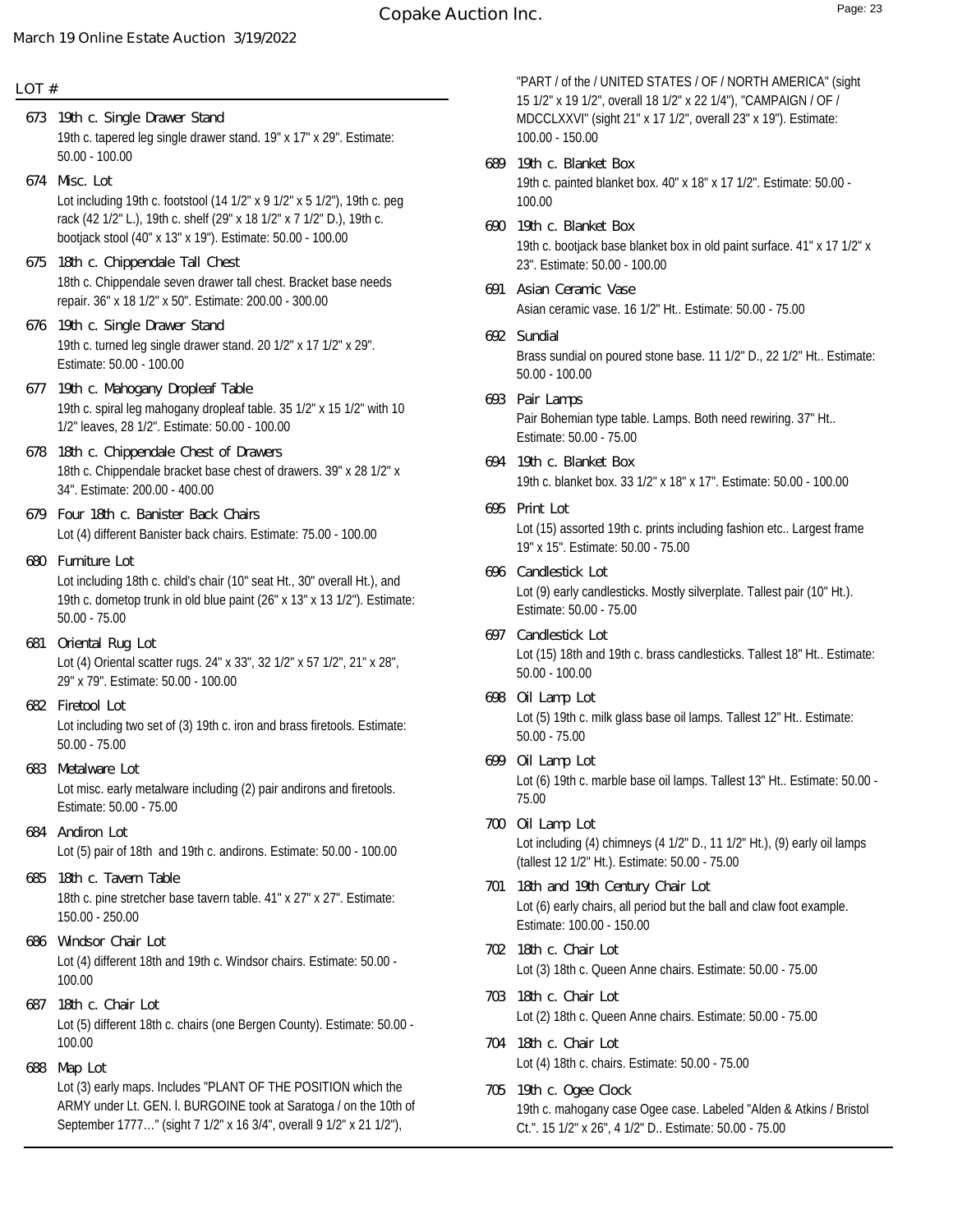#### **LOT #**

- Misc. lot of hallmarked coin silver spoons and salt. Estimate: 25.00 35.00 **706 Coin Silver Lot**
- Lot (2) 19th c. coverlets. One marked "MM 1839" (74" x 90"), the other (62" x 80"). Estimate: 50.00 - 100.00 **707 Two 19th c. Coverlets**
- Lot including 19th c. two drawer stand (17" x 15 1/2" x 29"), and 18th c. candlestand (17 1/2" D., 26" Ht.). Estimate: 75.00 - 100.00 **708 Stand Lot**
- Lot (3) stands including 19th c. tapered leg single drawer stand. 17 1/2" x 16" x 27", the other in black paint (17" x 17" x 27"), 19th candlestand (top broken). Estimate: 75.00 - 125.00 **709 19th c. Stand Lot**
- 18th c. blanket box. Lid loose. 45 1/2" x 16" x 15". Estimate: 50.00 100.00 **710 18th c. Blanket Box**
- 19th c. blanket box in old red paint. 48" x 18 1/2" x 18". Estimate: 50.00 - 100.00 **711 19th c. Blanket Box**
- 19th c. blanket box in old red paint. 46" x 17" x 18". Estimate: 50.00 100.00 **712 19th c. Blanket Box**
- Oriental rug. 37 1/2" x 74". Estimate: 75.00 100.00 **713 Oriental Rug**
- Lot (2) Oriental rugs. 59" x 68" (worn), 45 1/2" x 77". Estimate: 50.00 - 100.00 **714 Oriental Rug Lot**
- Lot (2) Oriental rugs. 24" x 36" and 41" x 87" (worn). Estimate: 50.00 - 100.00 **715 Oriental Rug Lot**
- Two 19th c. brass and iron fireplace fender. 48" x 14" x 17", 53" x 11" x 19". Estimate: 100.00 - 150.00 **716 19th Fireplace Fenders**
- 19th c. mahogany corner cupboard. 29" x 20" x 42". Estimate: 150.00 - 200.00 **717 19th c. Mahogany Corner Cupboard**
- Leather and mahogany 20th Century library chair. 18" seat Ht., 38" overall Ht.. Estimate: 50.00 - 75.00 **718 Library Chair**
- Lot including (3) 19th c. quilt racks and (2) 19th c. shelves (24 1/2" x 7" x 35" and 27" x 8" x 33"). Estimate: 50.00 - 100.00 **719 Misc. Lot**
- Lot (4) 19th c. beds. Only one has rails (red paint, headboard 52" W., 74" rails). Estimate: 50.00 - 100.00 **720 19th c. Bed Lot**
- Decorative metal work candelabra. 37" W., 18" Ht.. Estimate: 50.00 75.00 **721 Decorative Metal Work Candelabra**
- Mid Century chrome glass top table. 24" x 24" x 19", along with round top table (13 1/2" D., 22" Ht.). Estimate: 50.00 - 75.00 **722 Mid Century Table**
- Lot (2) 19th c. landscapes. Oil on canvas. 9" x 18", overall 14" x 23", the other 10" x 20", overall 17 1/2" x 27 1/2". Estimate: 50.00 - 100.00 **723 Painting Lot**
- Brass wall sconce. 31" Ht.. Estimate: 50.00 75.00 **724 Brass Wall Sconce**
- Early Beethoven framed print. Sight 14" x11", overall 20" x 17". Estimate: 25.00 - 50.00 **725 Early Beethoven Print**
- Pair of gouaches of buildings signed Layton. Sight 16" x 9", overall 25 1/2"x 18". Estimate: 50.00 - 75.00 **726 Pair Gouaches of Buildings signed Layton**
- Pair portrait plaster wall plaques dated and signed 1916. Overalll 27" x 22". Estimate: 50.00 - 75.00 **727 Pair Plaster Wall Plaques**
- Flatweave rug. 56" x 96". Estimate: 50.00 75.00 **728 Flatweave Rug**
- 18th c. mahogany eagle crest Chippendale mirror. 22" x 44". Estimate: 50.00 - 100.00 **729 18th c. Chippendale Mirror**
- 18th c. mahogany Chippendale mirror. Estimate: 50.00 100.00 **730 18th c. Chippendale Mirror**
- Lot (2) 18th c. Queen Anne mirrors. 24 1/2" x 13" (provenance reverse), and 25" x 11" (with candleholder). Estimate: 200.00 - 300.00 **731 Two Queen Anne Mirrors**
- Painting: 19th c. portrait of a woman. Oil on canvas. 24" x 20", overall 29" x 25". Estimate: 150.00 - 250.00 **732 19th c. Portrait of a Woman**
- Painting: 18th c. portrait of a gentleman. Oil on canvas. 26" x 22", overall 34" x 28 1/2". Estimate: 75.00 - 100.00 **733 18th c. Portrait**
- Painting: 19th c. girl feeding birds. Oil on canvas. 7" x 10", overall 10" x 13". Estimate: 50.00 - 100.00 **734 Painting, Girl Feeding Birds**
- Lot (2) wrought iron floor lamps. 62" Ht.. Estimate: 50.00 75.00 **735 Floor Lamp**
- 19th c. Federal mirror. 48" x 24 1/2" (losses). Estimate: 50.00 75.00 **736 19th c. Federal Mirror**
- Painting: 19th c. landscape, oil on canvas. 14" x 17", overall 18" x 21". Gilt frame. Estimate: 50.00 - 100.00 **737 Painting, 19th c. Landscape**
- Lot (3) 18th and 19th c. mirrors. Imperfections. Estimate: 25.00 50.00 **738 Mirror Lot**
- Painting: 19th c. portrait of a gentleman. Oil on canvas. 30" x 25", overall 35" x 20 1/2", info verso claims sitter is General John Pegram Marshall of the Eastern District of Columbia. Estimate: 200.00 - 300.00 **739 Painting, 19th c. Portrait of a Gentleman**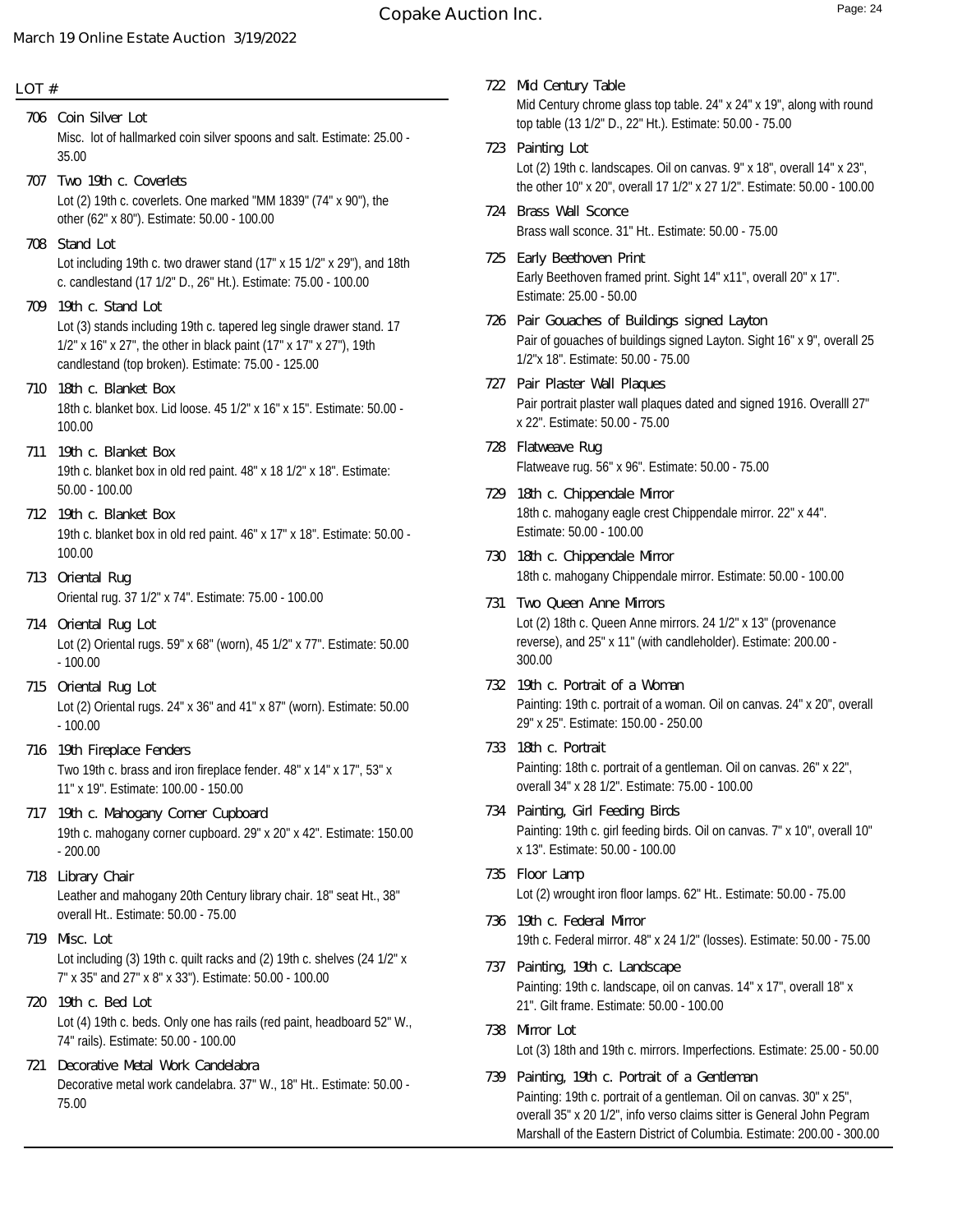# **Copake Auction Inc.** The Copake Auction Inc.

# **March 19 Online Estate Auction 3/19/2022**

### **LOT #**

- Painting: 18th c. portrait of a woman. Oil on canvas laid to panel. Sight 29" x 24", overall 35 1/2" x 30 1/2". Estimate: 200.00 - 300.00 **740 Painting, 18th c. Portrait of a Woman**
- Francois-Nicholas Martinet (French), 18th c. bird print. Sight 9" x 8", overall 15" x 13 1/4". Estimate: 50.00 - 75.00 **741 Francois-Nicholas Martinet (French)**
- Lot (6) 19th c. Military prints including Napoleon subjects. Largest frame 25" x 35". Estimate: 50.00 - 100.00 **742 Military Prints**
- 19th c. lift top blanket chest. 38 1/2" x 20 1/2" x 37". Both back feet has sections splitting into case. Estimate: 50.00 - 75.00 **743 19th c. Lift Top Blanket Chest**
- 20th Century mahogany card table. 36" x 17 3/4" x 31 1/2". Estimate: 50.00 - 75.00 **744 Card Table**
- Two different 19th c. Demilune tables. 48" x 23 1/2" x 28" and 45" x 21" x 29". Estimate: 50.00 - 100.00 **745 Two Demilune Tables**
- 19th c. fireplace mantel.50 1/2" x 5 1/2" x 44 1/4", 31" x 33" opening. Estimate: 50.00 - 75.00 **746 19th c. Fireplace Mantel**
- 19th c. mahogany dropleaf table. 42" x 12 1/2" with 14" leaves, 28 1/2" Ht.. Estimate: 50.00 - 75.00 **747 19th c. Dropleaf Table**
- 19th c. mahogany dropleaf table. 40" x 17 1/2" with 13 1/2" leaves, 28" Ht.. Estimate: 50.00 - 75.00 **748 19th c. Dropleaf Table**
- Pair German porcelain 11" plates. Estimate: 25.00 35.00 **749 Pair German Porcelain Plates**
- C. 1900 Victor floor Victrola. 19" x 22" x 44". Estimate: 50.00 75.00 **750 Victor Floor Victrola**
- 18th c. lift top blanket chest. Original snipe hinges. Estimate: 100.00 200.00 **751 18th c. Blanket Chest**
- Early 19th c. Federal mahogany reeded leg sideboard. 60" x 25 1/2" x 36". Estimate: 200.00 - 400.00 **752 19th c. Mahogany Sideboard**
- 19th c. dropleaf table. 39 1/2" x 14" with 16" leaves, 29" Ht.. Estimate: 50.00 - 100.00 **753 19th c. Dropleaf Table**
- 19th c. dropleaf table. 48" x 19" with 23 1/2" leaves, 29" Ht.. Estimate: 50.00 - 100.00 **754 19th c. Dropleaf Table**
- Early 19th c. Hepplewhite chest of drawers. 43"x 19" x 42 1/2". Estimate: 150.00 - 200.00 **755 19th c. Hepplewhite Chest of Drawers**
- Lot (2) 19th c. hired man's beds. 49" x 70" x 16" Ht. and 26" x 72" x 26" Ht.. Estimate: 50.00 - 100.00 **756 19th c. Hired Man's Beds**
- Early Flexible Flyer runner sled. 49 1/2" L.. Damaged in one spot. Estimate: 25.00 - 50.00 **757 Flexible Flyer Sled**
- Roomsize Oriental rug. 8' 7" x 11' 10". Wear spots, border wear. Estimate: 50.00 - 75.00 **758 Roomsize Oriental Rug**
- 19th c. mahogany secretary. 39" x 18" x 62". Missing doors. As found. Estimate: 25.00 - 50.00 **759 19th c. Secretary**
- Misc. lot including (2) painted chairs, towel rack, (2) stools, 19th c. firkin in old white paint, rake (72" L.), peel (69" L.)., partial winding wheel signed P. Hoffman. Estimate: 50.00 - 75.00 **760 Misc. Lot**
- Misc. table lot including Girandole, stoneware, early floral watercolor, tureen, early box, (2) Ogee mirrors, ironstone plates etc.. Estimate: 50.00 - 75.00 **761 Misc. Lot**
- **762 Rocking Chair**

C. 1900 mahogany rocking chair. 16" seat Ht., 35 1/2" overall Ht.. Estimate: 50.00 - 75.00

**763 Mayan Pottery Figure**

Mayan pottery figure. 8" Ht.. Provenance included. Estimate: 50.00 - 75.00

**764 E. Kahn (20th Century)**

E. Kahn (20th Century), Continental landscape, oil on panel. 4" x 12", overall 7" x 15". Estimate: 50.00 - 75.00

- Set of (5) Royal Copenhagen 9" plates. Estimate: 50.00 75.00 **765 Set of Royal Copenhagen Plates**
- Industrial cabinet. 22" x 25" x 20 1/2". Estimate: 25.00 50.00 **766 Industrial Cabinet**
- Collection of doll's Windsor chairs. Some artist signed. Tallest 17" overall Ht.. Provenance: Estate of Myron & Carolyn Neugeboren Ct.. Estimate: 100.00 - 150.00 **767 Doll Windsors**
- Gil Russell folk art "Woman's Work / is never done". Operable figures. 10 1/2" x 5" x 15 1/2". Provenance: Estate of Myron & Carolyn Neugeboren Ct.. Estimate: 75.00 - 100.00 **768 Gil Russell Folk Art**
- Lot (3) Ice Skating related framed prints. Largest frame 22 3/4" x 27 1/2". Estimate: 50.00 - 75.00 **769 Lot (3) Ice Skating Prints**
- Misc. glass lot. Estimate: 25.00 35.00 **770 Clear Glass Lot**
- Print signed Mark Lascola, 1990 artist proof mark. Sight 13 1/2" square, frame 20" square. Estimate: 50.00 - 100.00 **771 Mark Lascola Print**
- Drawing, charcoal male nude. Image 23 1/2" x 17 1/2", frame 30 3/4" **772 Charcoal Drawing**